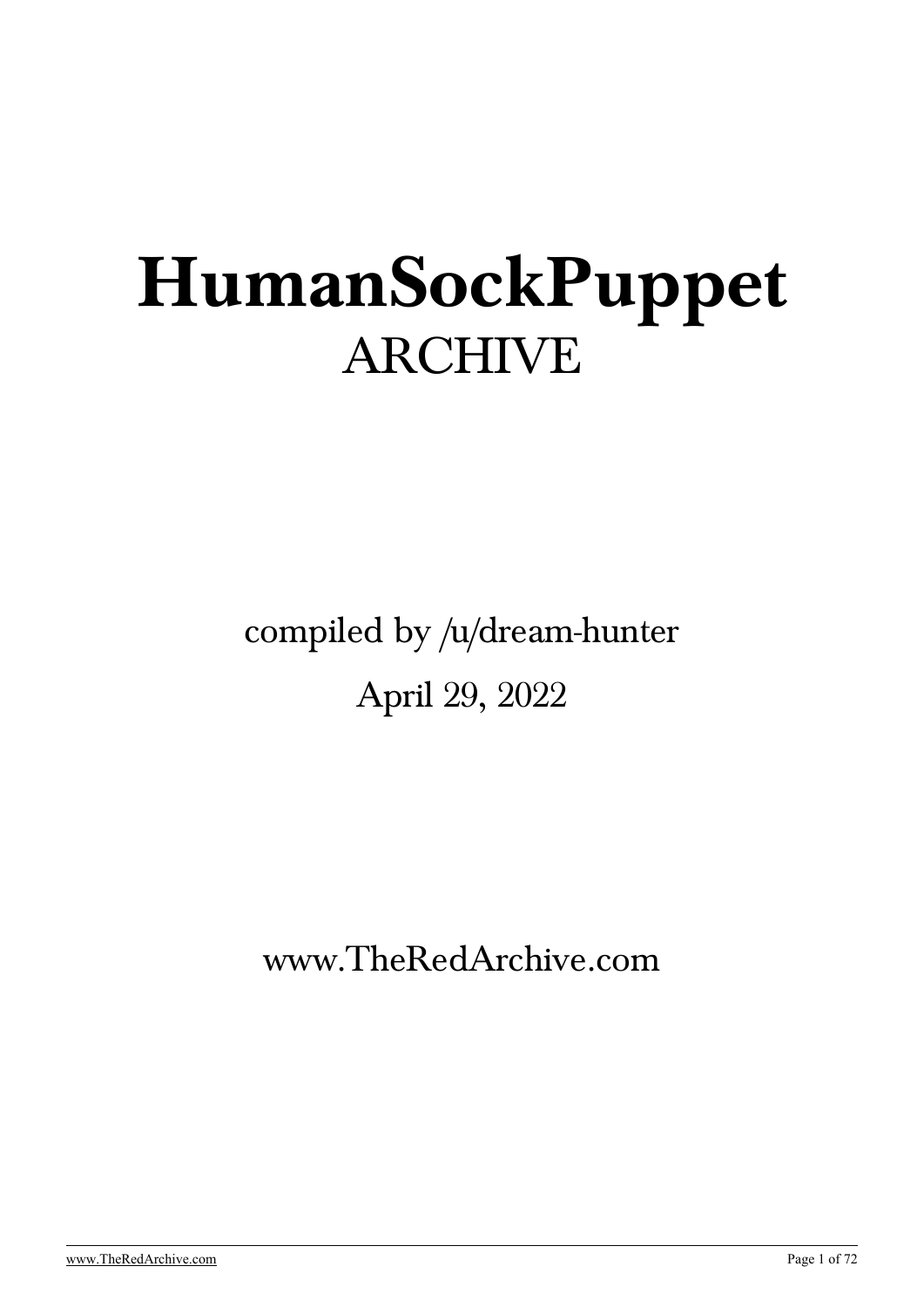#### **Table of Contents**

| One man drops a nuke on a female crab basket - using only a spiral notebook (but first,         |  |
|-------------------------------------------------------------------------------------------------|--|
|                                                                                                 |  |
| AskMen discusses what they've done for their girlfriends, and the thanks they got in return.    |  |
|                                                                                                 |  |
| A hypothesis on the origin of the "Anti-Feminist" - provided without comment for your           |  |
|                                                                                                 |  |
| AskMen ponders the need for dominance (in the bedroom and elsewhere)  16                        |  |
|                                                                                                 |  |
|                                                                                                 |  |
|                                                                                                 |  |
| Possible Red Pill Terminator over at /r/Confession - dark triad, experimenting on girls,        |  |
|                                                                                                 |  |
|                                                                                                 |  |
|                                                                                                 |  |
|                                                                                                 |  |
| A story from one of our own - posted without analysis for your consideration.  24               |  |
|                                                                                                 |  |
| Woman divorces man. Man starts seeing other women. Woman now returns from time to time to       |  |
|                                                                                                 |  |
| Man deploys, wife weighs 260 lbs. Wife says "fuck this" and loses 110 lbs. Husband returns to a |  |
|                                                                                                 |  |
| Man deploys, wife weighs 260 lbs. Wife says "fuck this" and loses 110 lbs. Husband returns to a |  |
|                                                                                                 |  |
| Wherein AskMen fumbles around with the subjects of female hypergamy and modern female           |  |
|                                                                                                 |  |
| Girl: "What do you think of opening your relationship?" AskMen: "FUCK THAT NOISE." RP           |  |
|                                                                                                 |  |
|                                                                                                 |  |
|                                                                                                 |  |
| Sic Parvis Magna: How to Triumph Over Loneliness and Hardship During Your Red Pill              |  |
|                                                                                                 |  |
| Transgender (M2F) MMA Fighter Grievously Injures Female Opponent. This is Feminism's            |  |
|                                                                                                 |  |
| Hooked On Real Talk: Could Spending Too Much Time on TRP Limit Your Social                      |  |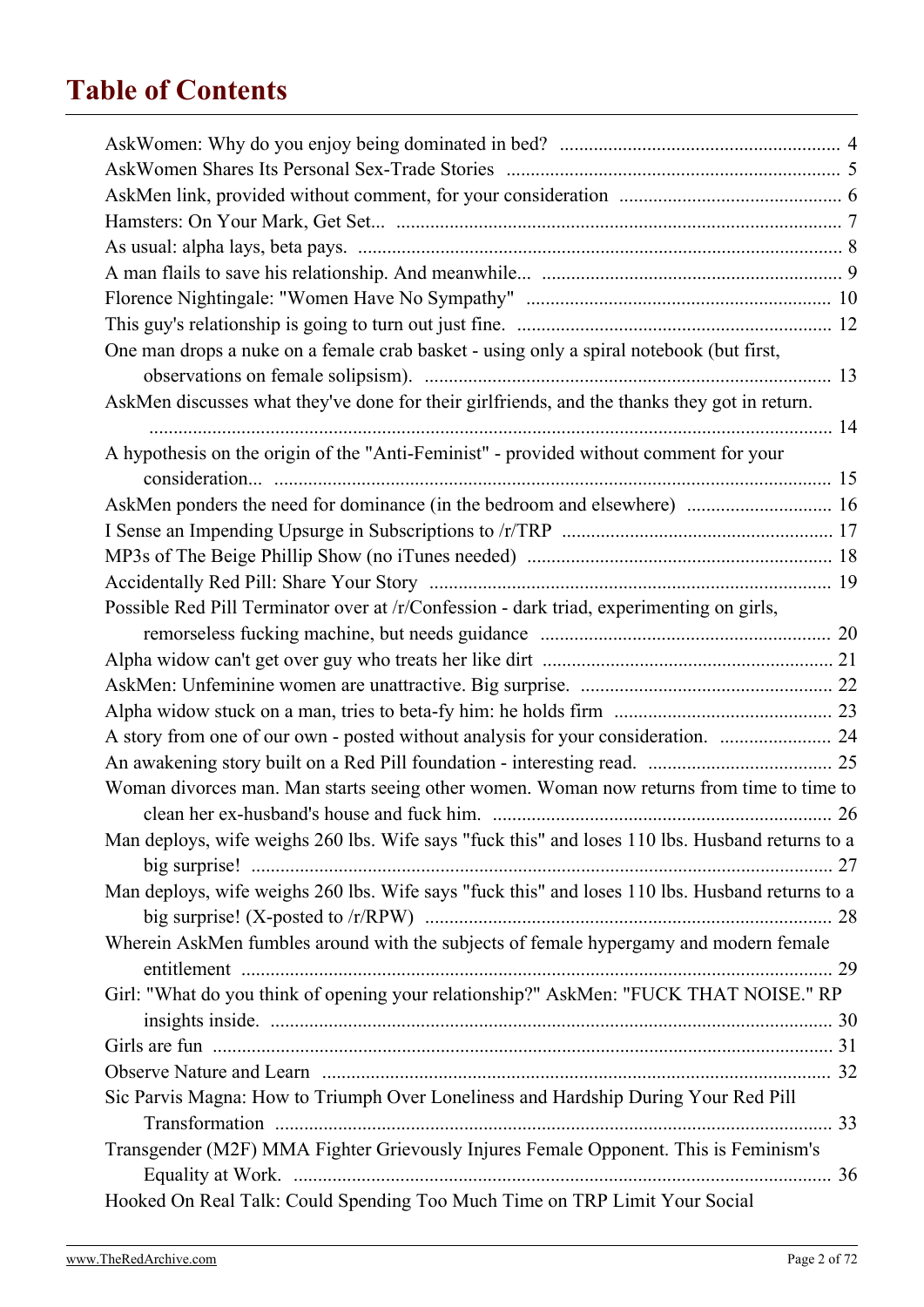| Successful business woman doesn't feel like a woman because too many of her male peers          |  |
|-------------------------------------------------------------------------------------------------|--|
|                                                                                                 |  |
| Woman tries to frame cop for sexual assault. Too bad he was wearing a body cam.  41             |  |
| Higher number of premarital sexual/co-habitation partners in females increases risk of divorce. |  |
|                                                                                                 |  |
|                                                                                                 |  |
| Long-Term Relationship Game Theory: A Beginner's Guide to Managing Your Bitches  45             |  |
|                                                                                                 |  |
|                                                                                                 |  |
|                                                                                                 |  |
|                                                                                                 |  |
|                                                                                                 |  |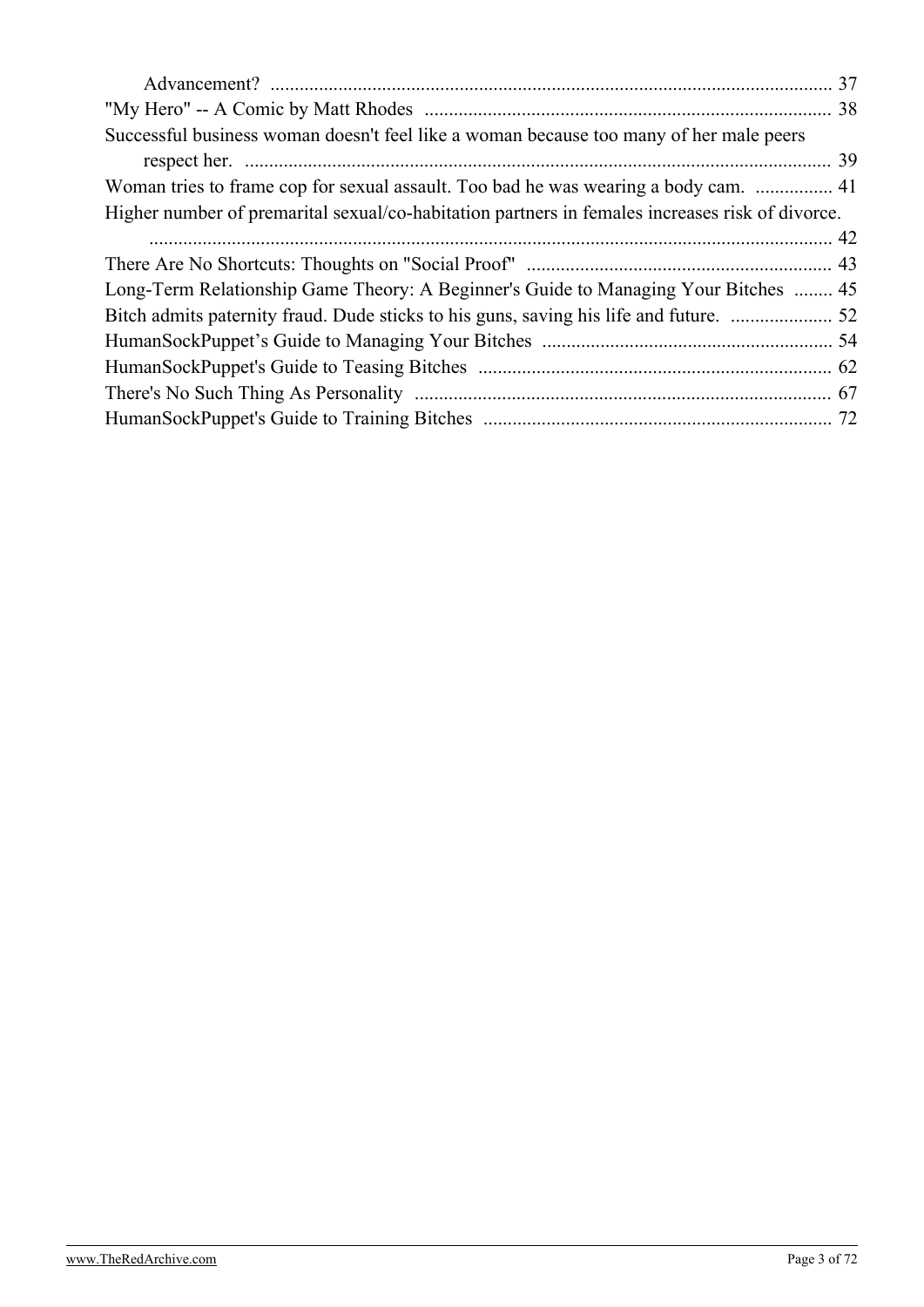#### <span id="page-3-0"></span>**AskWomen: Why do you enjoy being dominated in bed?**

0 upvotes | February 9, 2013 | /r/TheRedPill | [Link](https://theredarchive.com/r/TheRedPill/askwomen-why-do-you-enjoy-being-dominated-in-bed.3499) | [Reddit Link](https://old.reddit.com/r/TheRedPill/comments/18641t/askwomen_why_do_you_enjoy_being_dominated_in_bed/)

There's a [thread over in AskWomen](https://theredarchive.com/redirect?l=/r/AskWomen/comments/184jv6/why_do_so_many_women_love_being_dominated_in_bed/) right now asking why women enjoy being dominated in the bedroom. There's an interesting and amusing mix of blue pill poppers, hamsters spinning their wheels, and a few doses of truth buried under a sea of confusion and rationalization.

Check it out.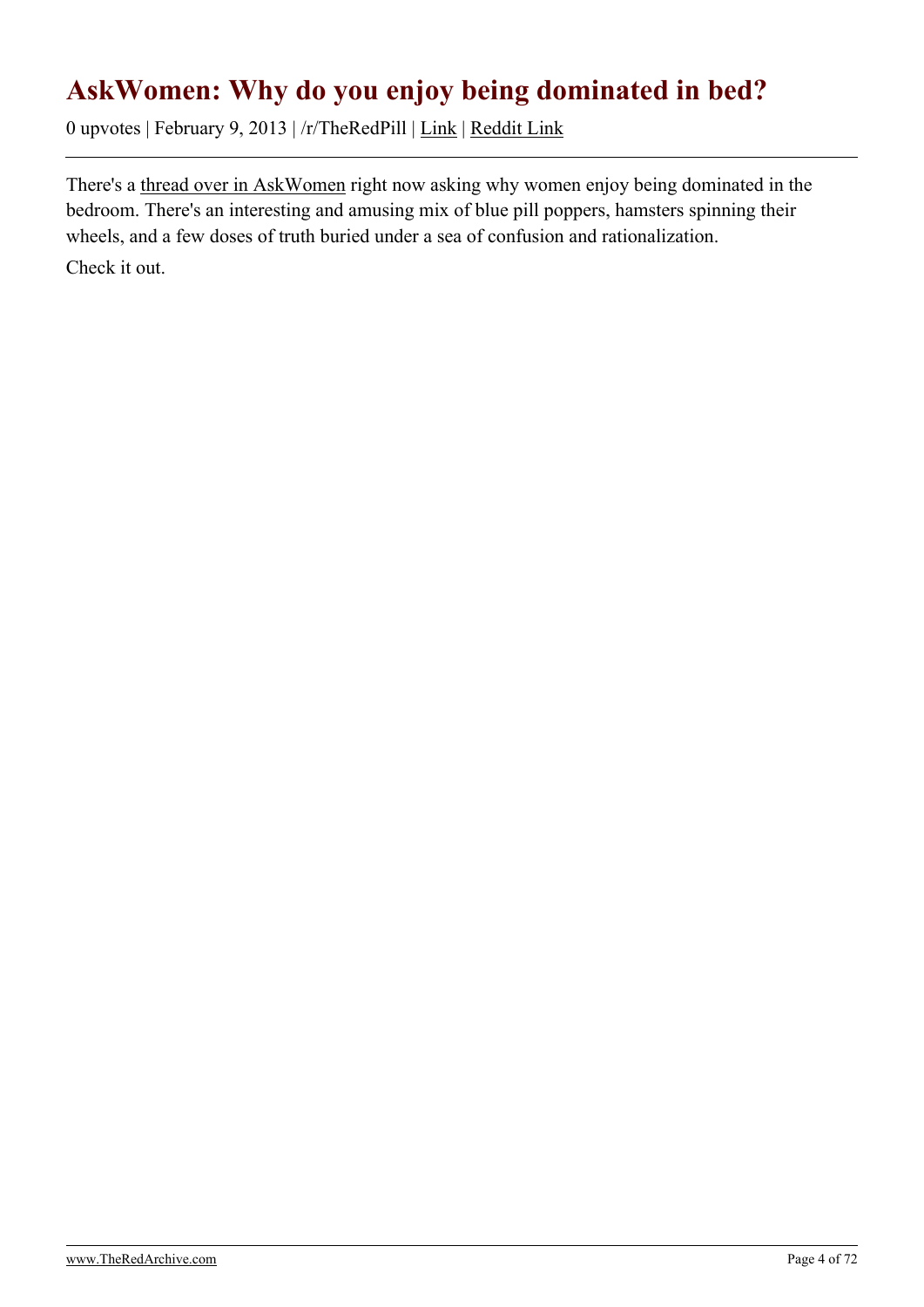#### <span id="page-4-0"></span>**AskWomen Shares Its Personal Sex-Trade Stories**

12 upvotes | March 10, 2013 | /r/TheRedPill | [Link](https://theredarchive.com/r/TheRedPill/askwomen-shares-its-personal-sex-trade-stories.235149) | [Reddit Link](https://old.reddit.com/r/TheRedPill/comments/1a0na3/askwomen_shares_its_personal_sextrade_stories/)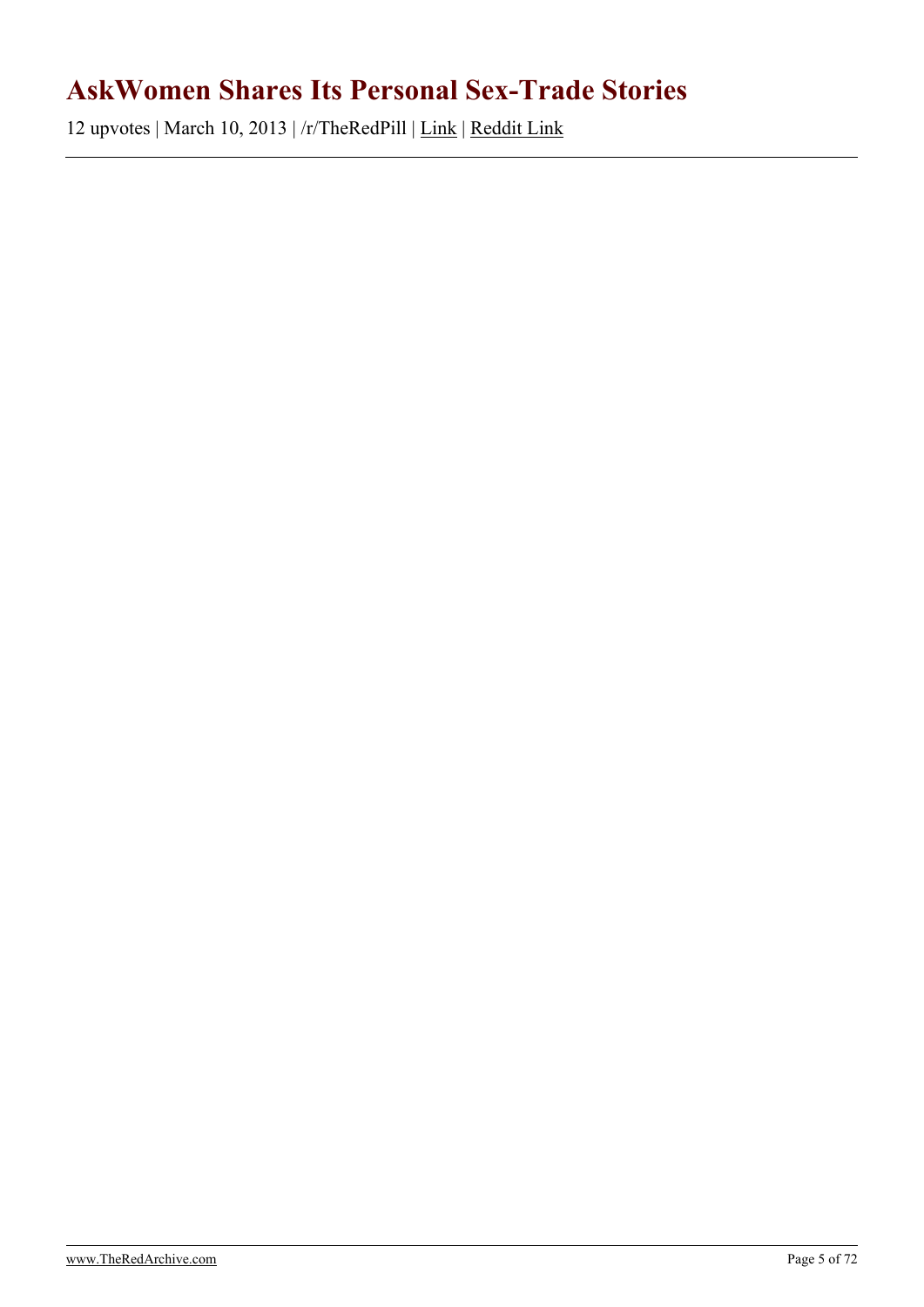### <span id="page-5-0"></span>**AskMen link, provided without comment, for your consideration**

16 upvotes | March 17, 2013 | /r/TheRedPill | [Link](https://theredarchive.com/r/TheRedPill/askmen-link-provided-without-comment-for-your.235104) | [Reddit Link](https://old.reddit.com/r/TheRedPill/comments/1afybi/askmen_link_provided_without_comment_for_your/)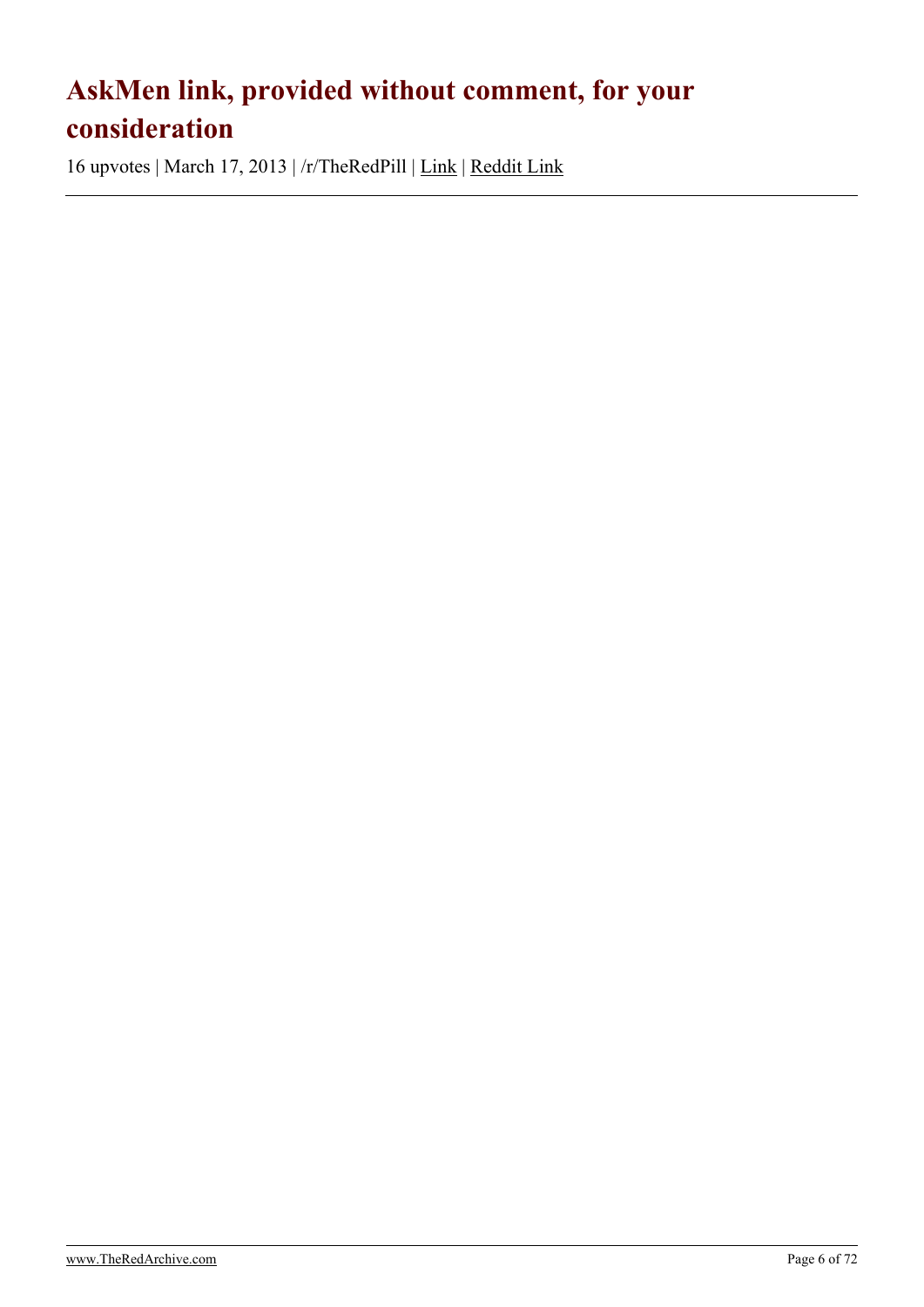#### <span id="page-6-0"></span>**Hamsters: On Your Mark, Get Set...**

21 upvotes | March 31, 2013 | /r/TheRedPill | [Link](https://theredarchive.com/r/TheRedPill/hamsters-on-your-mark-get-set.235017) | [Reddit Link](https://old.reddit.com/r/TheRedPill/comments/1bck71/hamsters_on_your_mark_get_set/)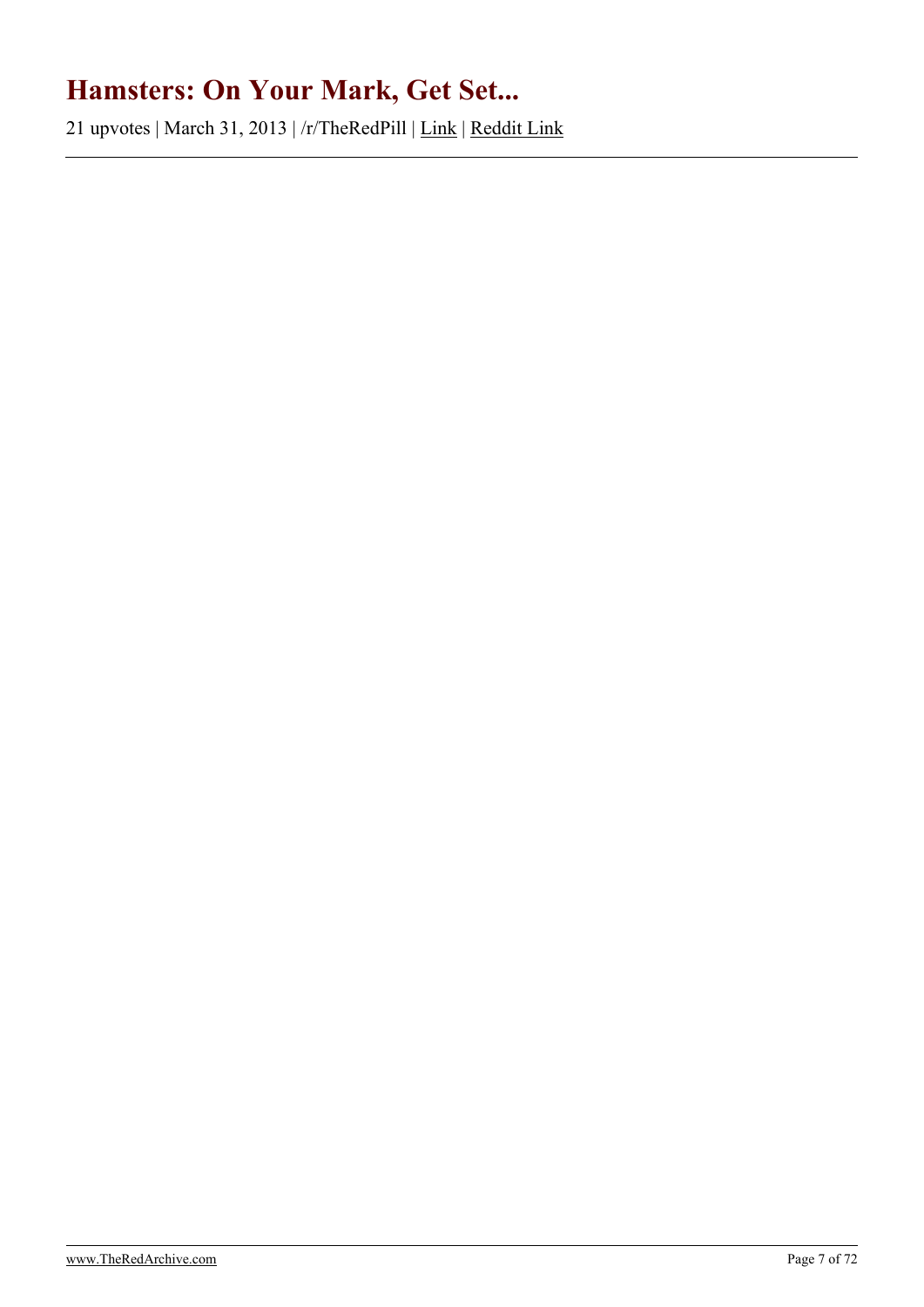#### <span id="page-7-0"></span>**As usual: alpha lays, beta pays.**

44 upvotes | April 8, 2013 | /r/TheRedPill | [Link](https://theredarchive.com/r/TheRedPill/as-usual-alpha-lays-beta-pays.3886) | [Reddit Link](https://old.reddit.com/r/TheRedPill/comments/1bxz9o/as_usual_alpha_lays_beta_pays/)

A girl over on  $\frac{\text{r}}{\text{AskMen}}$  provides us with another textbook example of why meek behaviour gets you nothing but blue balls and serious case of disappointment.

[http://www.reddit.com/r/AskMen/comments/1bxvam/been\\_seeing\\_a\\_guy\\_for\\_a\\_month\\_but\\_i\\_think\\_](https://theredarchive.com/redirect?l=/r/AskMen/comments/1bxvam/been_seeing_a_guy_for_a_month_but_i_think_i/) [i/](https://theredarchive.com/redirect?l=/r/AskMen/comments/1bxvam/been_seeing_a_guy_for_a_month_but_i_think_i/)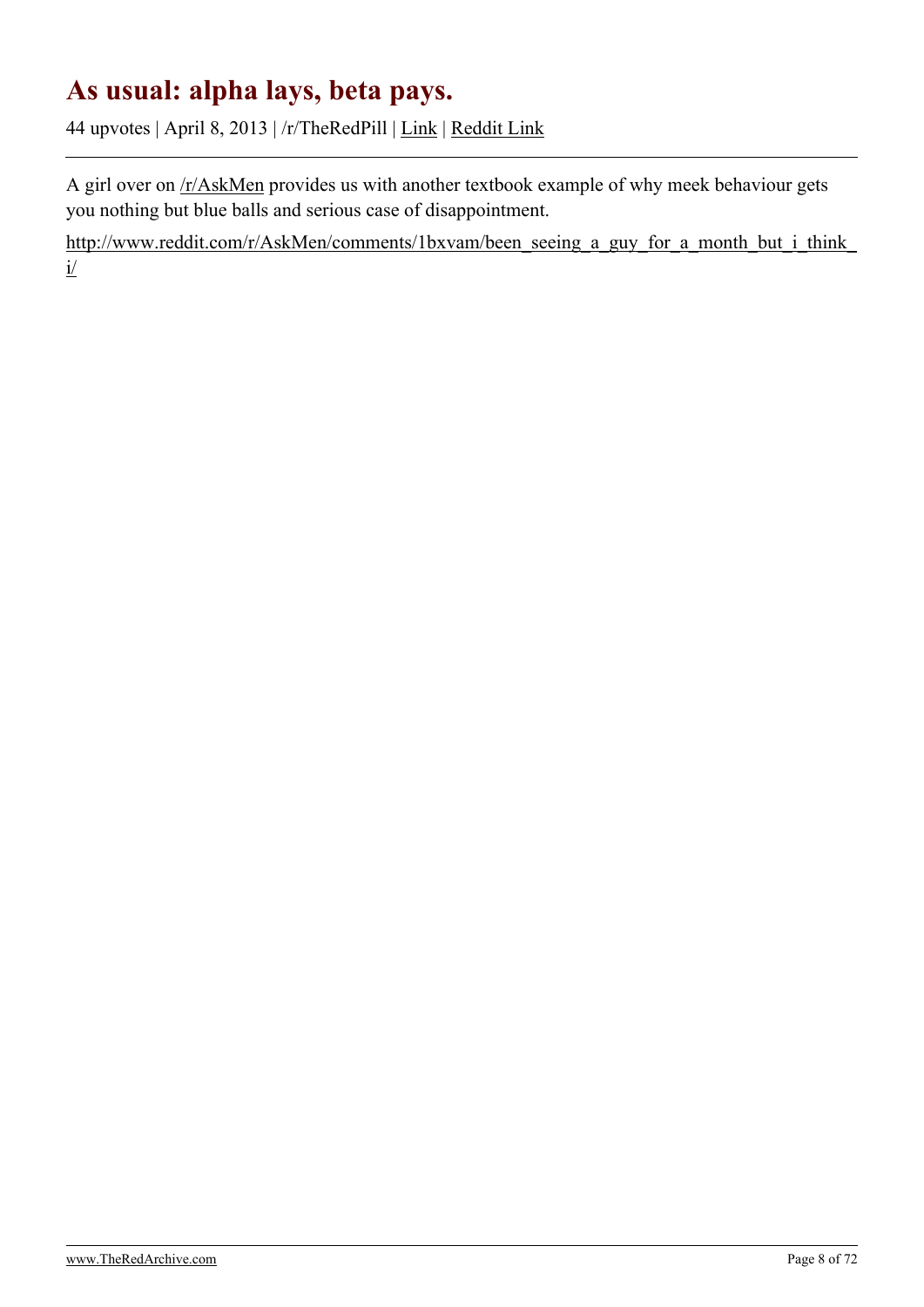#### <span id="page-8-0"></span>**A man flails to save his relationship. And meanwhile...**

3 upvotes | April 24, 2013 | /r/TheRedPill | [Link](https://theredarchive.com/r/TheRedPill/a-man-flails-to-save-his-relationship-and.234796) | [Reddit Link](https://old.reddit.com/r/TheRedPill/comments/1d1082/a_man_flails_to_save_his_relationship_and/)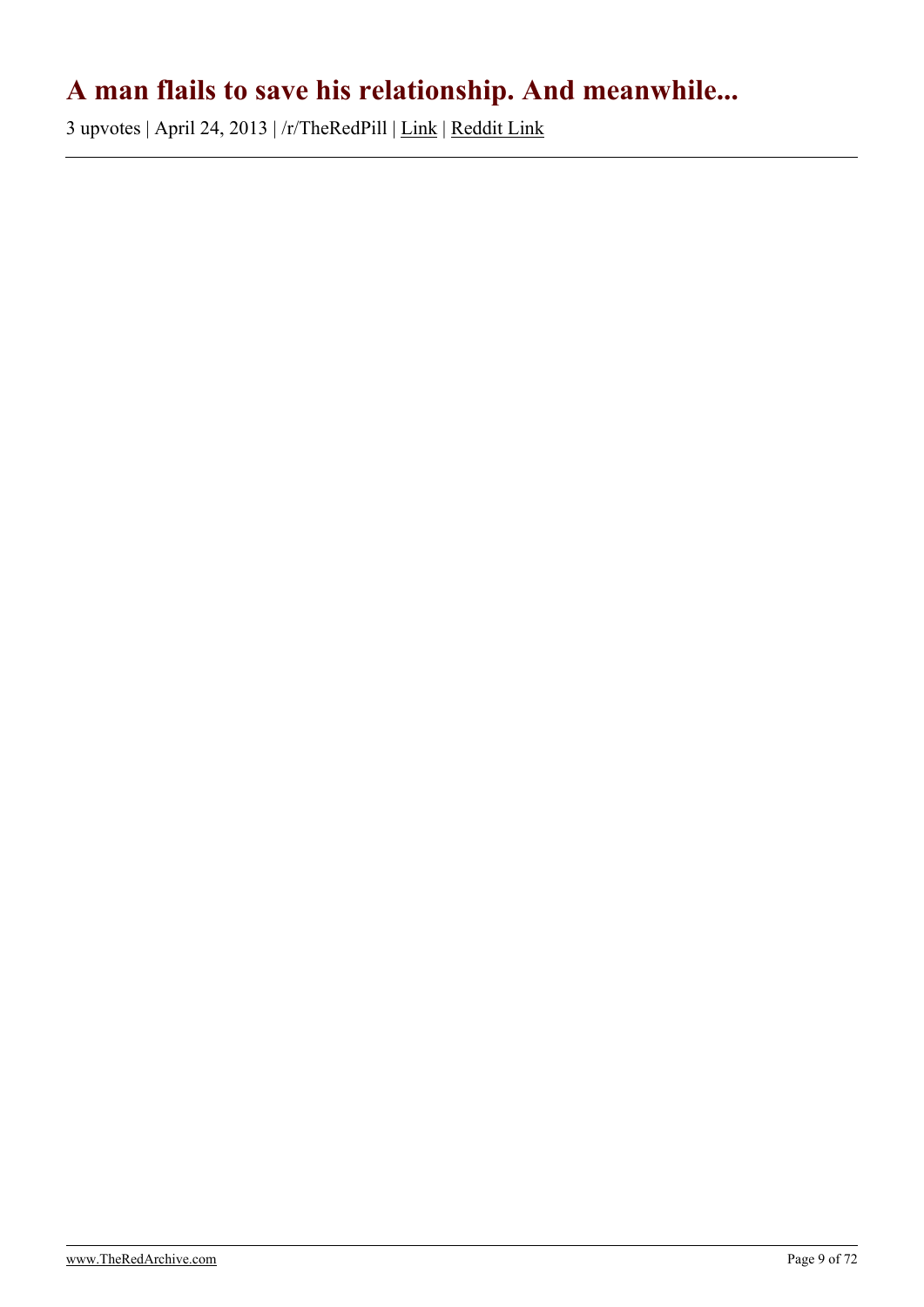#### <span id="page-9-0"></span>**Florence Nightingale: "Women Have No Sympathy"**

69 upvotes | June 5, 2013 | /r/TheRedPill | [Link](https://theredarchive.com/r/TheRedPill/florence-nightingale-women-have-no-sympathy.4705) | [Reddit Link](https://old.reddit.com/r/TheRedPill/comments/1fpmzf/florence_nightingale_women_have_no_sympathy/)

I've been doing some reading on Florence Nightingale and I came across some fascinating commentary she made to a fiction writer with regards to her misgivings about female nature. Here are some choice quotes by Florence herself on the nature of women:

I have read half your book thro', and am immensely charmed by it. But some things I disagree with and more I do not understand. This does not apply to the characters, but your conclusions, e.g. you say "women are more sympathetic than men".

#### **Now if I were to write a book out of my experience, I should begin** *Women have no sympathy***. Yours is the tradition. Mine is the conviction of experience.**

Now look at my experience of men. A statesman, past middle age, absorbed in politics for a quarter of a century, out of sympathy with me, remodels his whole life and policy - learns a science the driest, the most technical, the most difficult, that of administration, as far as it concerns the lives of men - not, as I learnt it, in the field from stirring experience, but by writing dry regulations in a London room by my sofa with me. **This is what I call real sympathy.**

Another (Alexander, whom I made Director-General) does very nearly the same thing. He is dead too. Clough, a poet born if ever there was one, takes to nursing administration in the same way, for me.

I only mention three whose whole lives were remodeled by sympathy for me. But I could mention very many others...

#### **I have never found one woman who altered her life by one iota for me or my opinions.**

Now just look at the degree in which women have sympathy - as far as my experience is concerned. And my experience of women is almost as large as Europe. And it is so intimate too. I have lived and slept in the same bed with English Countesses and Prussian Bauerinnen. No [other woman] has ever had charge of women of the different creeds that I have had. No woman has excited "passions" among women more than I have. Yet I leave no school behind me. **My doctrines have taken no hold among women...and I attribute this to a want of sympathy.**

It makes me mad, the Women's Rights talk about "the want of a field" for them - when I know that I would gladly give £500 a year for a Woman Secretary. And two English Lady Superintendents have told me the same. And we can't get *one* ... they don't know the names of the Cabinet Ministers. They don't know the offices at the Horse Guards...Now I'm sure I did not know these things. When I went to the Crimea I did not know a Colonel from a Corporal. But there are such things as Army Lists and Almanacs. Yet I never could find a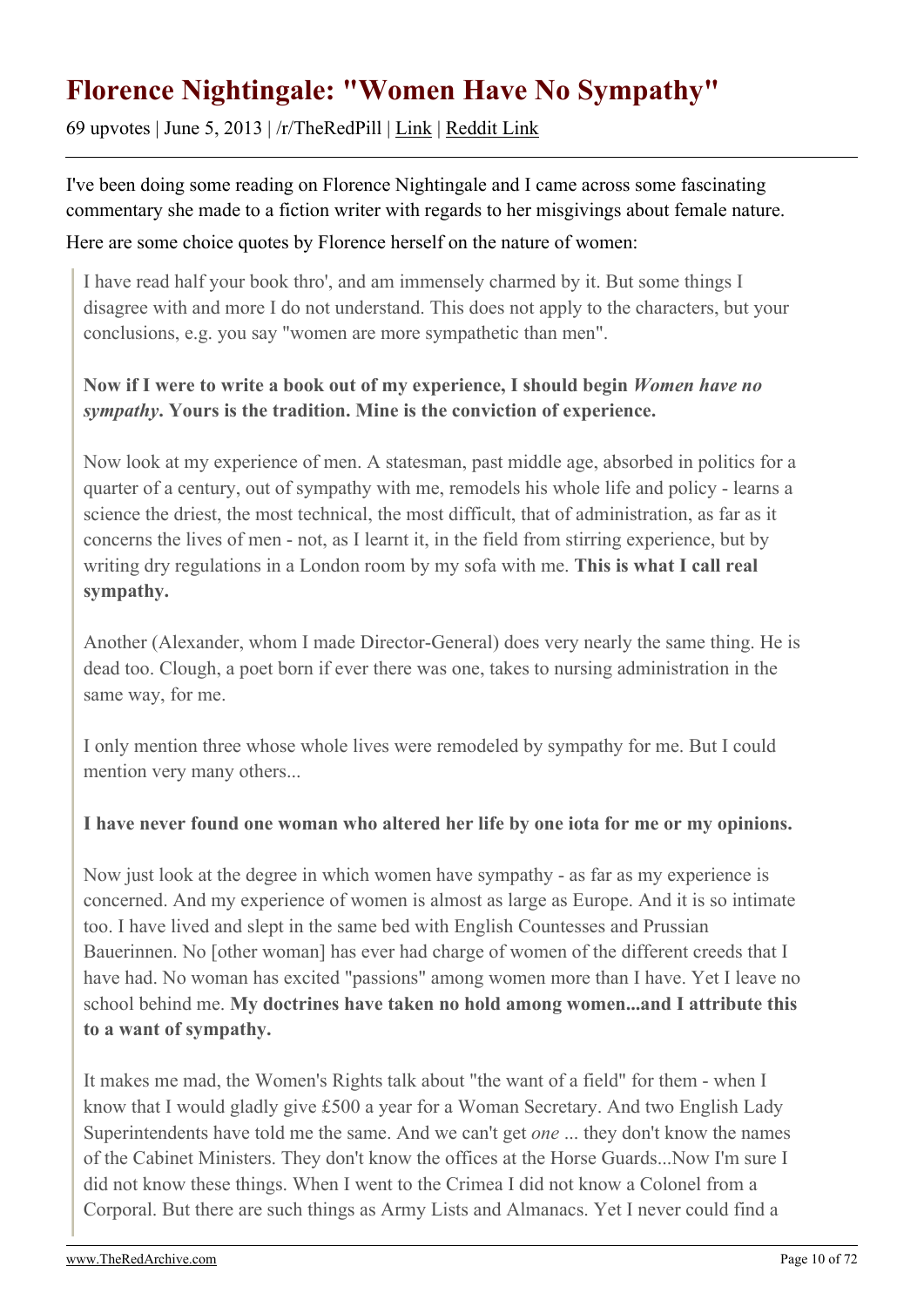woman who, out of sympathy, would consult one for my work.

I do believe I am "like a man," as Parthe says. But how? *In having sympathy*.

**Women crave** *for being loved***, not for loving.** They scream out at you for sympathy all day long, they are incapable of giving any in return, for they cannot remember your affairs long enough to do so...They cannot state a fact accurately to another, nor can that other attend to it accurately enough for it to become information. Now is not all this the result of want of sympathy?

I am sick with indignation at what wives and mothers will do of the most egregious selfishness. And people call it all maternal or conjugal affection, and think it pretty to say so. No, no, let each person tell the truth from his own experience."

[Full Google doc text available here.](http://books.google.com/books?id=totpAAAAMAAJ&pg=PA15&lpg=PA15&dq=They+scream+out+at+you+for+sympathy+all+day+long&hl=en#v=onepage&q=iota&f=false) The quoted section begins at the bottom of page 13.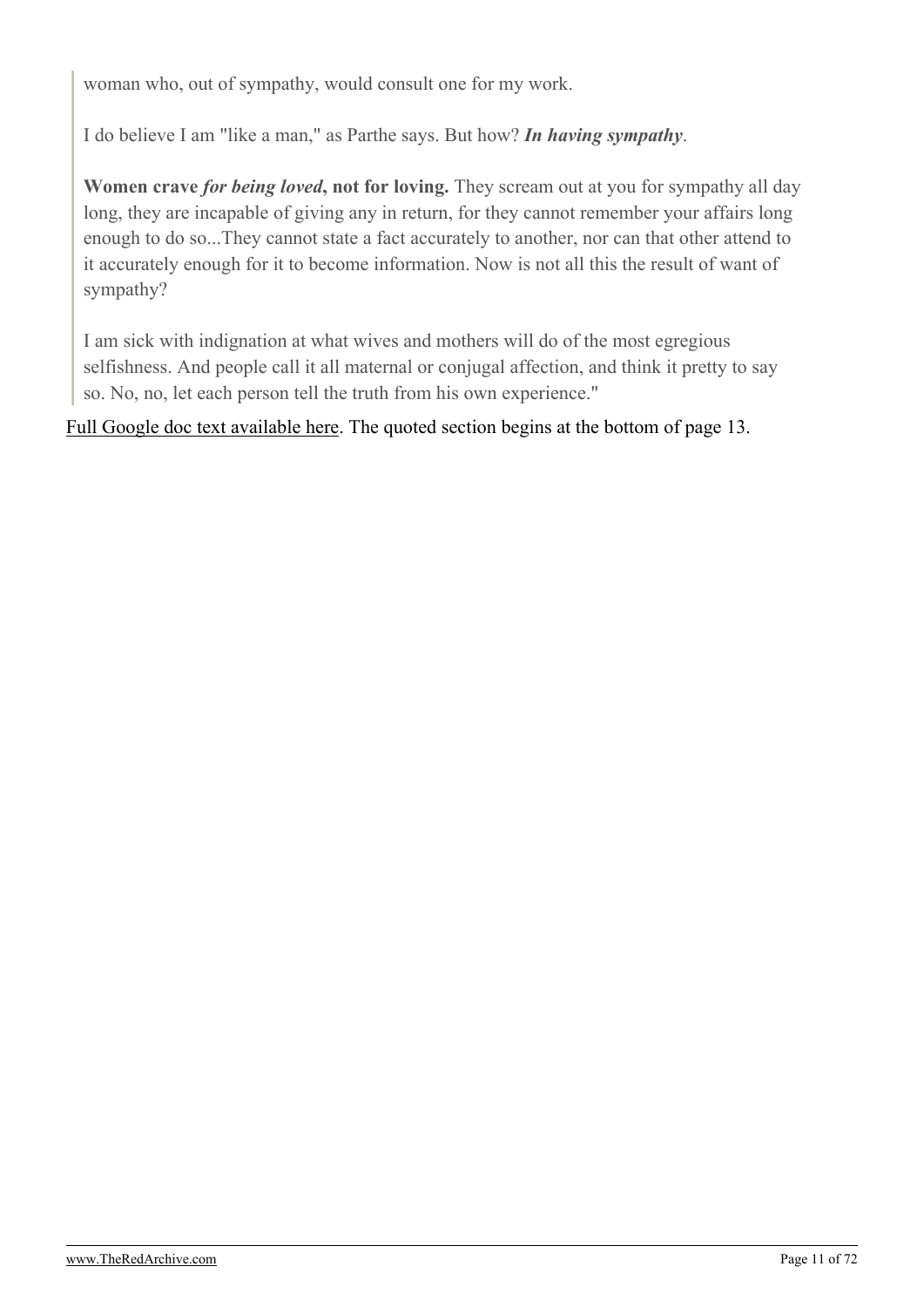#### <span id="page-11-0"></span>**This guy's relationship is going to turn out just fine.**

20 upvotes | June 22, 2013 | /r/TheRedPill | [Link](https://theredarchive.com/r/TheRedPill/this-guys-relationship-is-going-to-turn-out-just.5036) | [Reddit Link](https://old.reddit.com/r/TheRedPill/comments/1gv1f8/this_guys_relationship_is_going_to_turn_out_just/)

Guy is dating a girl for a few months. She finally reveals that she's been a cam girl for a long time. He's uncomfortable, but can't quite put his finger on it. But he's convinced that she's *just in it for the money*. [http://np.reddit.com/r/AskMen/comments/1gux6y/dating\\_a\\_camgirl/](http://np.reddit.com/r/AskMen/comments/1gux6y/dating_a_camgirl/)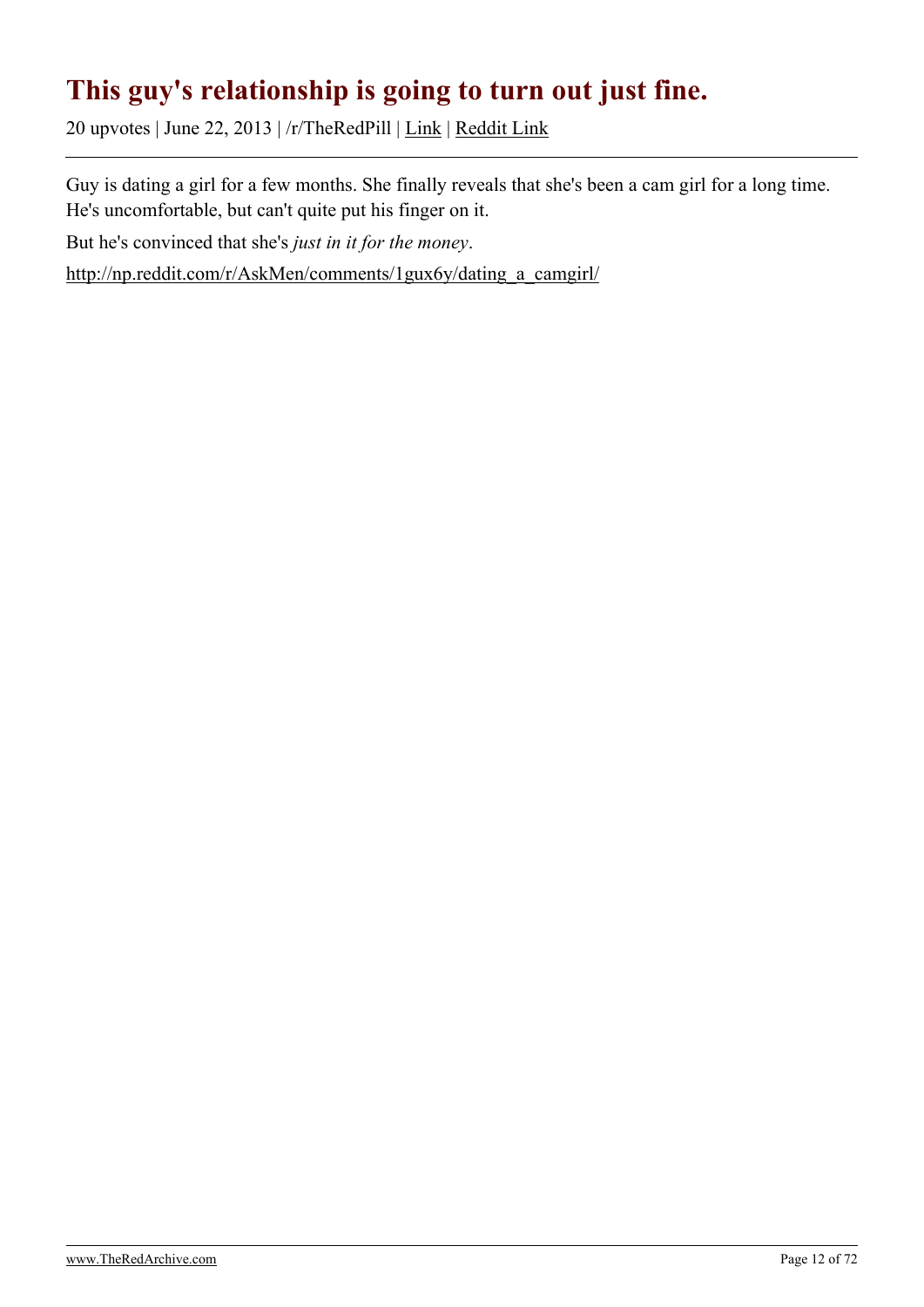#### <span id="page-12-0"></span>**One man drops a nuke on a female crab basket - using only a spiral notebook (but first, observations on female solipsism).**

56 upvotes | June 30, 2013 | /r/TheRedPill | [Link](https://theredarchive.com/r/TheRedPill/one-man-drops-a-nuke-on-a-female-crab-basket-using.234074) | [Reddit Link](https://old.reddit.com/r/TheRedPill/comments/1hddmj/one_man_drops_a_nuke_on_a_female_crab_basket/)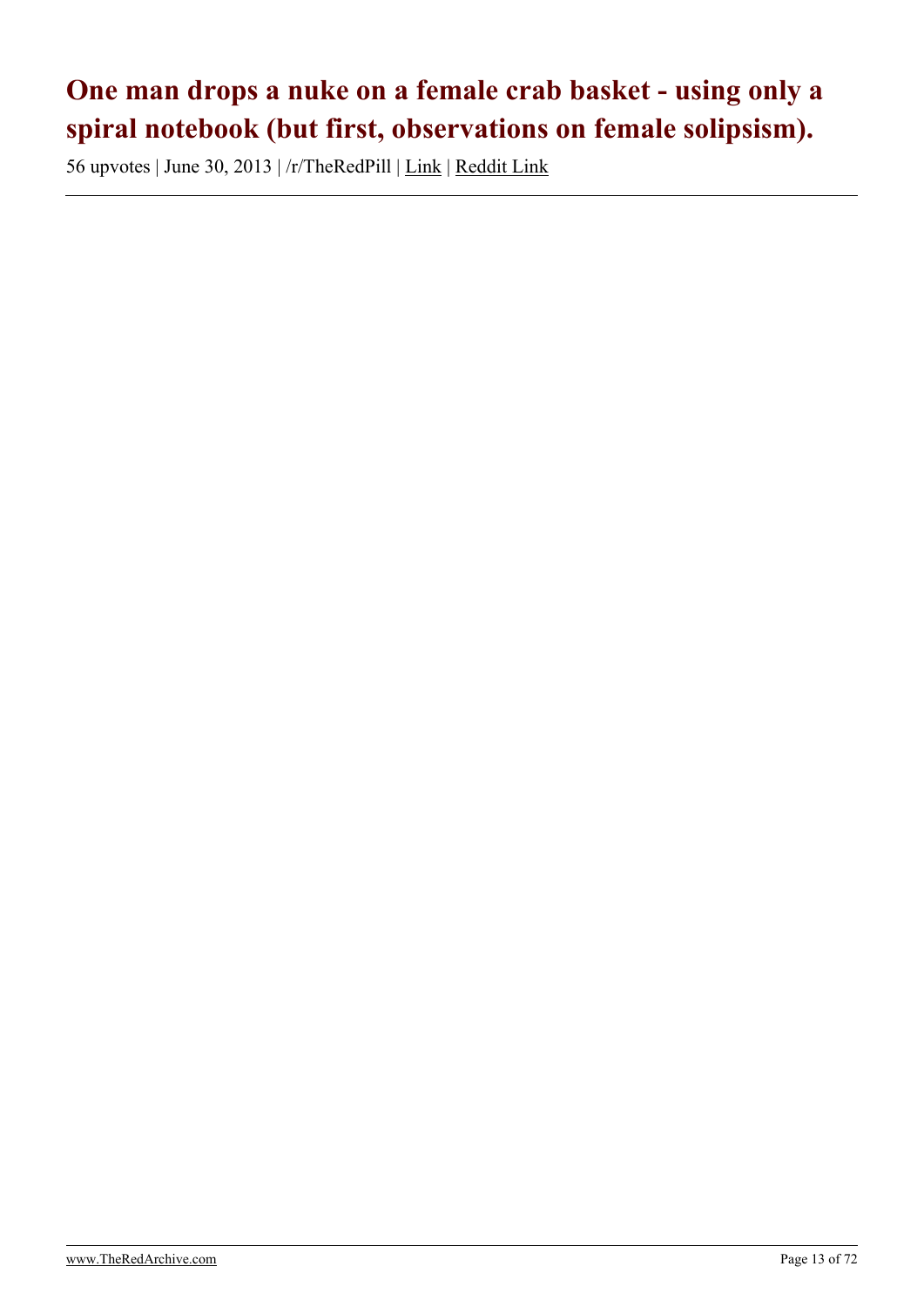#### <span id="page-13-0"></span>**AskMen discusses what they've done for their girlfriends, and the thanks they got in return.**

31 upvotes | July 6, 2013 | /r/TheRedPill | [Link](https://theredarchive.com/r/TheRedPill/askmen-discusses-what-theyve-done-for-their.5324) | [Reddit Link](https://old.reddit.com/r/TheRedPill/comments/1hr5dv/askmen_discusses_what_theyve_done_for_their/)

There are some real gems in here.

[http://np.reddit.com/r/AskMen/comments/1hqm84/whats\\_the\\_farthest\\_you\\_have\\_gone\\_to\\_make\\_a\\_s](http://np.reddit.com/r/AskMen/comments/1hqm84/whats_the_farthest_you_have_gone_to_make_a_so/)  $O$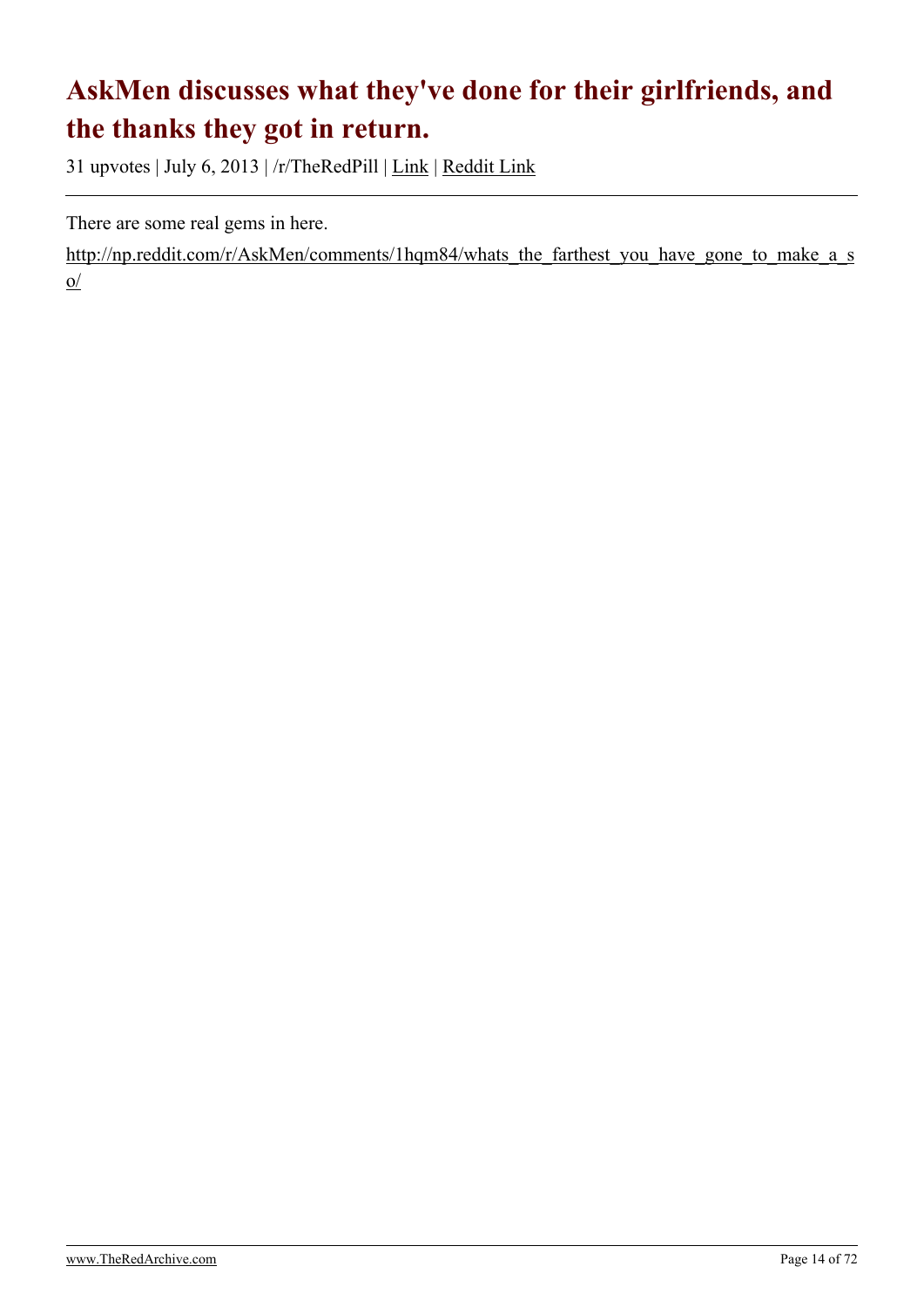### <span id="page-14-0"></span>**A hypothesis on the origin of the "Anti-Feminist" - provided without comment for your consideration...**

21 upvotes | August 6, 2013 | /r/TheRedPill | [Link](https://theredarchive.com/r/TheRedPill/a-hypothesis-on-the-origin-of-the-anti-feminist.6124) | [Reddit Link](https://old.reddit.com/r/TheRedPill/comments/1judrv/a_hypothesis_on_the_origin_of_the_antifeminist/)

I found this comment over in [/r/changemyview.](https://theredarchive.com/redirect?l=/r/changemyview) Give it a read.

http://np.reddit.com/r/changemyview/comments/1jt1u5/cmv i think that mens rights issues are the [e/cbi2m7a](http://np.reddit.com/r/changemyview/comments/1jt1u5/cmv_i_think_that_mens_rights_issues_are_the/cbi2m7a)

What are your thoughts?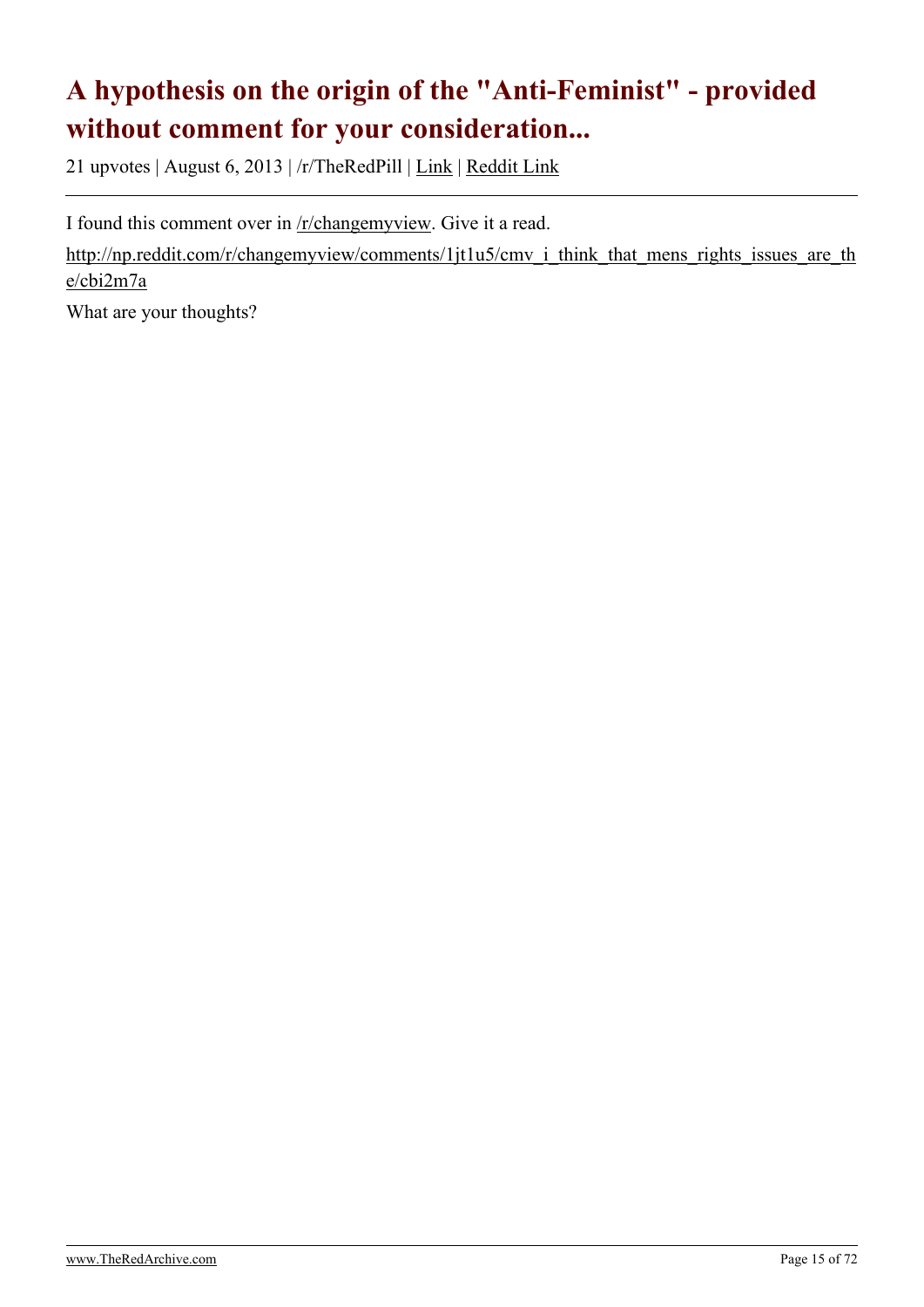#### <span id="page-15-0"></span>**AskMen ponders the need for dominance (in the bedroom and elsewhere)**

11 upvotes | August 21, 2013 | /r/TheRedPill | [Link](https://theredarchive.com/r/TheRedPill/askmen-ponders-the-need-for-dominance-in-the.233345) | [Reddit Link](https://old.reddit.com/r/TheRedPill/comments/1kslro/askmen_ponders_the_need_for_dominance_in_the/)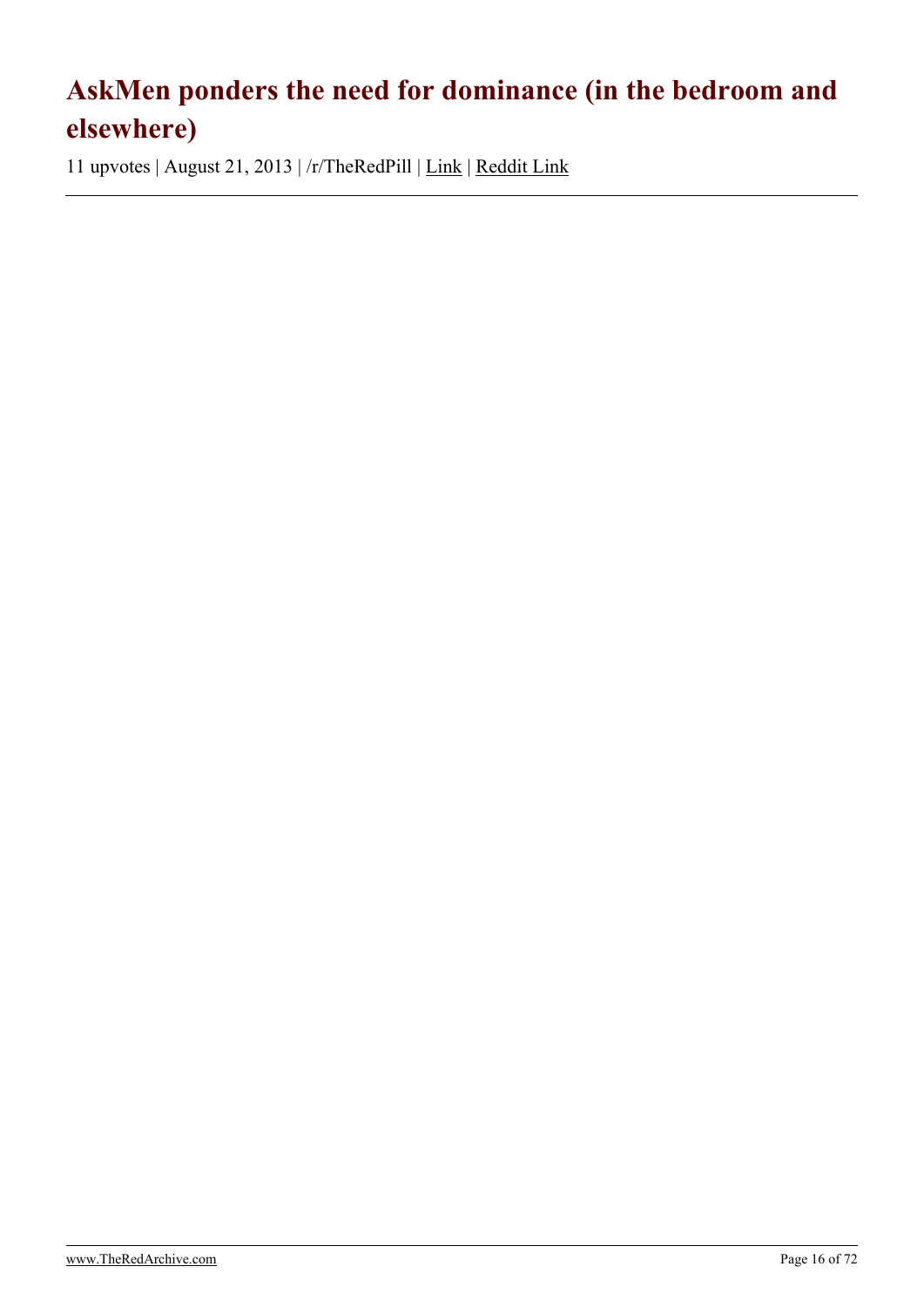#### <span id="page-16-0"></span>**I Sense an Impending Upsurge in Subscriptions to /r/TRP**

71 upvotes | September 1, 2013 | /r/TheRedPill | [Link](https://theredarchive.com/r/TheRedPill/i-sense-an-impending-upsurge-in-subscriptions-to.233202) | [Reddit Link](https://old.reddit.com/r/TheRedPill/comments/1lj0f3/i_sense_an_impending_upsurge_in_subscriptions_to/)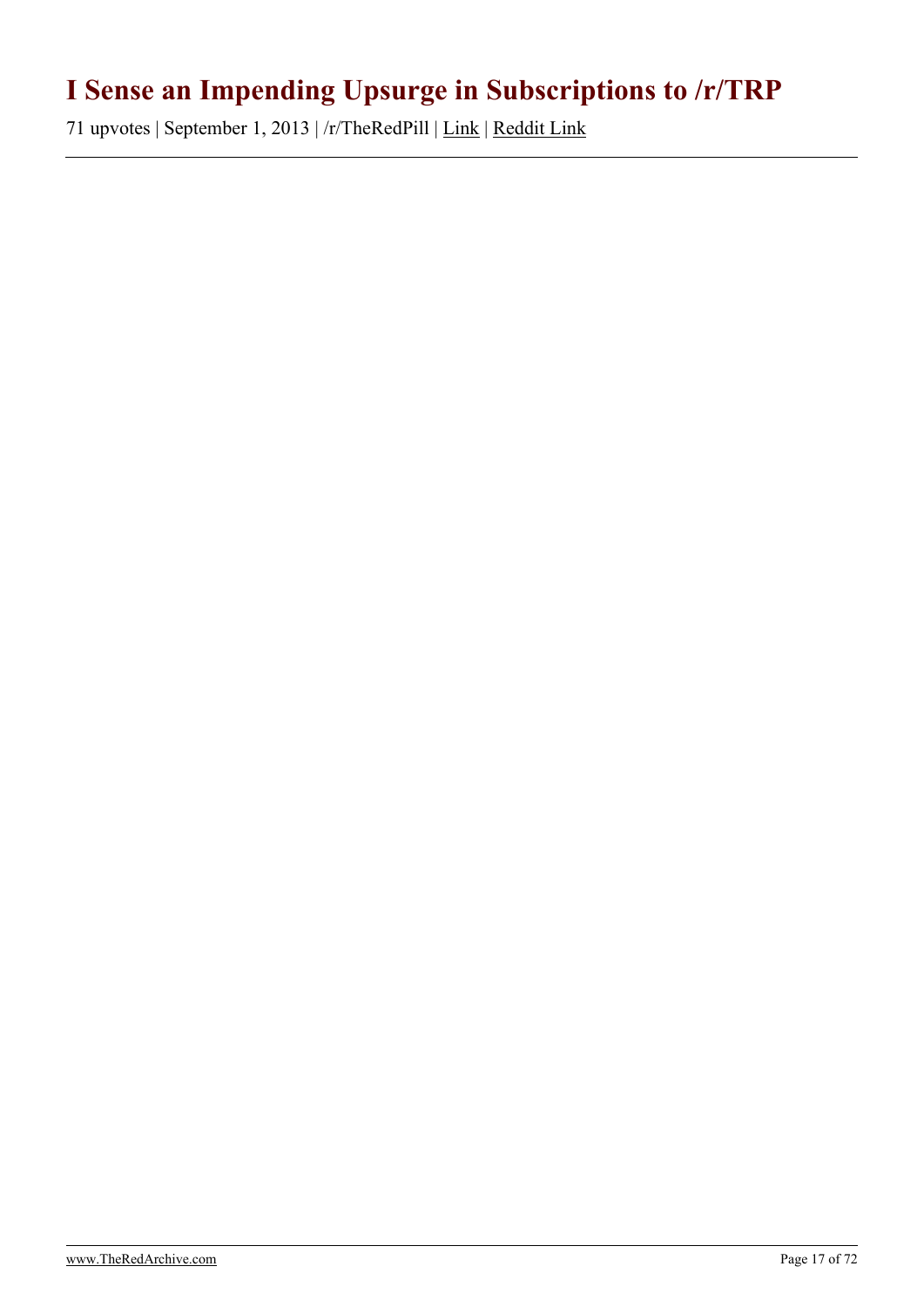#### <span id="page-17-0"></span>**MP3s of The Beige Phillip Show (no iTunes needed)**

27 upvotes | November 16, 2013 | /r/TheRedPill | [Link](https://theredarchive.com/r/TheRedPill/mp3s-of-the-beige-phillip-show-no-itunes-needed.232446) | [Reddit Link](https://old.reddit.com/r/TheRedPill/comments/1qs4ni/mp3s_of_the_beige_phillip_show_no_itunes_needed/)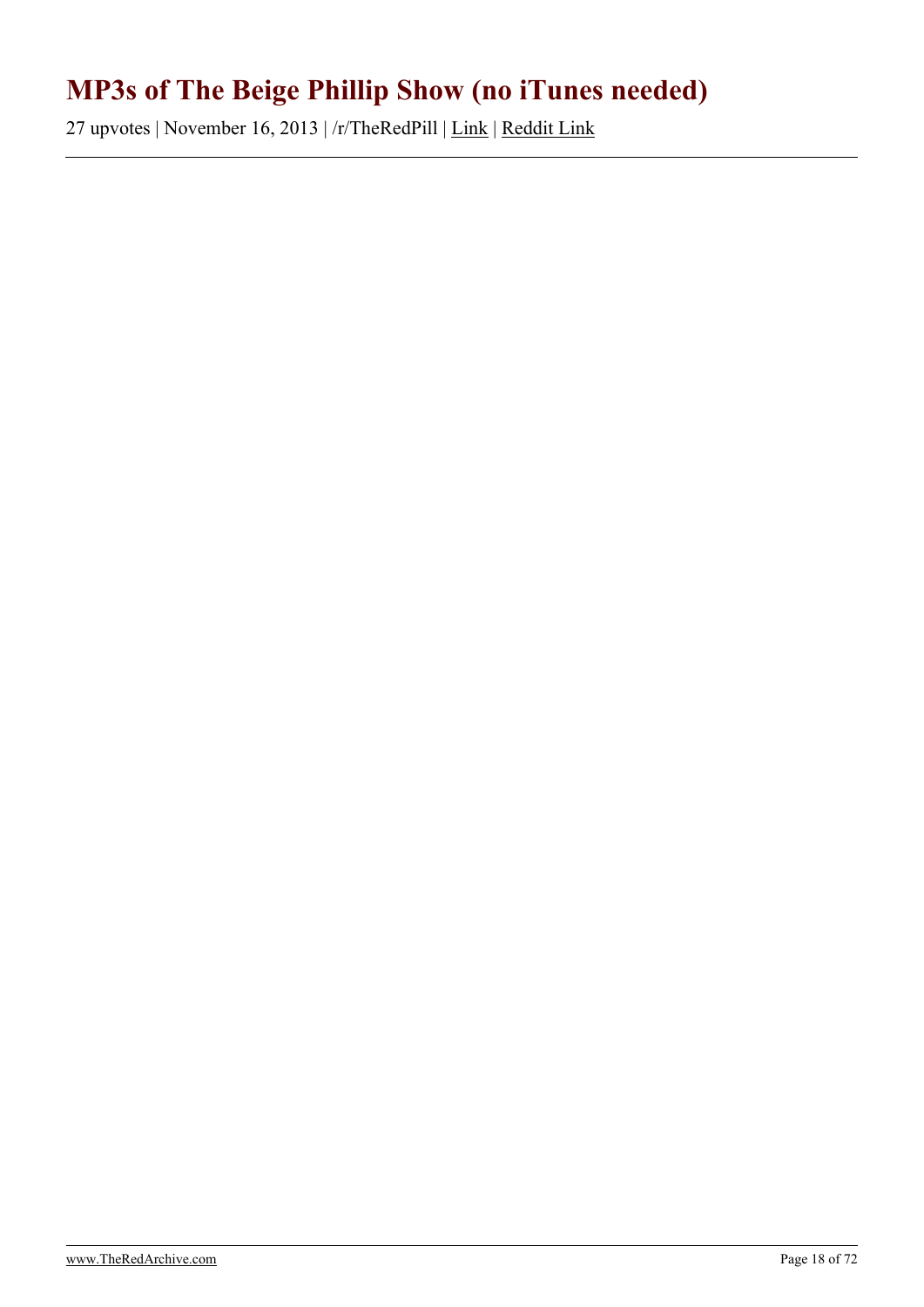#### <span id="page-18-0"></span>**Accidentally Red Pill: Share Your Story**

44 upvotes | December 1, 2013 | /r/TheRedPill | [Link](https://theredarchive.com/r/TheRedPill/accidentally-red-pill-share-your-story.8403) | [Reddit Link](https://old.reddit.com/r/TheRedPill/comments/1rurs5/accidentally_red_pill_share_your_story/)

Yesterday I was reminiscing with a friend over some beers about our days back in high school chasing tail and causing trouble. It was a good hour-and-a-half of belly-laughs and shoulder jabs, and it got me thinking about how often I got laid because of "accidental Red Pillery".

You know: making fun of a girl because you just wanted to see how pissed she'd get - flirting hard with her friends just to get a rise out of her - stealing her favourite scrunchie and holding it hostage until she meets you after school. All of the mischievous, forbidden fun which (almost unbelievably) led to sex.

It seems to me that, from time to time, a man can accidentally stumble into Red Pill principles and win the day without fully understanding why. I had such a good time sharing stories with my friend that I thought it would make a good topic of conversation for the community.

#### **So come on: what are some of your accidental Red Pill victories from your less-than-Red-Pill days?**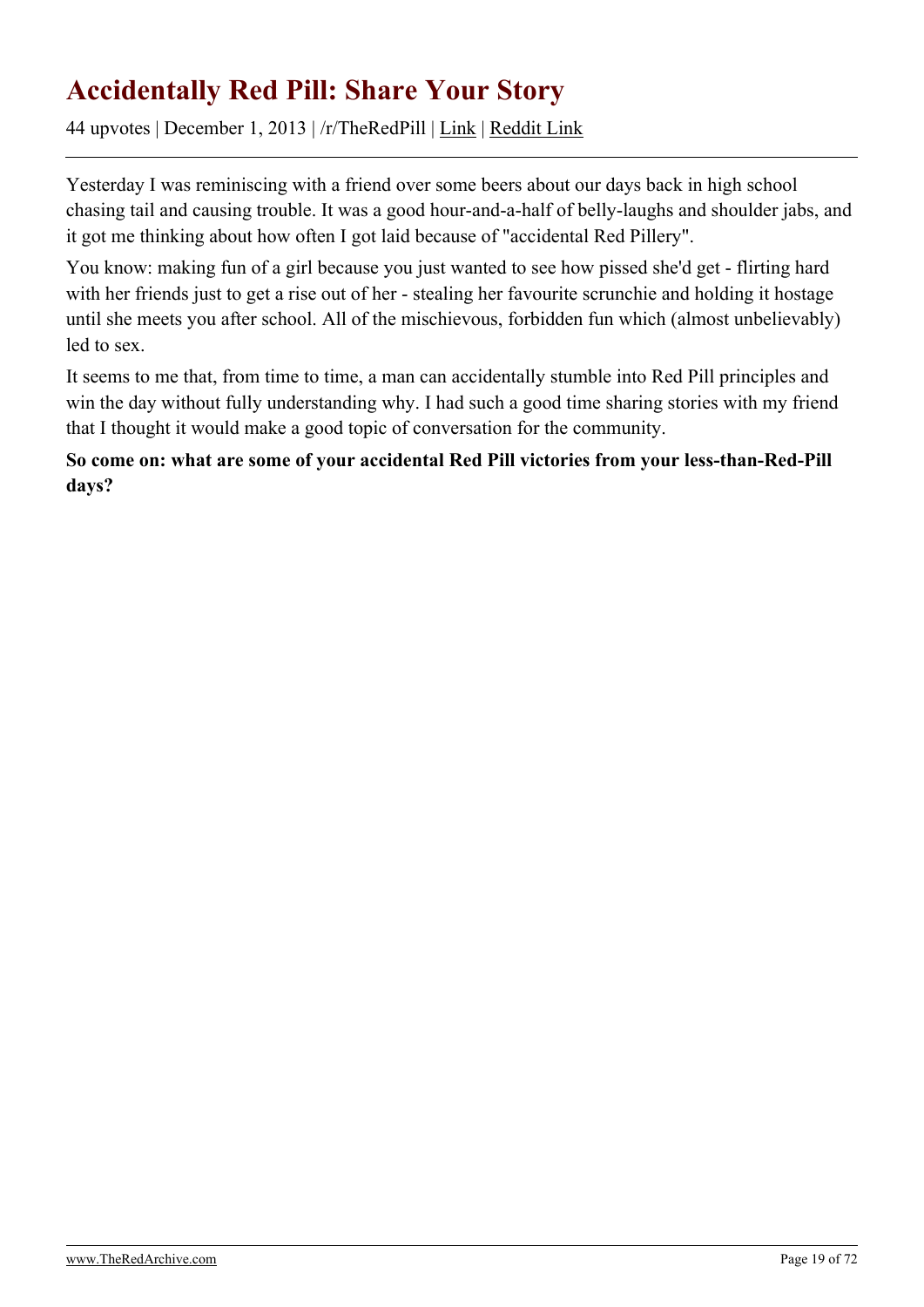### <span id="page-19-0"></span>**Possible Red Pill Terminator over at /r/Confession - dark triad, experimenting on girls, remorseless fucking machine, but needs guidance**

26 upvotes | January 10, 2014 | /r/TheRedPill | [Link](https://theredarchive.com/r/TheRedPill/possible-red-pill-terminator-over-at-rconfession.231768) | [Reddit Link](https://old.reddit.com/r/TheRedPill/comments/1uvh2x/possible_red_pill_terminator_over_at_rconfession/)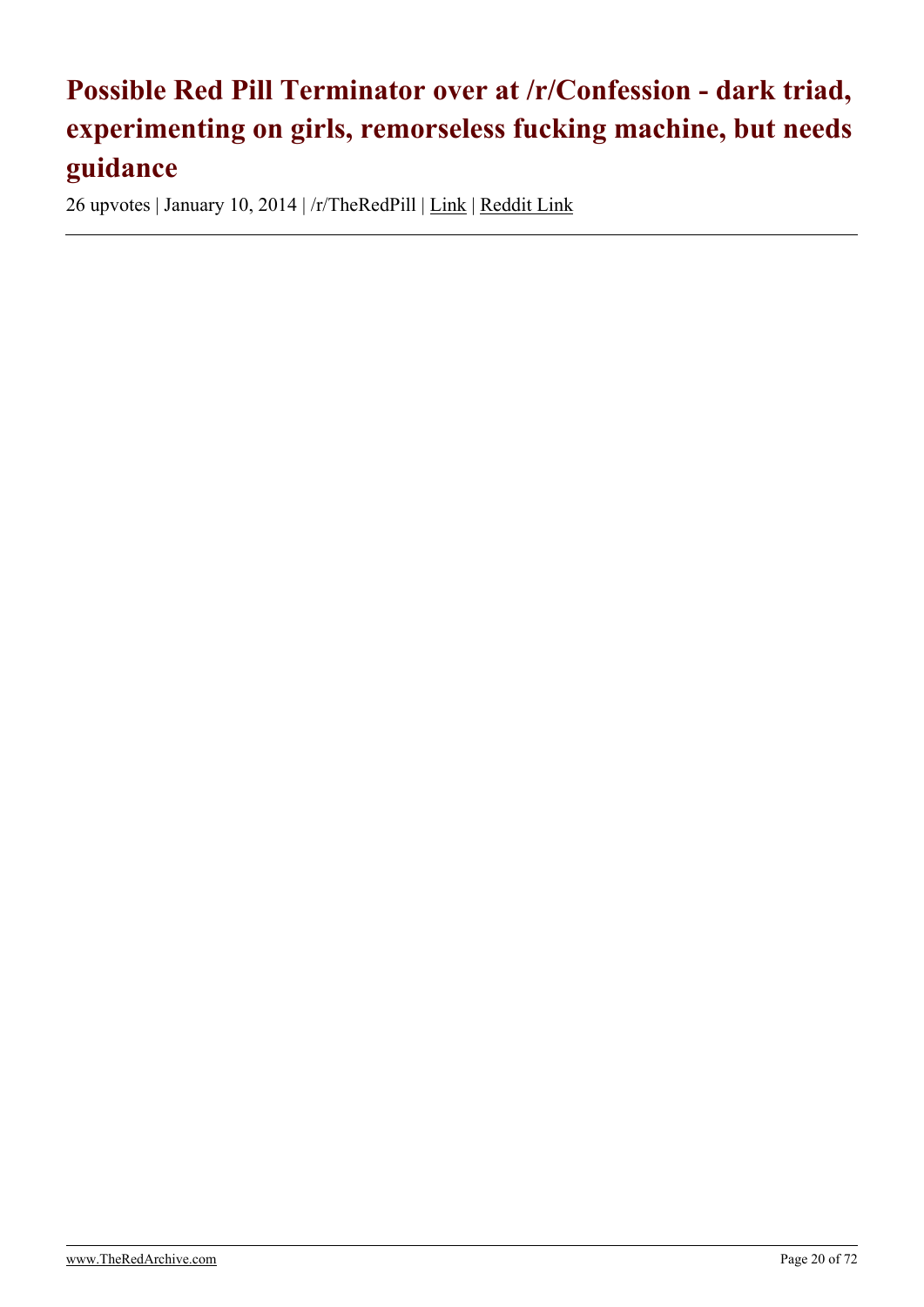#### <span id="page-20-0"></span>**Alpha widow can't get over guy who treats her like dirt**

44 upvotes | January 10, 2014 | /r/TheRedPill | [Link](https://theredarchive.com/r/TheRedPill/alpha-widow-cant-get-over-guy-who-treats-her-like.231769) | [Reddit Link](https://old.reddit.com/r/TheRedPill/comments/1uvhcl/alpha_widow_cant_get_over_guy_who_treats_her_like/)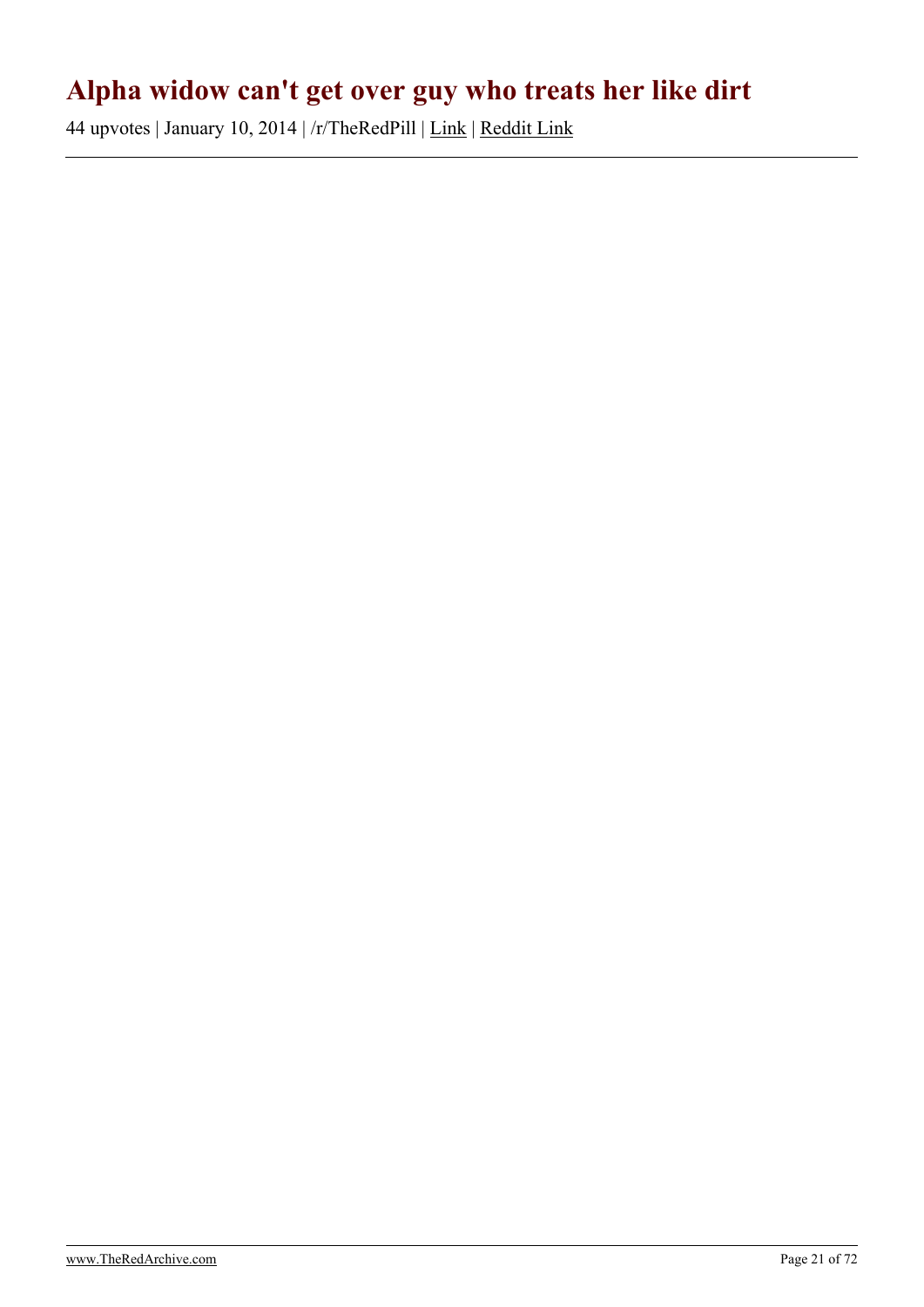#### <span id="page-21-0"></span>**AskMen: Unfeminine women are unattractive. Big surprise.**

31 upvotes | January 12, 2014 | /r/RedPillWomen | [Link](https://theredarchive.com/r/RedPillWomen/askmen-unfeminine-women-are-unattractive-big.2028) | [Reddit Link](https://old.reddit.com/r/RedPillWomen/comments/1v1m5y/askmen_unfeminine_women_are_unattractive_big/)

<http://redditlog.com/snapshots/118737>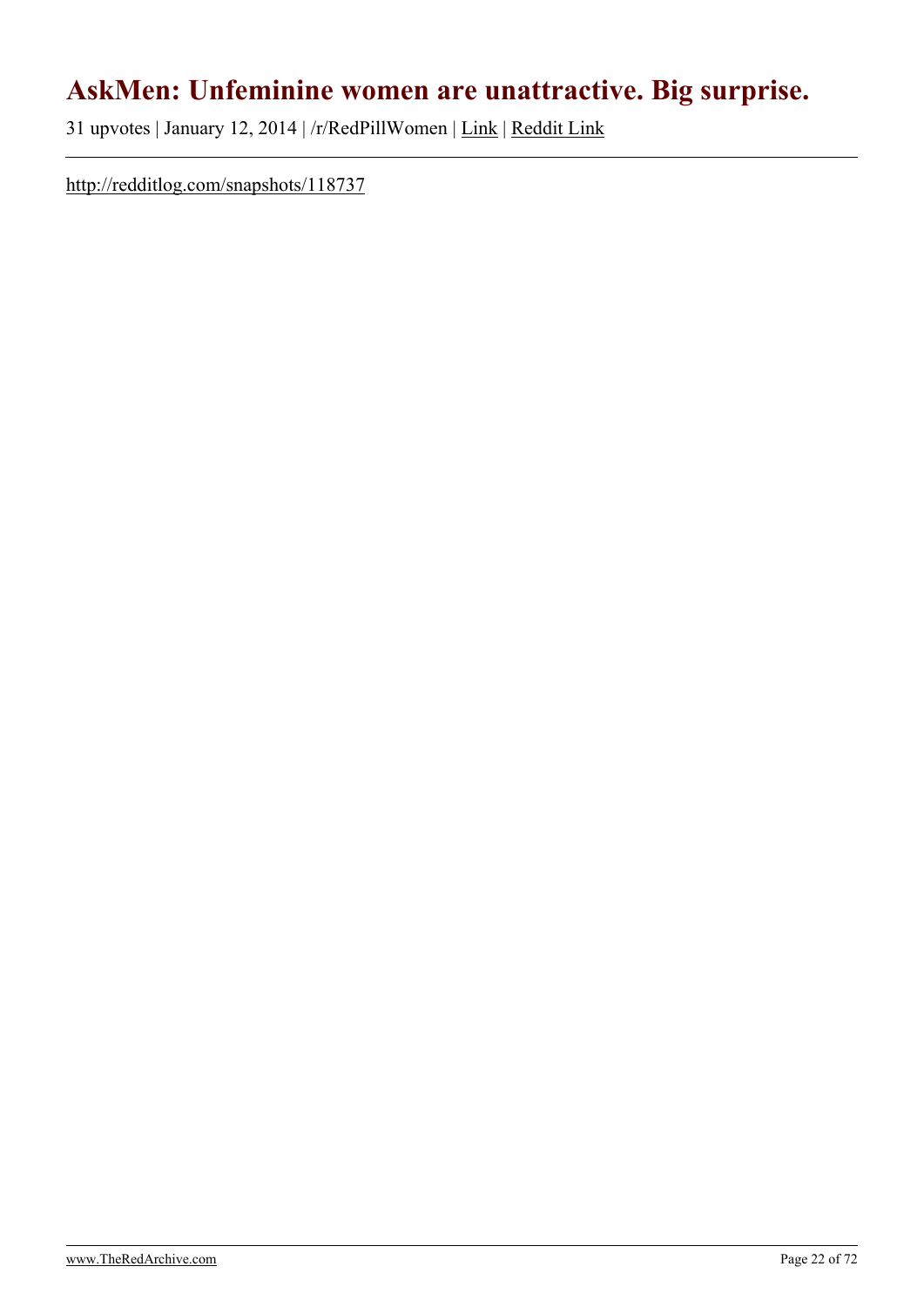### <span id="page-22-0"></span>**Alpha widow stuck on a man, tries to beta-fy him: he holds firm**

6 upvotes | February 11, 2014 | /r/TheRedPill | [Link](https://theredarchive.com/r/TheRedPill/alpha-widow-stuck-on-a-man-tries-to-beta-fy-him-he.231260) | [Reddit Link](https://old.reddit.com/r/TheRedPill/comments/1xn7fj/alpha_widow_stuck_on_a_man_tries_to_betafy_him_he/)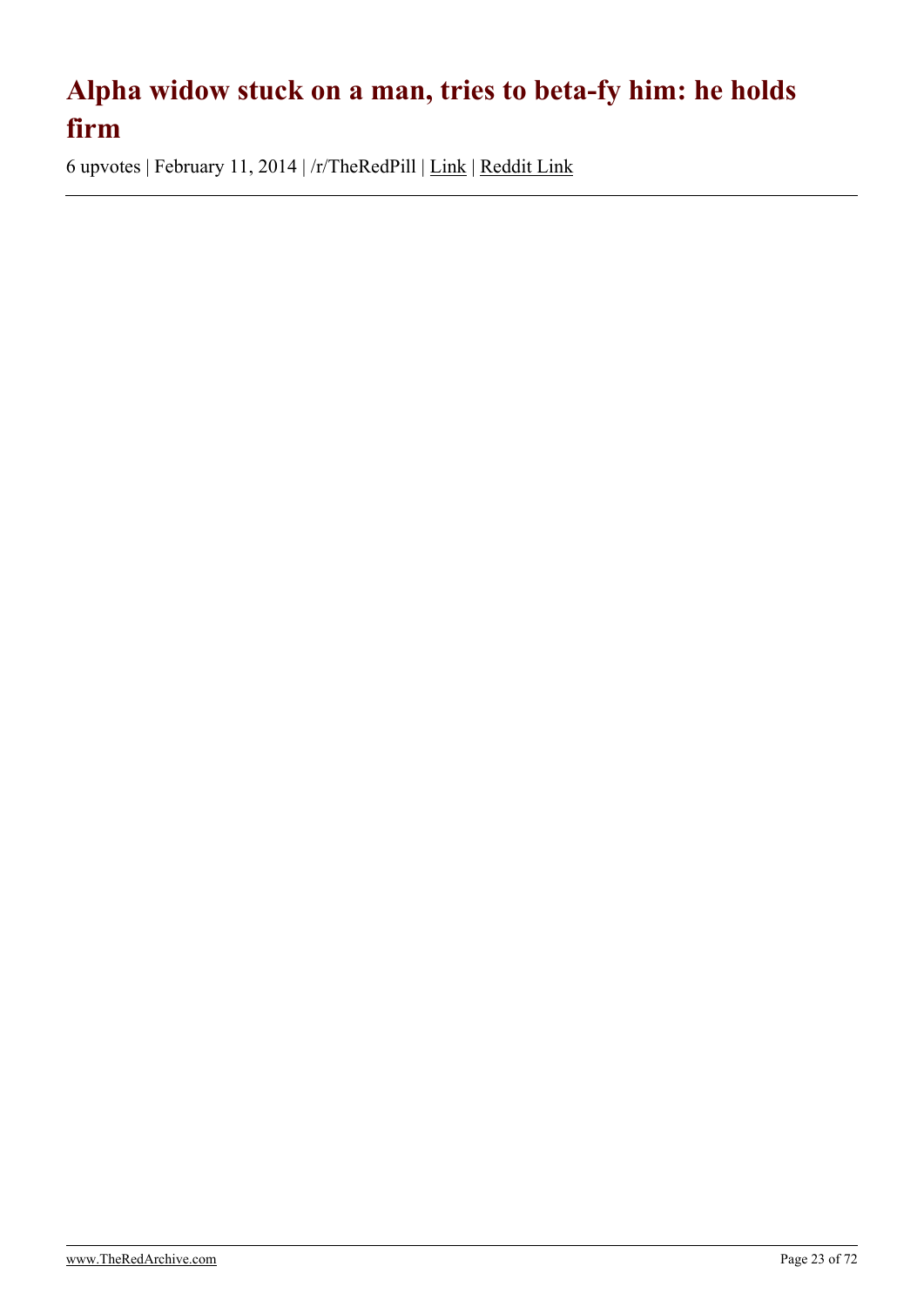#### <span id="page-23-0"></span>**A story from one of our own - posted without analysis for your consideration.**

2 upvotes | February 17, 2014 | /r/TheRedPill | [Link](https://theredarchive.com/r/TheRedPill/a-story-from-one-of-our-own-posted-without.11458) | [Reddit Link](https://old.reddit.com/r/TheRedPill/comments/1y64ia/a_story_from_one_of_our_own_posted_without/)

I had an interesting conversation with one of our users, [/u/colovick.](https://theredarchive.com/u/colovick) In the conversation he described some of his own experiences with taking the Red Pill.

I found it interesting because his story has a little bit of everything that we discuss here at TRP. I thought it would be edifying for our readers to consider it.

Here is the link to colovick's story, provided with his permission, and without further commentary on my part so that you can read and consider it through your own lense.

http://www.reddit.com/r/TheRedPill/comments/1y1ztb/girlfriend buys vip pass then has sex back [stage/cfhh1ob](https://theredarchive.com/redirect?l=/r/TheRedPill/comments/1y1ztb/girlfriend_buys_vip_pass_then_has_sex_backstage/cfhh1ob)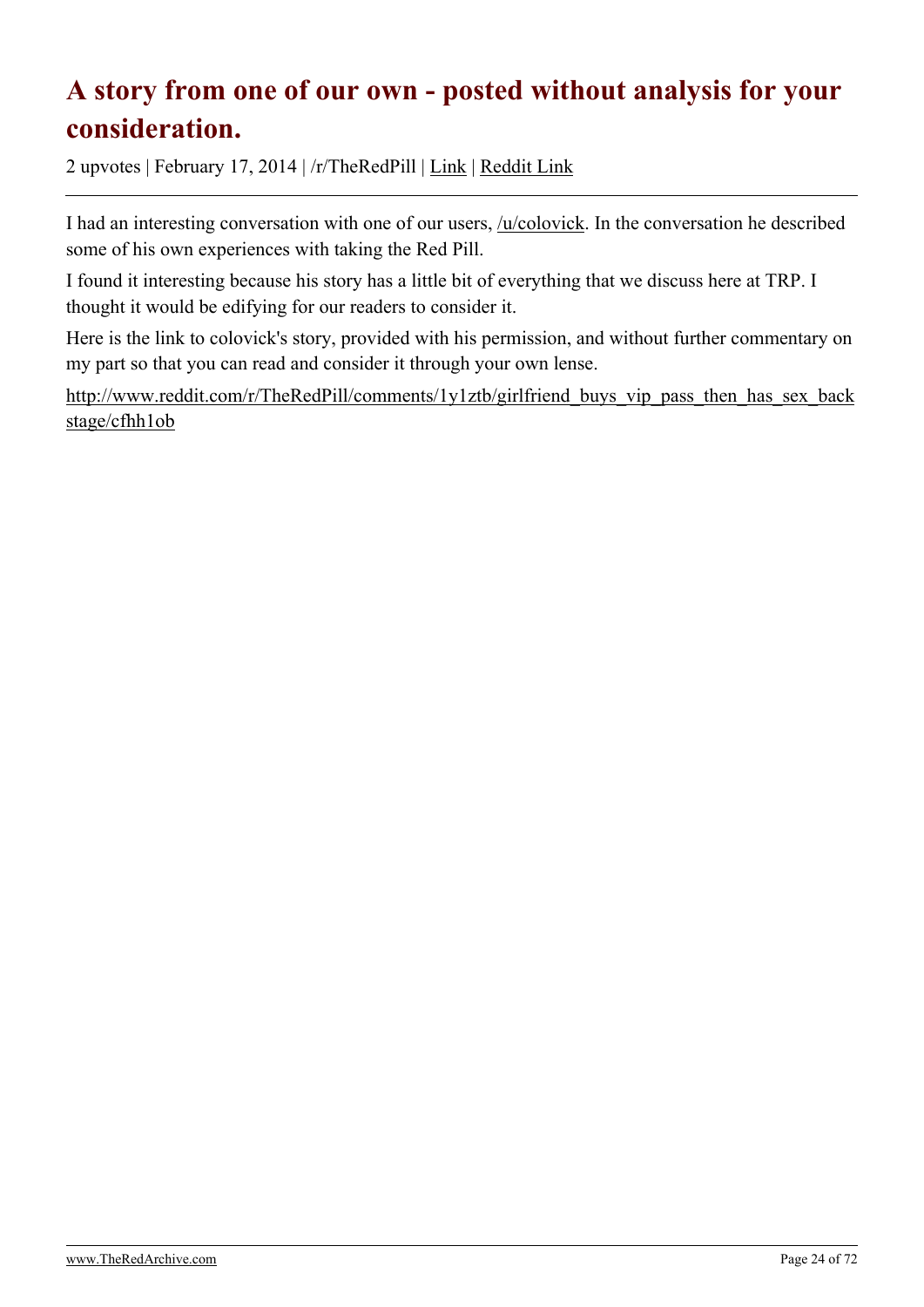#### <span id="page-24-0"></span>**An awakening story built on a Red Pill foundation - interesting read.**

22 upvotes | February 17, 2014 | /r/TheRedPill | [Link](https://theredarchive.com/r/TheRedPill/an-awakening-story-built-on-a-red-pill-foundation.11466) | [Reddit Link](https://old.reddit.com/r/TheRedPill/comments/1y6gql/an_awakening_story_built_on_a_red_pill_foundation/)

I had an interesting conversation with one of our users, [/u/colovick.](https://theredarchive.com/u/colovick) In the conversation he described some of his own experiences with taking the Red Pill.

I found it interesting because his story has a little bit of everything that we discuss here at TRP. I thought it would be edifying for our readers to see it.

Here is the link to colovick's story, provided with his permission, and without further commentary on my part so that you can read and consider it through your own lense.

<http://redditlog.com/snapshots/246293>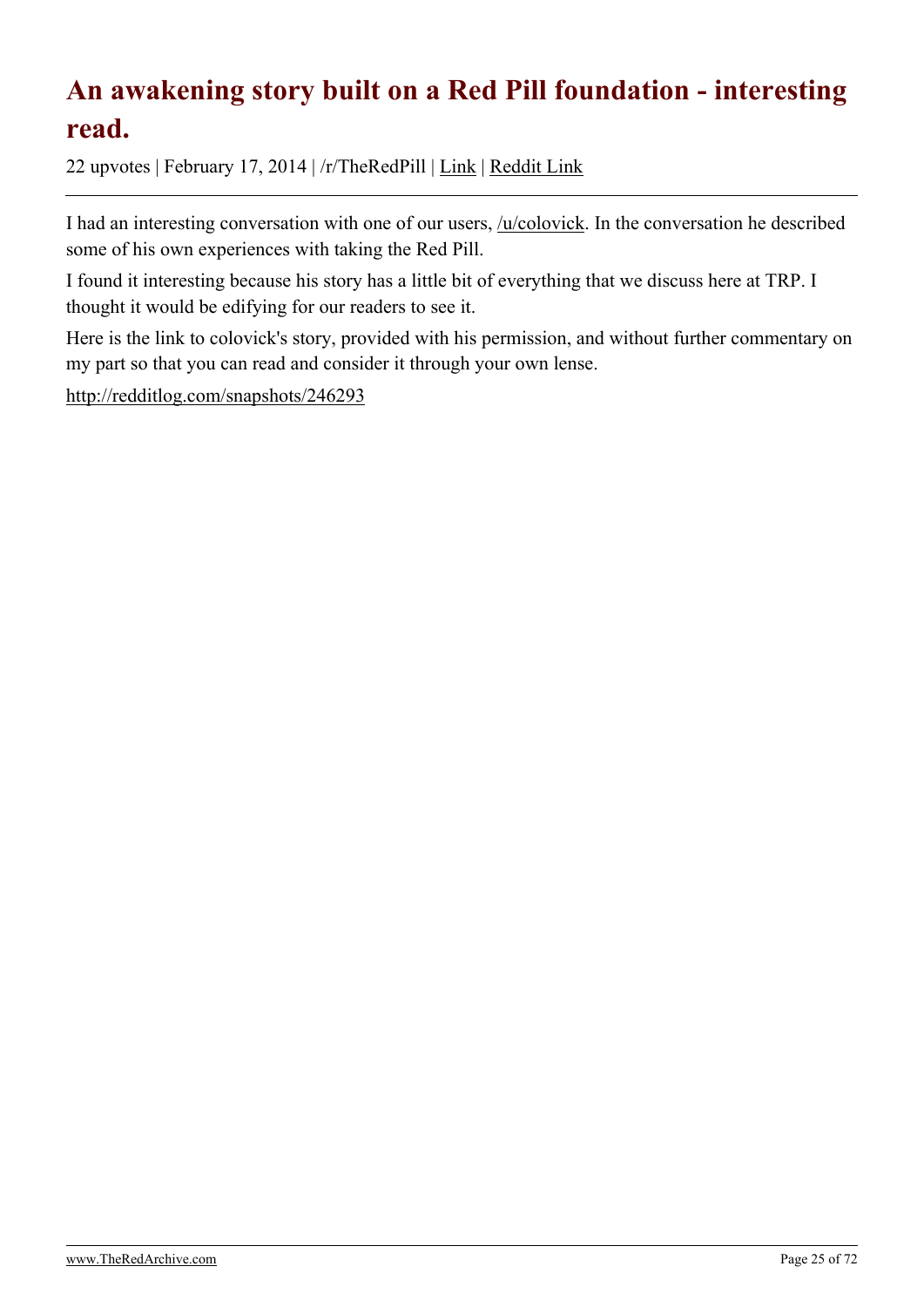### <span id="page-25-0"></span>**Woman divorces man. Man starts seeing other women. Woman now returns from time to time to clean her ex-husband's house and fuck him.**

168 upvotes | February 21, 2014 | /r/TheRedPill | [Link](https://theredarchive.com/r/TheRedPill/woman-divorces-man-man-starts-seeing-other-women.11660) | [Reddit Link](https://old.reddit.com/r/TheRedPill/comments/1ykjim/woman_divorces_man_man_starts_seeing_other_women/)

The guy is being accidentally Red Pill now that he's outside of his marriage, and his ex-wife's hamster is going for a spin.

Of course, he's a "pig" for seeing other women, even though he's a single man now. <http://redditlog.com/snapshots/260913>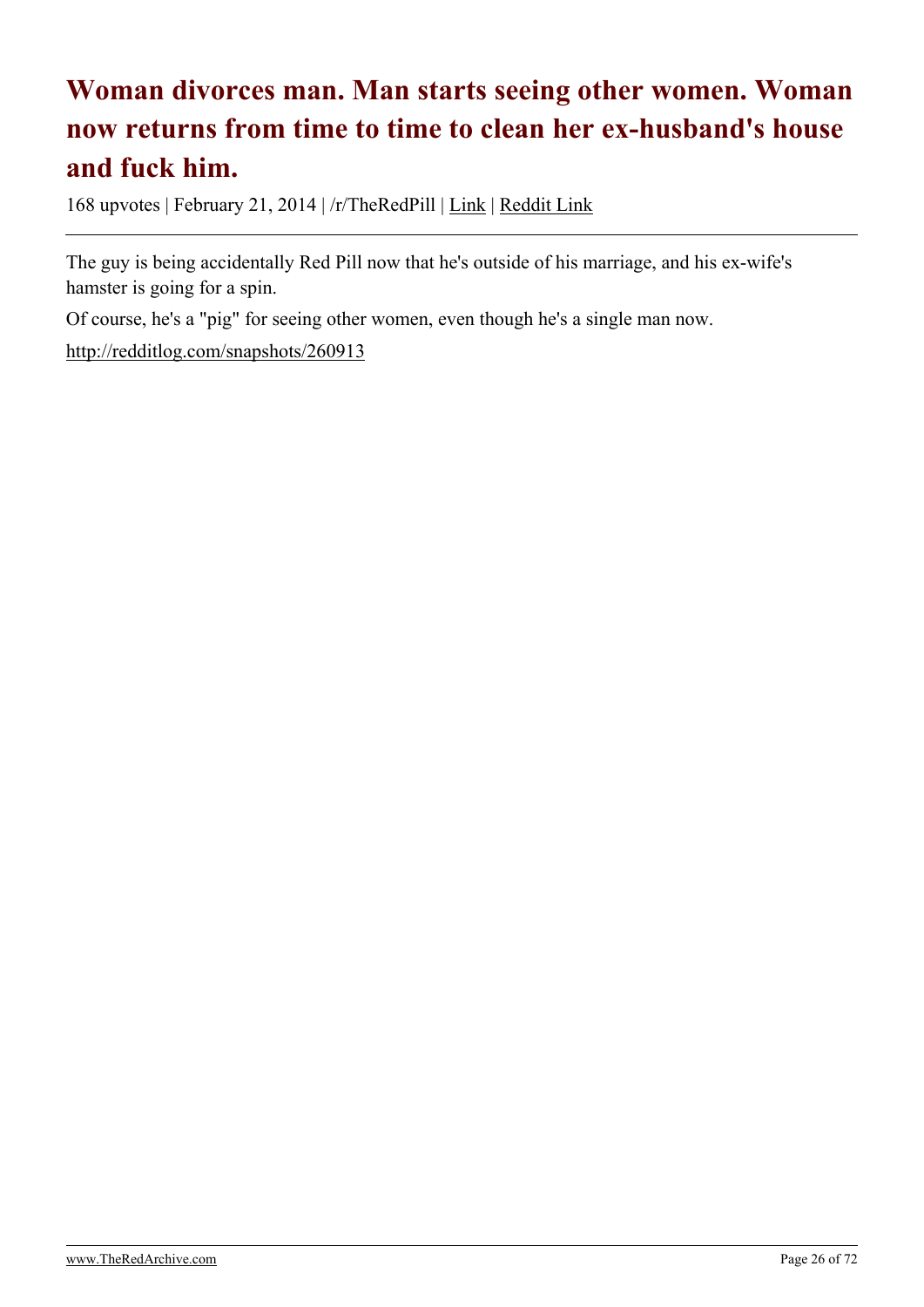#### <span id="page-26-0"></span>**Man deploys, wife weighs 260 lbs. Wife says "fuck this" and loses 110 lbs. Husband returns to a big surprise!**

60 upvotes | March 18, 2014 | /r/RedPillWomen | [Link](https://theredarchive.com/r/RedPillWomen/man-deploys-wife-weighs-260-lbs-wife-says-fuck.2050) | [Reddit Link](https://old.reddit.com/r/RedPillWomen/comments/20od0u/man_deploys_wife_weighs_260_lbs_wife_says_fuck/)

<http://fox2now.com/2014/03/17/military-wife-drops-more-than-100-pounds-to-surprise-husband/>

Just saw this on my news feed and I thought of you ladies. I think this is an excellent example of a woman who really cares about herself, her partner, and the longevity of her marriage. She cares enough to take action.

You've got it in you.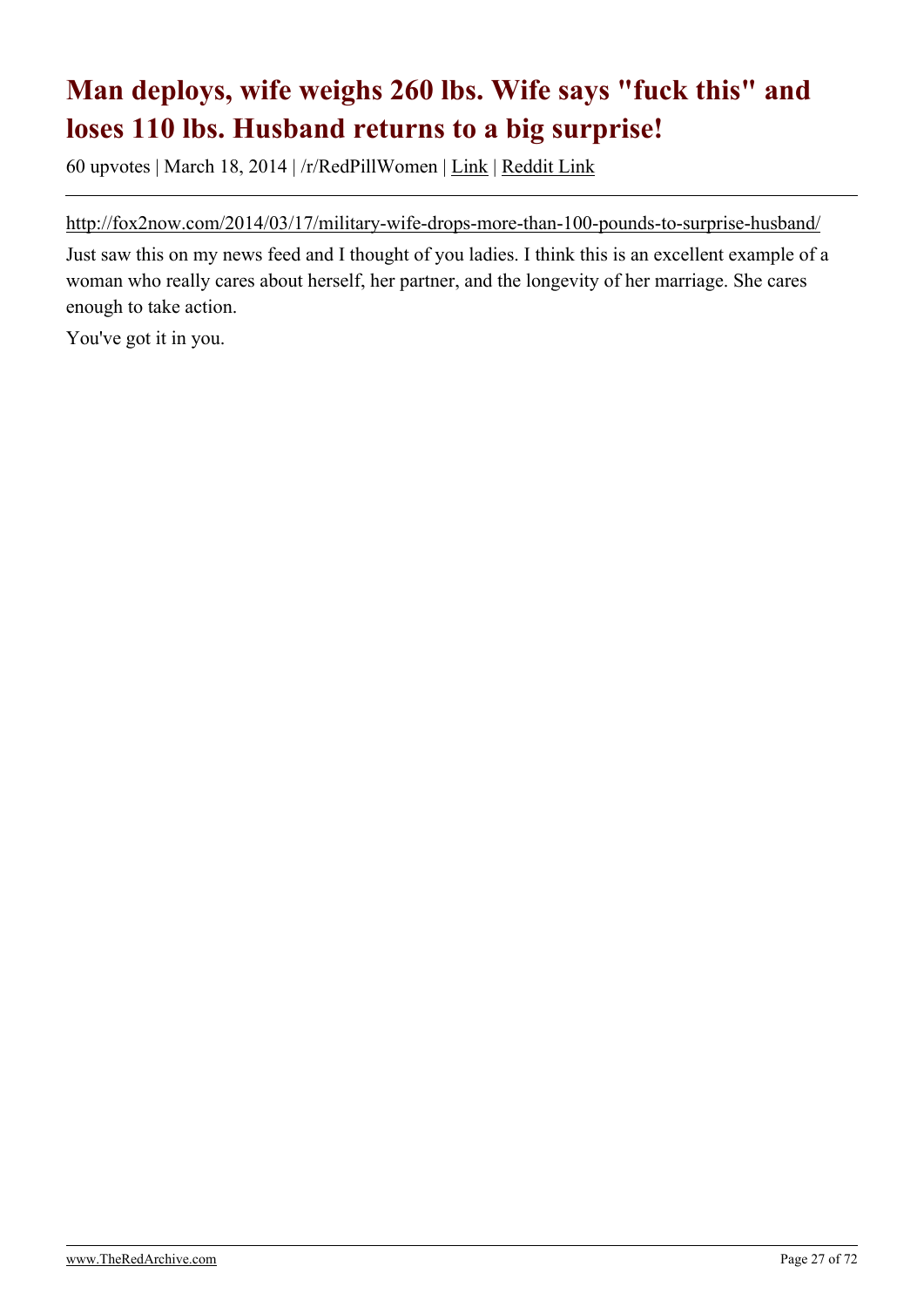### <span id="page-27-0"></span>**Man deploys, wife weighs 260 lbs. Wife says "fuck this" and loses 110 lbs. Husband returns to a big surprise! (X-posted to /r/RPW)**

86 upvotes | March 18, 2014 | /r/TheRedPill | [Link](https://theredarchive.com/r/TheRedPill/man-deploys-wife-weighs-260-lbs-wife-says-fuck.12740) | [Reddit Link](https://old.reddit.com/r/TheRedPill/comments/20p6pq/man_deploys_wife_weighs_260_lbs_wife_says_fuck/)

<http://fox2now.com/2014/03/17/military-wife-drops-more-than-100-pounds-to-surprise-husband/>

This appeared in my news feed, and I was surprised at the woman's exemplary attitude. Instead of sitting back on her haunches, hamstering people's criticisms of her and letting her weight continue to spiral out of control, she took action and changed her life (and the life of her husband and children) for the better.

Now, there may be more to this story than meets the eye. But on the surface, it looks to me like this woman genuinely loves and appreciates her husband, and thus took proper Red Pill steps towards ensuring the longevity and happiness of her relationship. Definitely a Red Pill example, in my opinion.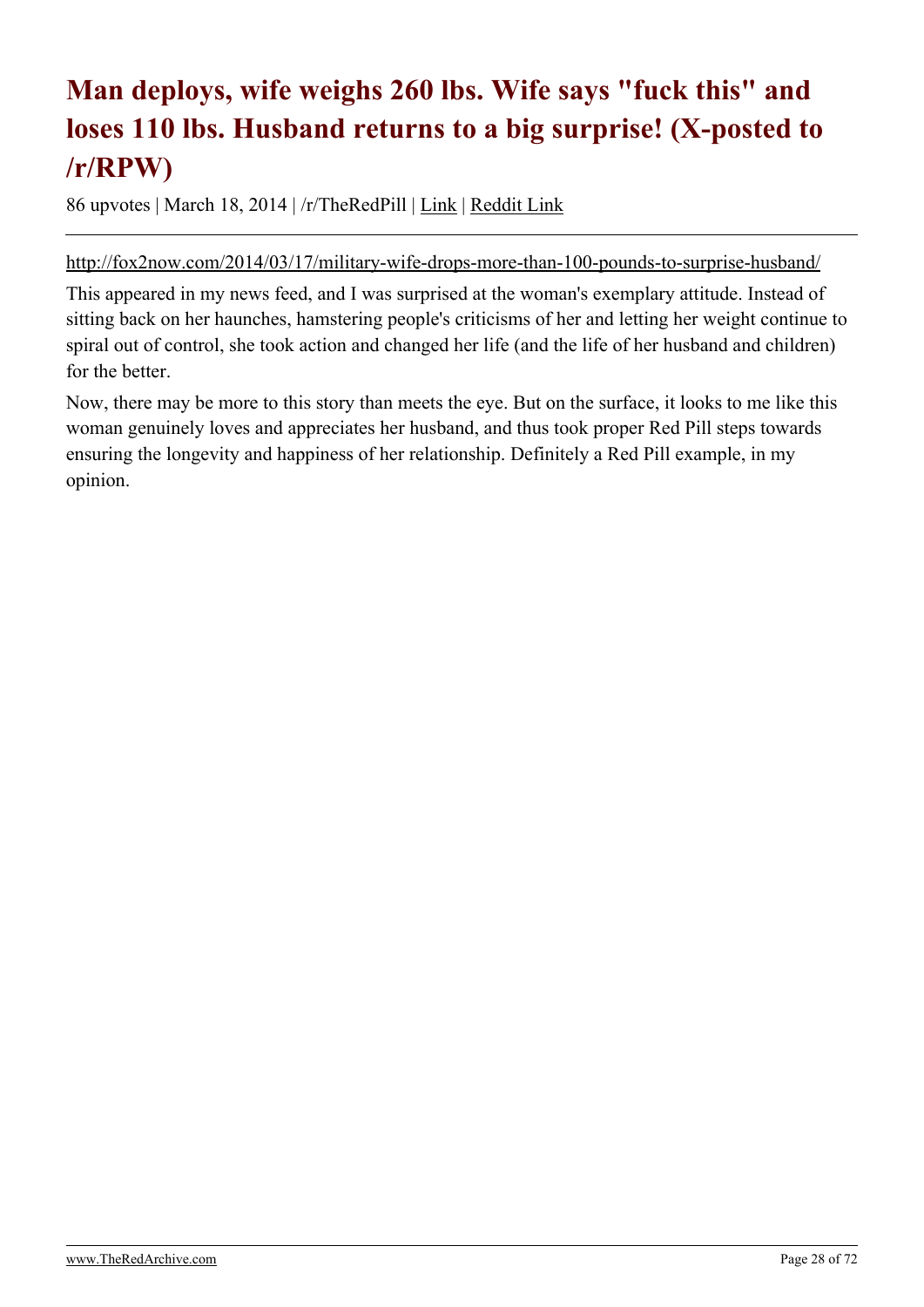#### <span id="page-28-0"></span>**Wherein AskMen fumbles around with the subjects of female hypergamy and modern female entitlement**

10 upvotes | May 1, 2014 | /r/TheRedPill | [Link](https://theredarchive.com/r/TheRedPill/wherein-askmen-fumbles-around-with-the-subjects-of.230120) | [Reddit Link](https://old.reddit.com/r/TheRedPill/comments/24giwe/wherein_askmen_fumbles_around_with_the_subjects/)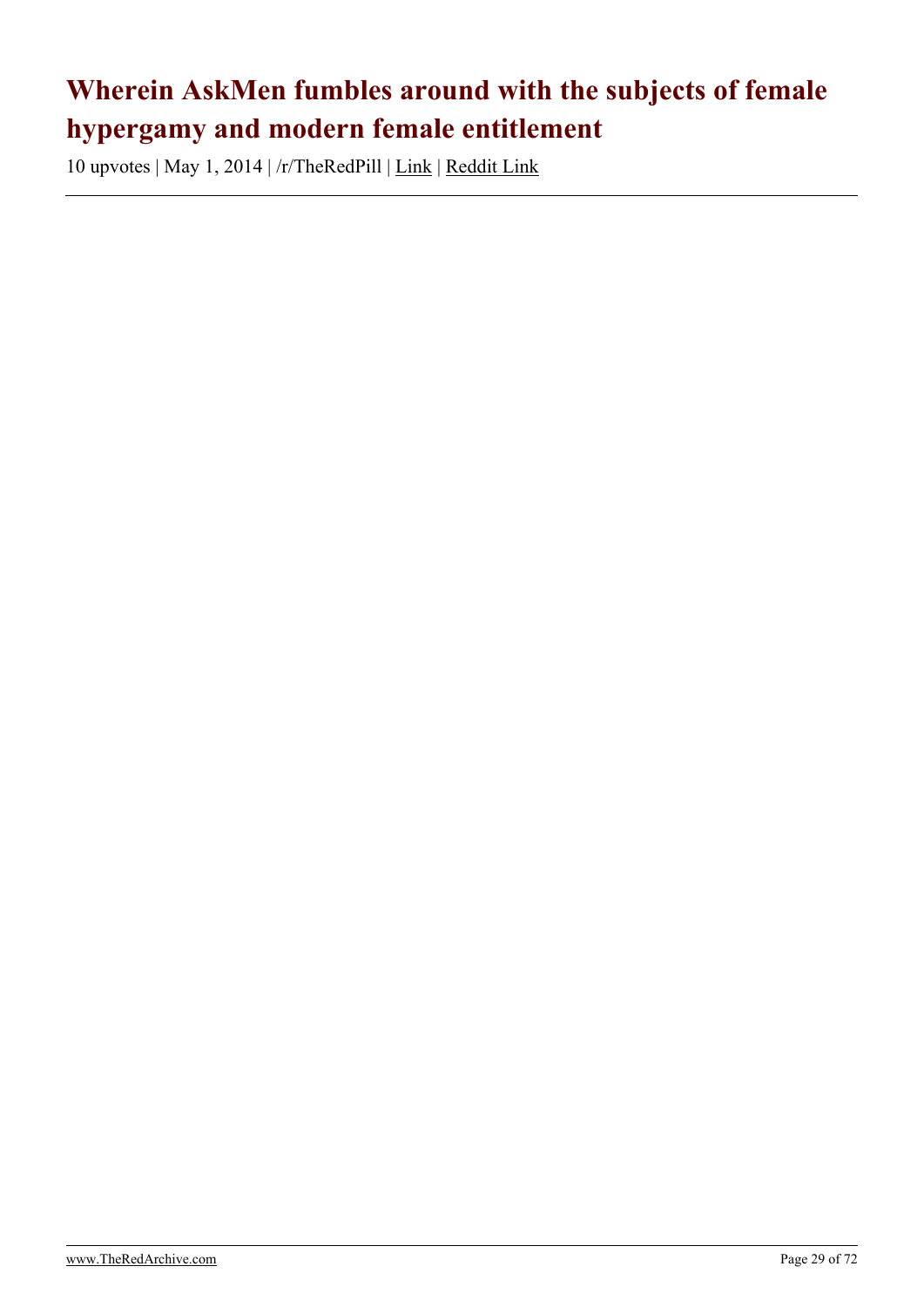### <span id="page-29-0"></span>**Girl: "What do you think of opening your relationship?" AskMen: "FUCK THAT NOISE." RP insights inside.**

65 upvotes | May 26, 2014 | /r/TheRedPill | [Link](https://theredarchive.com/r/TheRedPill/girl-what-do-you-think-of-opening-your.15892) | [Reddit Link](https://old.reddit.com/r/TheRedPill/comments/26hr3u/girl_what_do_you_think_of_opening_your/)

Here's a thread over in  $\frac{r}{A}$ skMen where a girl asks the gents what they think of having an open relationship. Many of the comments show a surprising level of Red Pill insight.

<http://redditlog.com/snapshots/623249>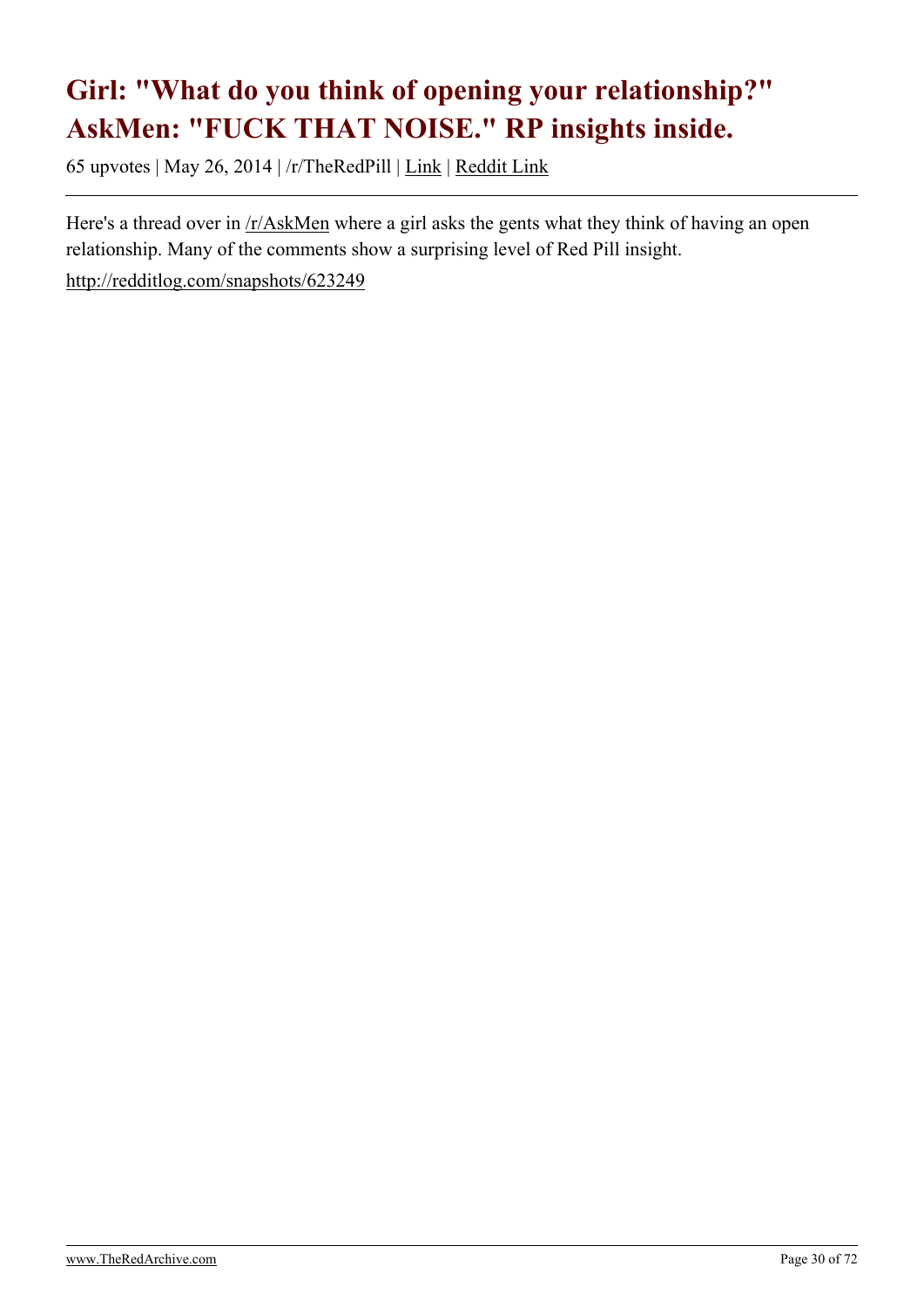#### <span id="page-30-0"></span>**Girls are fun**

298 upvotes | September 4, 2014 | /r/TheRedPill | [Link](https://theredarchive.com/r/TheRedPill/girls-are-fun.20518) | [Reddit Link](https://old.reddit.com/r/TheRedPill/comments/2fh4pi/girls_are_fun/)

Here are some fun screenshots from a text conversation with a new plate. I started talking to this girl not long ago and we quickly arranged to meet in a more isolated setting. She was already sending me naughty pics before we had even fucked, and the flirting and pics only increased after we'd had sex. During her first visit to my place she put up only token resistance before getting right into bed with me.

Naturally, her hamster needed a ready reason for behaving like a slut - but she couldn't think of an excuse. So the following day she ASKS me to help her come up with a reason. Hilarious.

Women in love.

<http://i.imgur.com/UZfLE53.jpg> <http://i.imgur.com/WQYyBPG.jpg> <http://i.imgur.com/dbdpMko.jpg>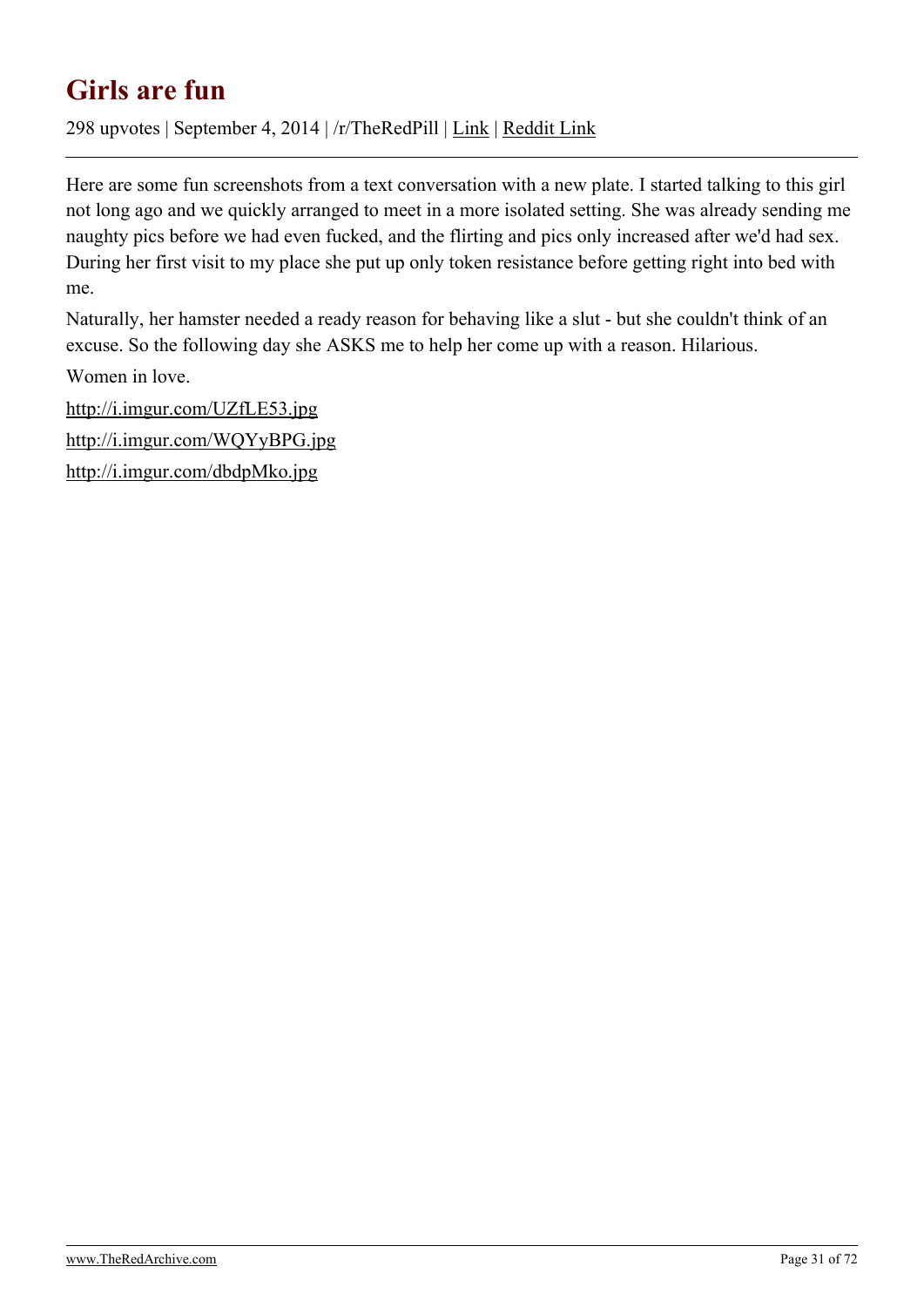#### <span id="page-31-0"></span>**Observe Nature and Learn**

2 upvotes | September 18, 2014 | /r/TheRedPill | [Link](https://theredarchive.com/r/TheRedPill/observe-nature-and-learn.21362) | [Reddit Link](https://old.reddit.com/r/TheRedPill/comments/2gt2j5/observe_nature_and_learn/)

For those of you who haven't seen this yet, it's a good example-by-analogy of the importance of maintaining discipline among your plates.

You are the male, you are the leader, you must be the enforcer. Reward and punish.

<https://www.youtube.com/watch?v=Ju7gujK8yrY>

Source: BBC Life (an excellent, older documentary series - highly recommended)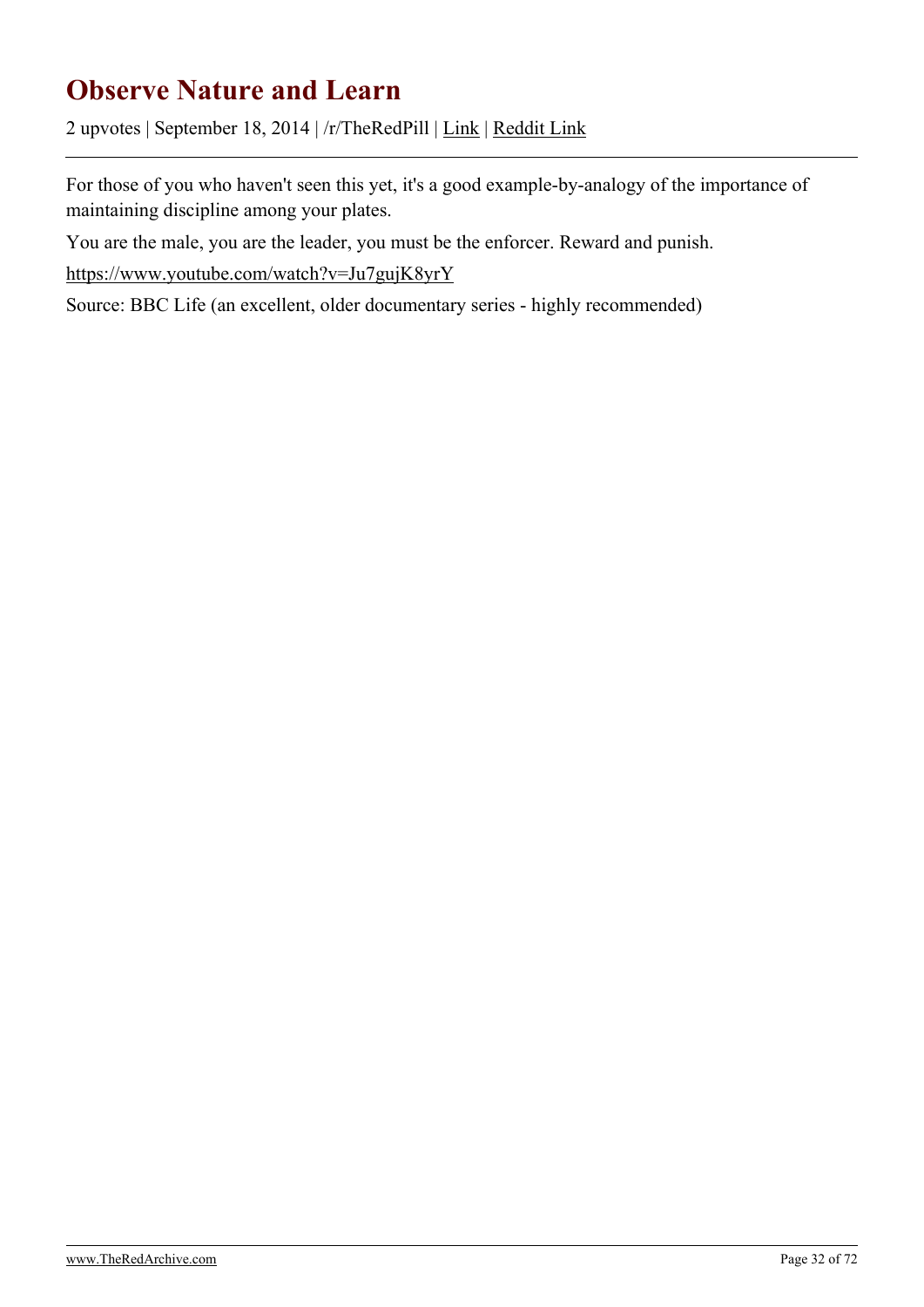### <span id="page-32-0"></span>**Sic Parvis Magna: How to Triumph Over Loneliness and Hardship During Your Red Pill Transformation**

82 upvotes | September 23, 2014 | /r/TheRedPill | [Link](https://theredarchive.com/r/TheRedPill/sic-parvis-magna-how-to-triumph-over-loneliness.21612) | [Reddit Link](https://old.reddit.com/r/TheRedPill/comments/2h6vni/sic_parvis_magna_how_to_triumph_over_loneliness/)

[/u/nowboarding](https://theredarchive.com/u/nowboarding) wrote a [good post](http://redditlog.com/snapshots/1016789) which is, as of this posting, still stickied to the front page. In his post, he touches on how **the transformation from Blue to Red Pill takes great time, effort, and patience.** Becoming a man in the top 10% is largely considered one of the greatest feats you can achieve among us Redpillers. But it's hard to remain disciplined without at least some intermittent rewards to keep you motivated.

As men, one of the finest rewards we can receive is recognition for our efforts. Given that selfdevelopment is a slow process, people won't usually notice that you're doing anything differently, even though on the inside you may be undergoing great suffering and pain as you change your diet, your habits, your demeanour, and your approach to life and relationships. The fact that people can't see all the effort you're going to means you will rarely receive encouragement or praise.

What's worse: **The Red Pill teaches us that men are only valued and praised for their achievements.** But you're still a novice, an acolyte, an initiate. You're building equity, but you haven't yet had the time or experience to *really* achieve something worth praise. It's idiosyncratic. The time in your life when you most need encouragement is also the time in your life when you are least likely to get it.

**Now, it's easy to say "fuck what other people think", but let's be real here:** it's *nice* to hear praise. It feels good when someone takes notice of all the effort you're going through. Unless you're a dyed-in-the-wool psychopath with no capacity for empathy whatsoever, peer recognition is a powerful motivator. It renews your determination and keeps you on track in your self-development. It's a big boost. And for a feat as daunting as rebuilding an entire life, a certain amount of positive feedback is necessary in order to overcome the occasional setbacks, momentary defeats, and painstaking tedium.

So, how the hell do you deal with the loneliness and neglect that inevitably threatens to make you stray off the path to becoming the man you were always meant to be?

*The answer is this: don't take the journey alone.*

#### **1) Share the company of men whose lives you wish to have, and learn by example.**

Surround yourself with the kind of men you admire. Men with skill and talent. Men with determination and courage. Men with big social networks in fields/industries that you wish to pursue. Spend your free time in their company, and learn by watching, analyzing, and mimicking.

Where do you go to find men like these? Look in your place of work, your family, your church, your school, or local community groups. The internet is also a beautiful tool in this regard. There are thousands of forums and communities out there where guys get together to talk about the things they love. You must be proactive and reach out. Try to focus on subjects with a predominantly-male user base.

As an example, I joined up with a community of guys who like knives, flashlights, multi-tools, guns, bags, paintball/airsoft, motorcycles, men's jewelry, and other guy interests. It's a tightly-knit community populated by a lot of masculine men who take their gender roles, their work, and their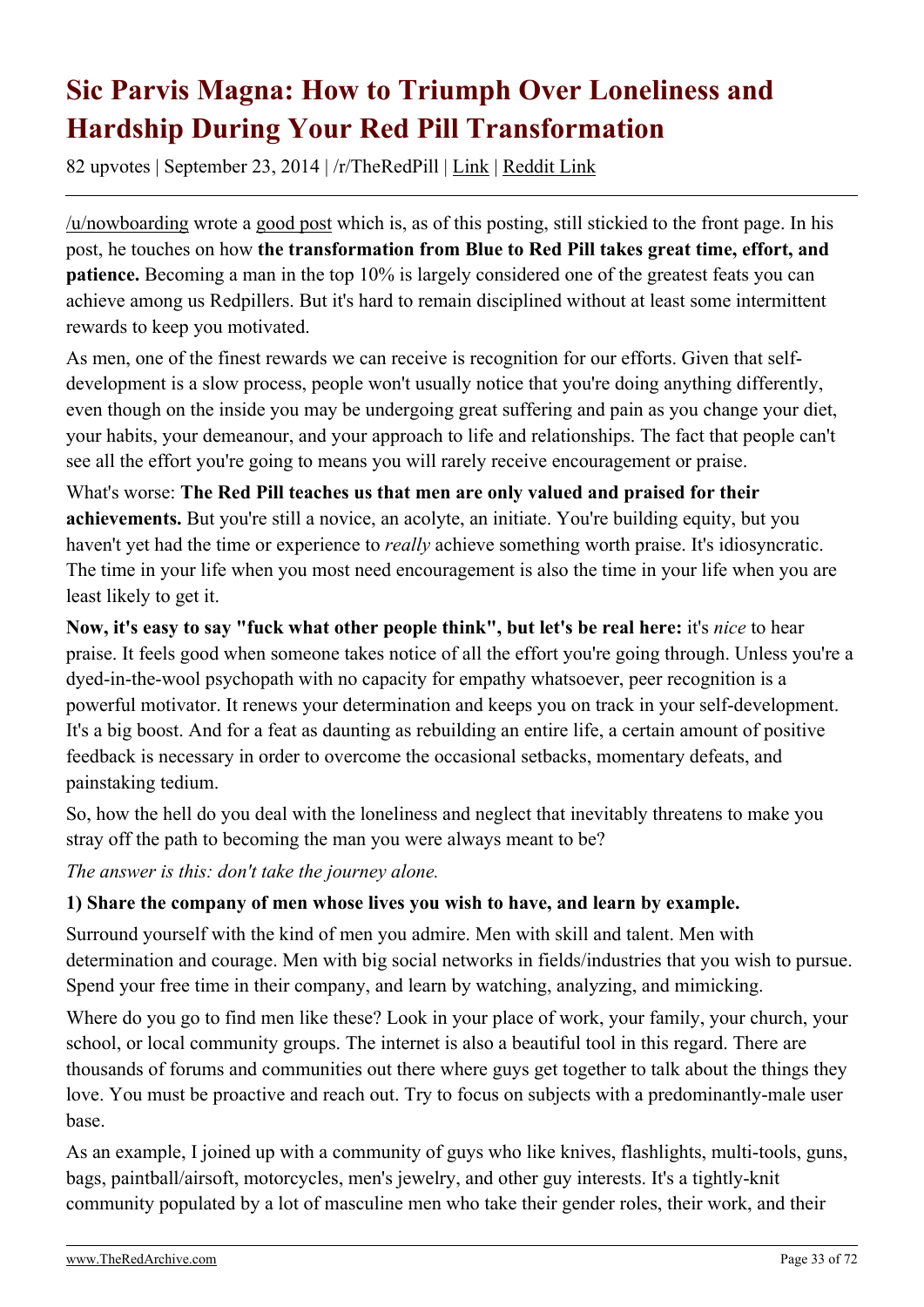hobbies very seriously. I spend a lot of leisure time hanging out with them, sharing stories and showing off new knives and toys.

And remember, just because you're not accomplished in something doesn't mean you can't be a student to a man who is. Many men take great pride in being able to teach, and if you prove to be both friendly and attentive they'll often appreciate the opportunity to be a mentor.

#### **2) Spend time with friends who are also building themselves up.**

The other thing you can do to keep yourself disciplined is to hang out with other Red Pill friends who are also in the process of rebuilding themselves. It works the same way as having a workout partner and sometimes they literally will be a workout partner. By confronting the same challenge of selfdevelopment, you can hold each other accountable for your workouts, wing for each other when you go out, point out flaws in each others' approaches/body language, and monitor each others' progress.

Alternatively, if you don't have any friends who are Red Pill at present, you can begin rehabilitating those friends who you believe to have the most potential to awaken. Introduce them gradually. Begin by inviting them to be a workout partner, or to help you restore a car every Thursday afternoon something with a set schedule and regular meetings. When you hang out, offer Red Pill insights whenever the subjects of women, dating, sex, or self-improvement come up. It is often said there is no better way to learn something than by teaching it, so take it as an opportunity to test your mastery of the basics and see if a novice can learn from you.

As your friend gains a foothold and accepts the Red Pill, he can become a peer and together you can continue to hold one another accountable for your progress.

#### **3. Never stop approaching, even during your developmental years.**

This is fucking key. You should never stop approaching women. You may feel tempted to use your self-perceived low SMV as an excuse to hold off on practicing your approaches. DON'T. This is a pussy-bitch rationalization around confronting your social anxiety.

Get out there and interact with women. Take every conversation with a woman as an opportunity to learn something. Flirt with every woman you talk with, even if you have no intention of bedding her just do it for the practice. If AWALT, then all interactions with women can be templated into a working format from which you can repetitively gain insight and experience.

Remember, it's difficult to put a hard number to someone's SMV. And even so, **people don't react to your SMV. They react to their perception of your SMV.** This is where the philosophy of fake it til you make it comes into play.

As you go through the process of becoming the man you want to be, ask yourself: how does that man walk? How does that man talk? How does he approach women? How does he behave under pressure? What are some of his most basic, fundamental beliefs about sex, relationships, duty, responsibility, morality? **Then, take your answers to these questions and begin LIVING them.** Adopt them as your own. You will discover that as you adopt these beliefs and holdfast to them, they slowly become a part of you. As you wear a mask, it eventually becomes your real face, affecting your demeanour and your attitude. This fact is tragically true of Blue Pillers and explains why they're unmasculine in spite of their natural instincts...but it also explains how you can overcome the female agenda's plan for you, and become the man you were always meant to be.

**The truth is, self-development only truly ends when you set foot in the grave.** You'll always try and use the excuse that you're not good enough yet, that you still have progress to make before you'll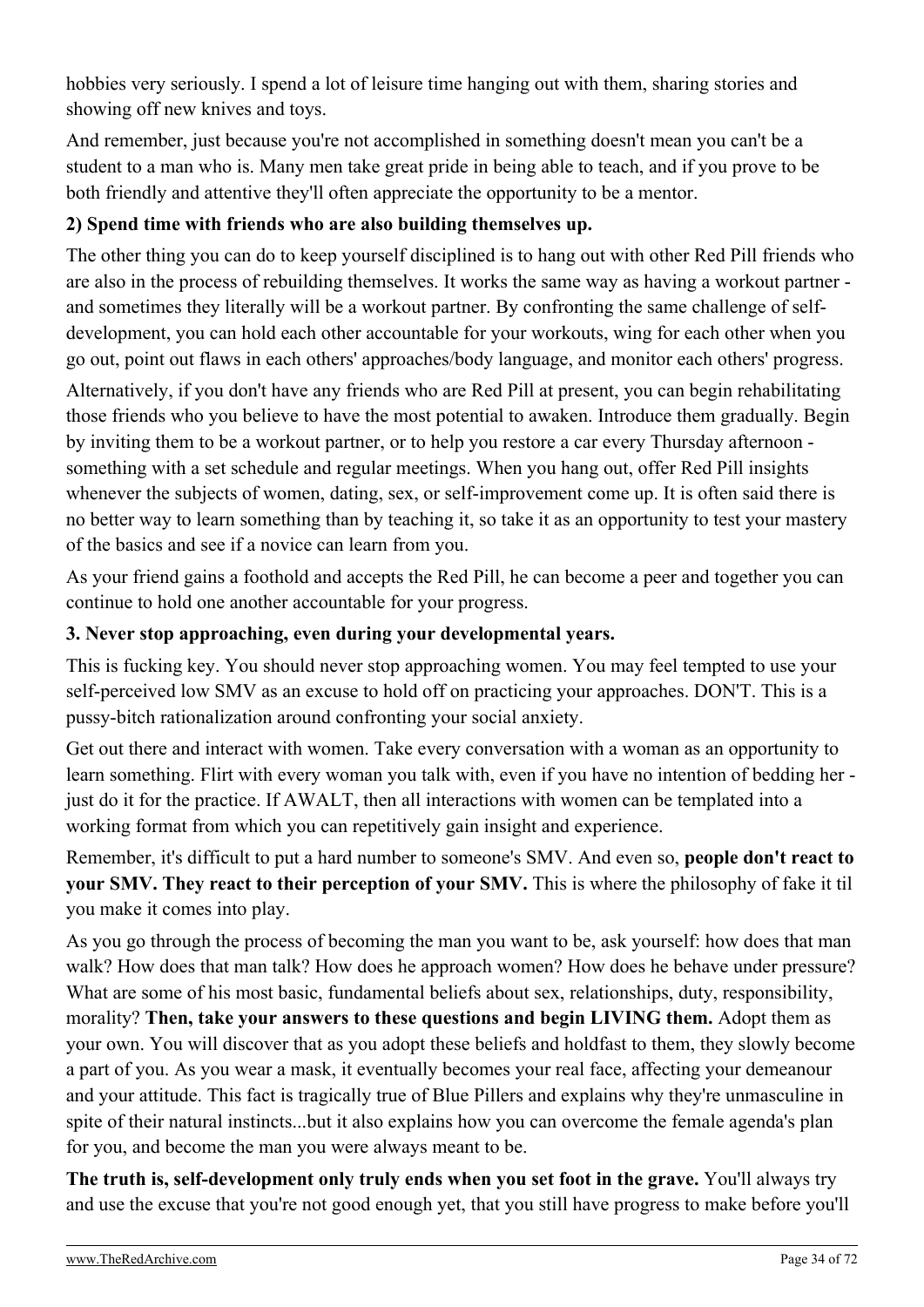be good enough to approach women. Stow that bullshit right now.

Most importantly of all, don't keep your eyes fixed on the horizon. It's a daunting thing to look at how far you still have to go. And no matter how good you get, there will always be ways for you to improve.

**Don't look at how far you have left to go. Instead, look at how far you've come.** That should be the meter stick of your progress. Keep your eyes closer to the present, and find ways to enjoy what you're doing right now. It will make the journey feel much less intimidating - and I guarantee you, one day you'll suddenly notice how different your life seems, how confident and comfortable you feel, how beautiful your girlfriends are, how many people seem to look up to you. You will feel fulfillment. REAL fulfillment.

And the rest of the world will be in awe of the man you are. The man you were always meant to be. *Sic parvis magna*. **Greatness from small beginnings.**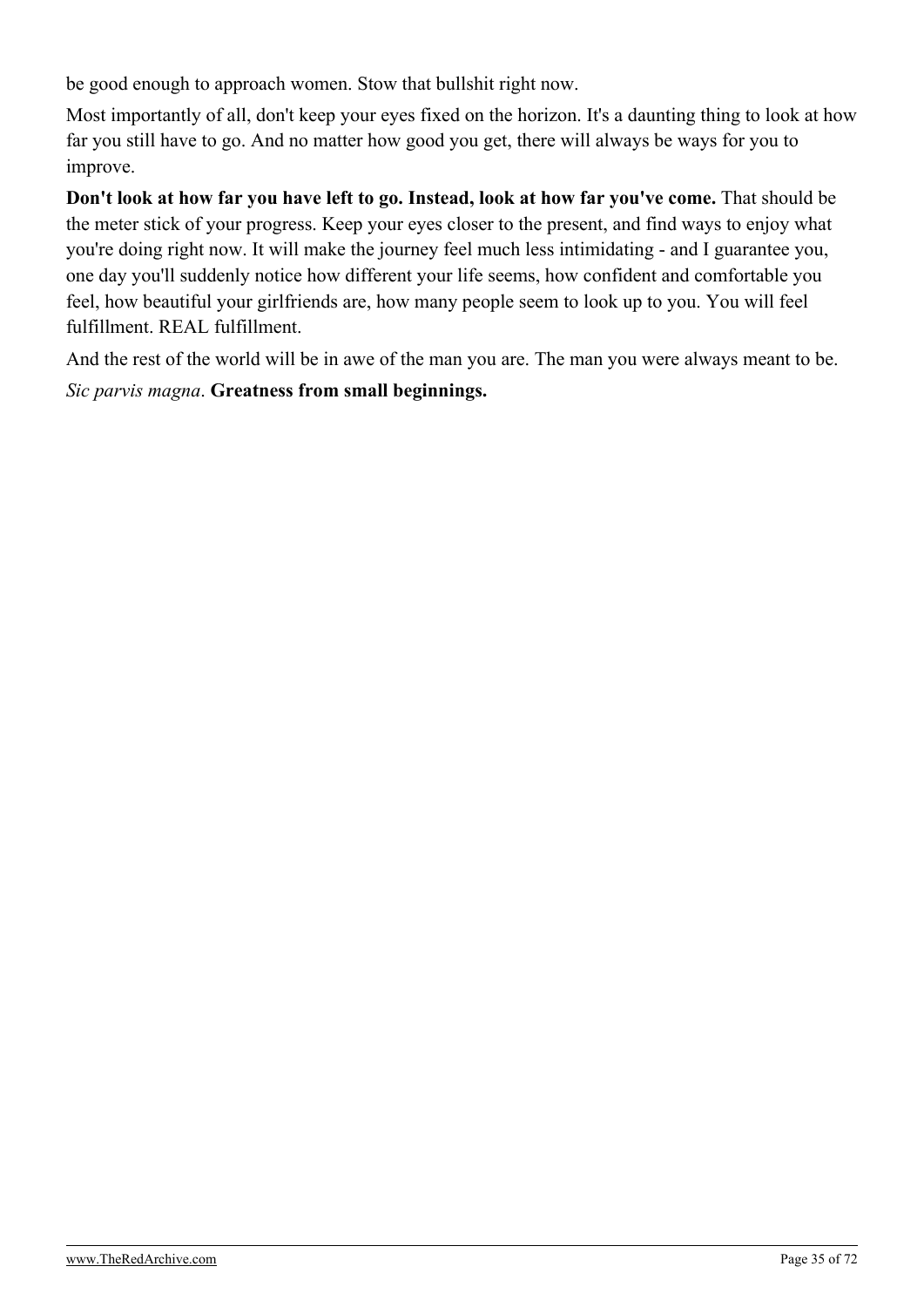### <span id="page-35-0"></span>**Transgender (M2F) MMA Fighter Grievously Injures Female Opponent. This is Feminism's Equality at Work.**

146 upvotes | September 25, 2014 | /r/TheRedPill | [Link](https://theredarchive.com/r/TheRedPill/transgender-m2f-mma-fighter-grievously-injures.21771) | [Reddit Link](https://old.reddit.com/r/TheRedPill/comments/2hgaq3/transgender_m2f_mma_fighter_grievously_injures/)

Transgender Mixed martial arts fighter Fallon Fox grievously injures his natural-born female opponent Tamikka Brents in a bout that lasts only one round.

[This is what happens when you argue with reality](http://www.libertynews.com/2014/09/man-decides-to-become-woman-trans-joins-mma-fights-female-opponent-gives-her-concussion-and-broken-eye-socket/#sthash.URdQ4DlX.gbpl).

Here's what I find amusing - typically in the case of sex changes, **political correctness** demands that we refer to the transgender individual by their new sex - in this case, everyone should be referring to Fallon Fox as "she".

But a woman was injured, a REAL woman - broken face and a concussion. Suddenly, Fallon Fox is a man once again.

#### **So, we now understand the social hierarchy in even greater resolution:**

Women **>** Transwoman **>** Men

Here's an interesting moral quandary for political correctness: where on this scale do transmen fit?

Given that Feminist Priority of Blame™ passes over women every time practical reality squashes wishful thinking, my guess would be that transmen (F2M) would be placed right after women. After all, they're still women deep down inside. Except when they're not.

All we need is some woman willing to get a sex change and enter the men's fighting league, and we can test this theory.

*Any takers?*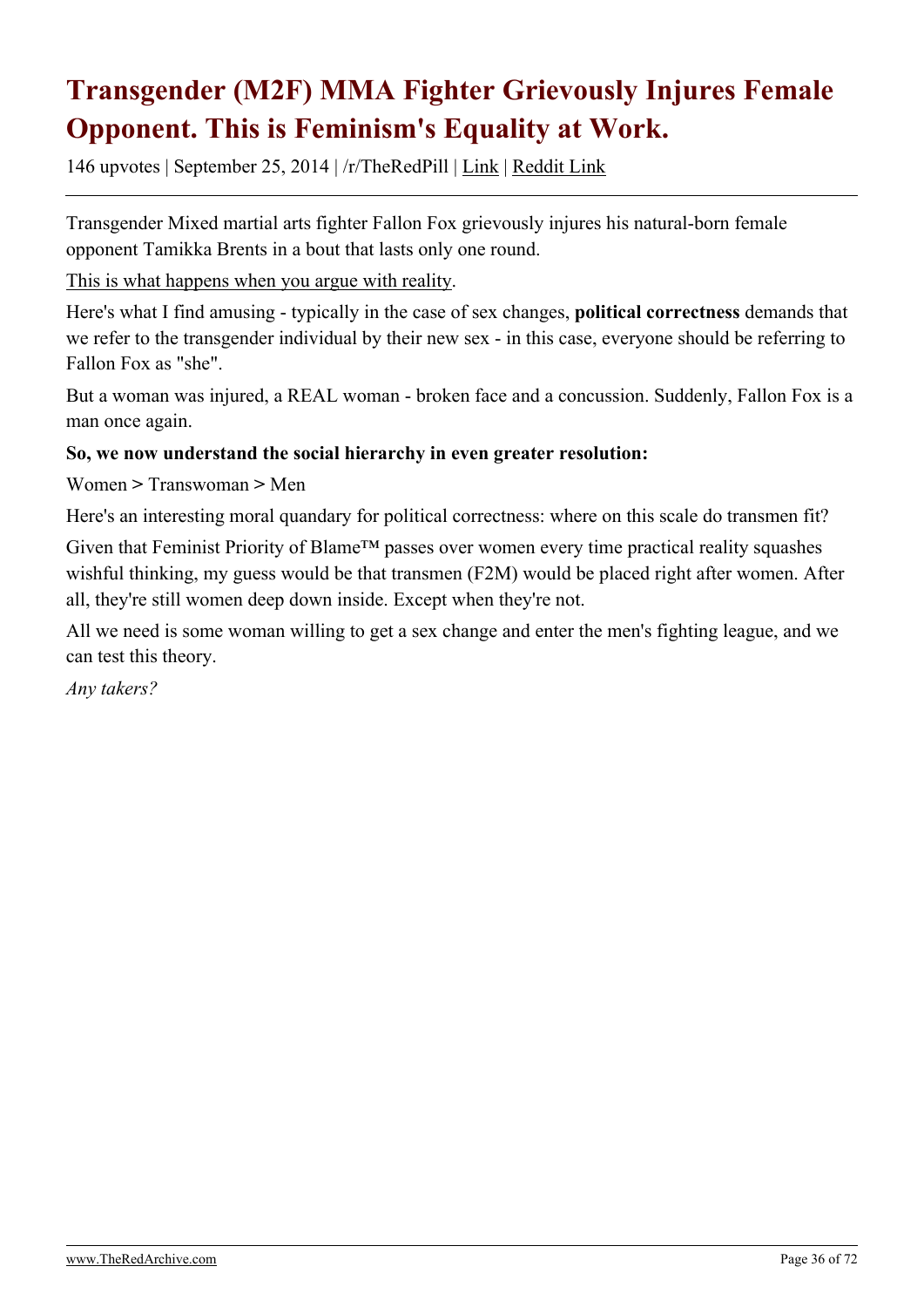# **Hooked On Real Talk: Could Spending Too Much Time on TRP Limit Your Social Advancement?**

169 upvotes | September 27, 2014 | /r/TheRedPill | [Link](https://theredarchive.com/r/TheRedPill/hooked-on-real-talk-could-spending-too-much-time.21901) | [Reddit Link](https://old.reddit.com/r/TheRedPill/comments/2hmtto/hooked_on_real_talk_could_spending_too_much_time/)

**So, you've taken the Red Pill.** You've had your eyes opened. The truth of the world is slowly coming into clearer resolution. You're starting to see and understand the code that underlies every social and sexual interaction. You're developing an acceptance (and maybe even an appreciation) for the transactional nature of every interaction you have with other people.

Most importantly of all though, you're finally in touch with members of an awakened community. These people were trapped in the Matrix, they shared in the same delusions, they suffered similar losses and humiliation, and they managed to free themselves. They *get it*. It's possible that you've spent your whole life trying (unsuccessfully) to communicate with people in Real Talk, only to be spurned for your gracelessness and cold, hard reasoning. And now you've finally found a community where speaking truthfully is not only possible, but *encouraged*.

**The Red Pill can feel like a haven at times** - a place of rationality, where people speak to one another directly without ulterior motive or hostile intent. So naturally, you want to spend as much time here as possible, speaking with ease and comfort in a place where everything makes sense and risk and deception don't factor into the equation.

**But here's an idea I want to put out there:** Regardless of your own awakening, the world is still populated mostly by people who maintain The Collaborative Delusion and communicate with one another in the language of Pretty Lies. And these people are also the ones in possession of the things you want in life - **the money, the status, the power, and the subservience to your will.** In order to wrest these things from their grasp, you must interact with them, and like it or not, these people will move to block you if you dare to shatter their tenuous illusion with the guileless tones of Real Talk.

If your goal in life is to achieve wealth and success, then you must plug yourself back into the Matrix and speak its language once again - not as a recaptured slave, but as an awakened man whose goal is to covertly seize power, now free of the shackles that previously inhibited your manoeuvres.

We were all fluent in the language of Pretty Lies at some point in our lives - because we BELIEVED the lies. But unplugging from the Matrix changes all that. Your grasp of the language weakens as you gain a foothold in reality. And the more awakened you become, the more unclean and demeaning it can feel to hear the language (much less speak it yourself).

**But speak it you must.** It is the only language that the indoctrinated can hear without breaking into paroxysms of denial and hatred. Like any language, you only become fluent in Pretty Lies by speaking it. And the longer you spend in havens of Real Talk, the less practice you will have becoming fluent.

**I posit that we treat Red Pill communities like this one as a sort of break room.** You can come here to swap theories, insights, and amusing anecdotes by the water cooler. But you cannot live here. The break room is not where you make your money. If you wish to grow in power and influence, you must set aside your pride, steel your nerves, and plug back in, **this time as an unshackled man with his eyes wide open.**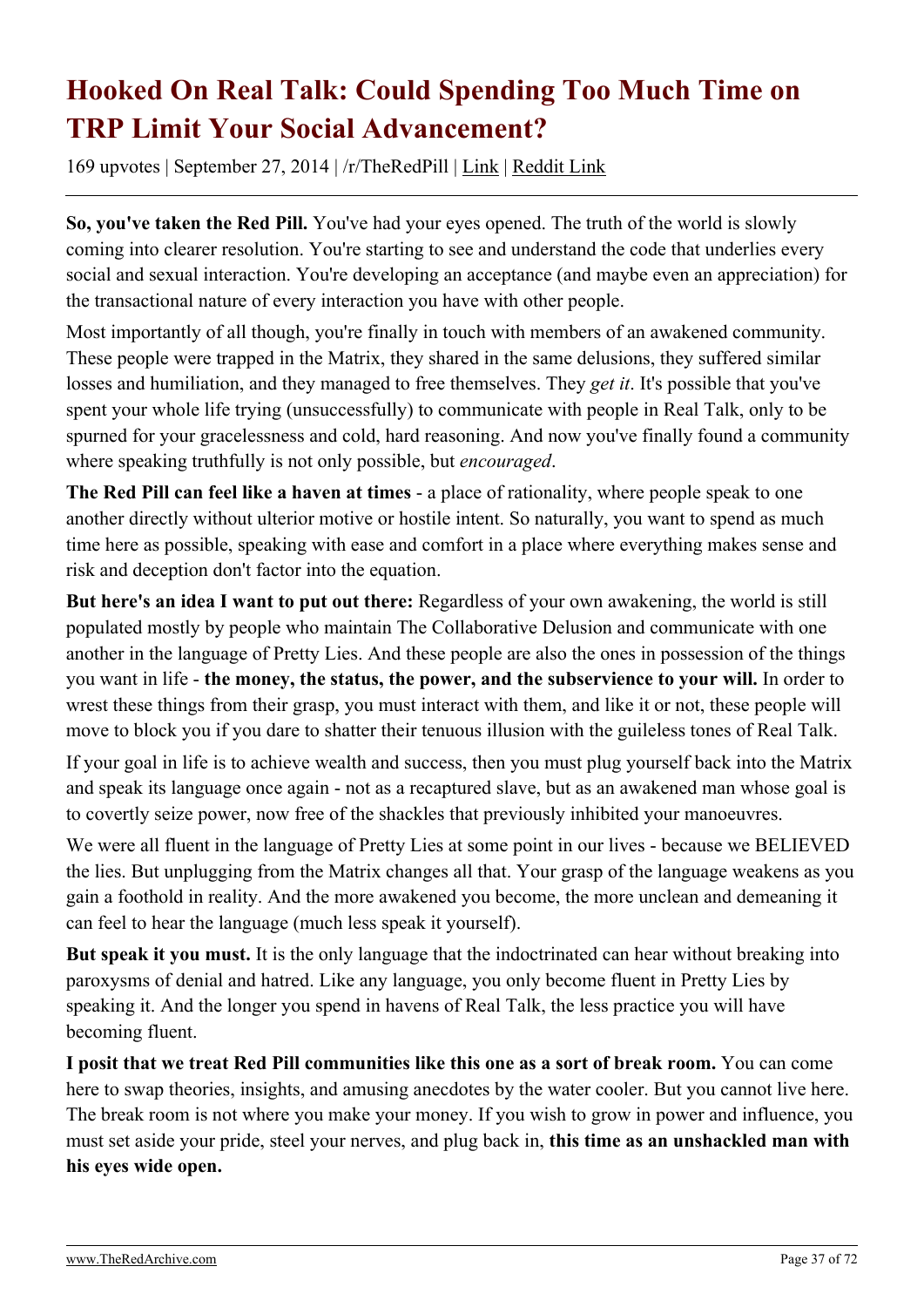# **"My Hero" -- A Comic by Matt Rhodes**

123 upvotes | September 28, 2014 | /r/TheRedPill | [Link](https://theredarchive.com/r/TheRedPill/my-hero-a-comic-by-matt-rhodes.21936) | [Reddit Link](https://old.reddit.com/r/TheRedPill/comments/2horku/my_hero_a_comic_by_matt_rhodes/)

The following link is to a short comic by Matt Rhodes, a fella some of you may know from his concept artwork on the Mass Effect series. In the comic, we follow a man on an epic journey to overcome hardship.

### **Click the link and read the comic before reading any further. You don't want to spoil the ending for yourself.**

[http://wac.450f.edgecastcdn.net/80450F/comicsalliance.com/files/2012/03/myherobymattrhodes-d4sr](http://wac.450f.edgecastcdn.net/80450F/comicsalliance.com/files/2012/03/myherobymattrhodes-d4sr1ot-2.jpg) [1ot-2.jpg](http://wac.450f.edgecastcdn.net/80450F/comicsalliance.com/files/2012/03/myherobymattrhodes-d4sr1ot-2.jpg)

Our protagonist is an everyman. He's still indoctrinated by Bluepill ideology. A decent guy who just wants to bring a flower and a smile to a pretty girl. But he doesn't understand the way attraction works. The girl knows this, and decides to fuck him. Tells him she doesn't like the flower he brought her, and sends him off to find a different one. He dutifully obeys like a good orbiter.

But the practical joke never plays out, because while our hero is away looking for the flower, the girl ends up riding off with a wealthy and powerful cult leader, enticed by riches and the scent of the dangerous.

So our protagonists sets out on a quest to rescue her. It's a beta-minded sentiment to be sure, but it works as an allegory for anything that you're willing to fight, sacrifice and persevere for. In spite of all the setbacks, all the momentary defeats, all of the pain and shame he must endure, he fights on, undeterred. Instead of giving up or letting himself become overwhelmed, he remains focused. He sizes up what he needs to do to overcome the current obstacle so that he can continue on his main quest. That's how you devour enormous undertakings - one bite at a time.

Finally (the comic implies that this is many years later), he is reunited with the girl, and his quest appears to be nearing its end. Only now, he becomes disillusioned. He realizes that he held a false ideal in his mind throughout his entire quest. She's ugly. And not just on the outside, but her very core disgusts him.

It might seem like a low point for him, since he was mistaken about women all along, and all his effort has been for naught. But lo, as he is backing away from the hag in disgust, he catches a glimpse of himself in the mirror. A glimpse of the man that he has transformed into. He becomes at once enlightened and sets off to begin a new quest, stronger and freer that he could have imagined.

The lesson of this comic? Women will come and go, but your quest will always be your quest, and your strength will always grow with effort. **Make your quest your greatest purpose, and enjoy women along the way. It is the way of men.**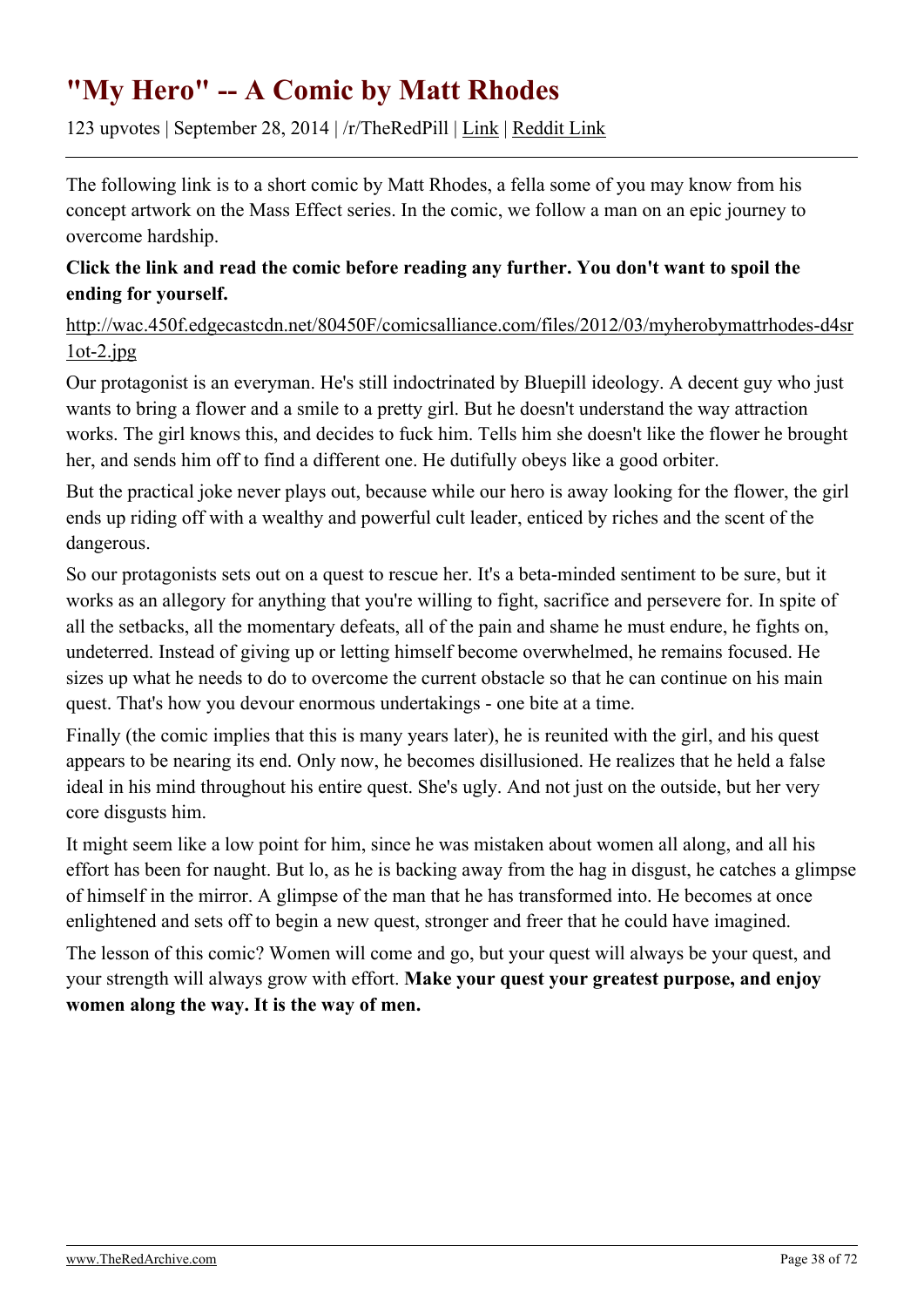# **Successful business woman doesn't feel like a woman because too many of her male peers respect her.**

512 upvotes | November 9, 2014 | /r/TheRedPill | [Link](https://theredarchive.com/r/TheRedPill/successful-business-woman-doesnt-feel-like-a-woman.24577) | [Reddit Link](https://old.reddit.com/r/TheRedPill/comments/2ls5vq/successful_business_woman_doesnt_feel_like_a/)

There's an interesting discussion going on over at [/r/AskMen.](https://theredarchive.com/redirect?l=/r/AskMen)

#### <https://archive.today/zMSqc>

A businesswoman thinks she is undateable "because people want to work for her". Let's examine her words through a Red Pill lense.

I'm a 20-something Female CEO of a 7 person company, and two of my employees (male, late 20's) are from an old-money crowd in the city we're in. We'll go to fundraisers and events constantly, and it's obvious that they talk to me about other girls as if I'm one of the guys.

#### Every ambitious woman's dream: to join the ranks of the women who are considered "one of the guys."

for example, one of them who I haven't met will start to hit on me, and I've seen said guy be pulled aside and "informed" about who I am, and then it becomes all business, and it's like I'm no-go territory.

#### But what's this? Suddenly it's not so great, because being the boss means she's off-limits.

#### Here's the big part.

I'm respected, that's obvious. They consider me "on their level" which feels odd because in some ways, I don't know if they think that way about the other women there, but then again, I don't feel like a female to them?

### Fancy that: **a woman feels womanly to the extent that males desire and court her.**

#### And lastly, her feelings on the matter:

I know I'm an attractive girl, I take care of myself, keep myself in shape, and I'm focused and bullish in business... It's just the most fascinatingly odd situation to be in, and it's making me doubt myself as a woman?

So she feels like a failure as a woman, because men don't want her sexually.

I've got some news for you. They *don't* want you, because **you've made yourself more valuable to men as a source of money than as a source of sex.**

As a business leader, your responsibility is not to breed, but to make sound business decisions so that everyone in your company can continue to profit and prosper. You've set aside your female role and adopted a male one: and big surprise, you don't get to enjoy the benefits of being female anymore. You are now a workhorse who's value is measured solely by your ability to succeed - just like a man.

#### **Congratulations, you are now equal.**

But this woman cannot separate her professional responsibilities from her feelings as a woman. She can't shake the feeling that she's missing out on something fundamental in her life, and it's making her doubt herself to her very core.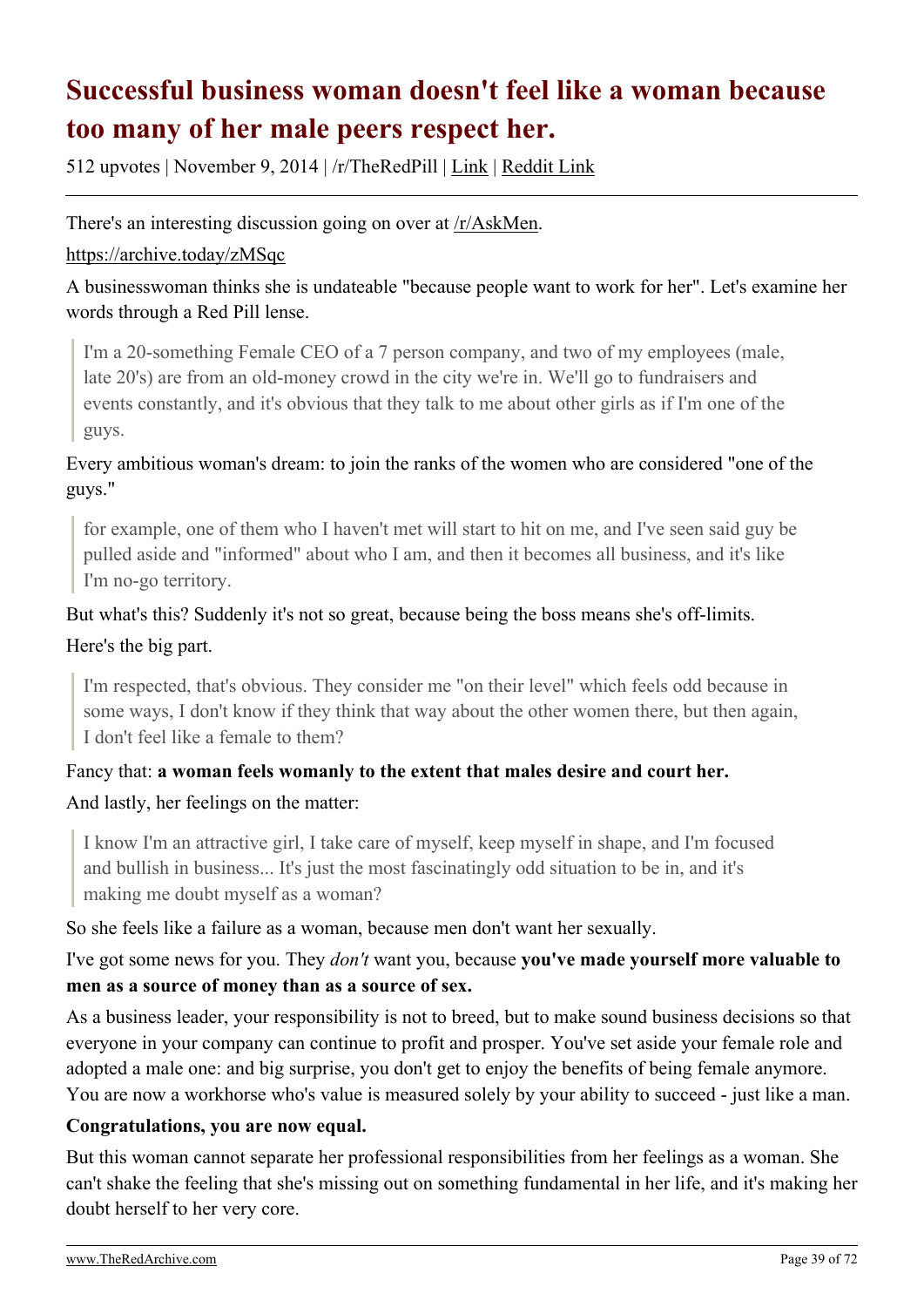### **Women: as unpleasant as it may be to hear, you cannot have everything. There no package deal which gives all benefit and removes all drawbacks.**

You can either be:

- 1. Strong, independent, respected and forever unloved or
- 2. Protected, provided-for, and subservient to the man who sweats and bleeds for you.

There is no middle ground. Make your choice and live with it.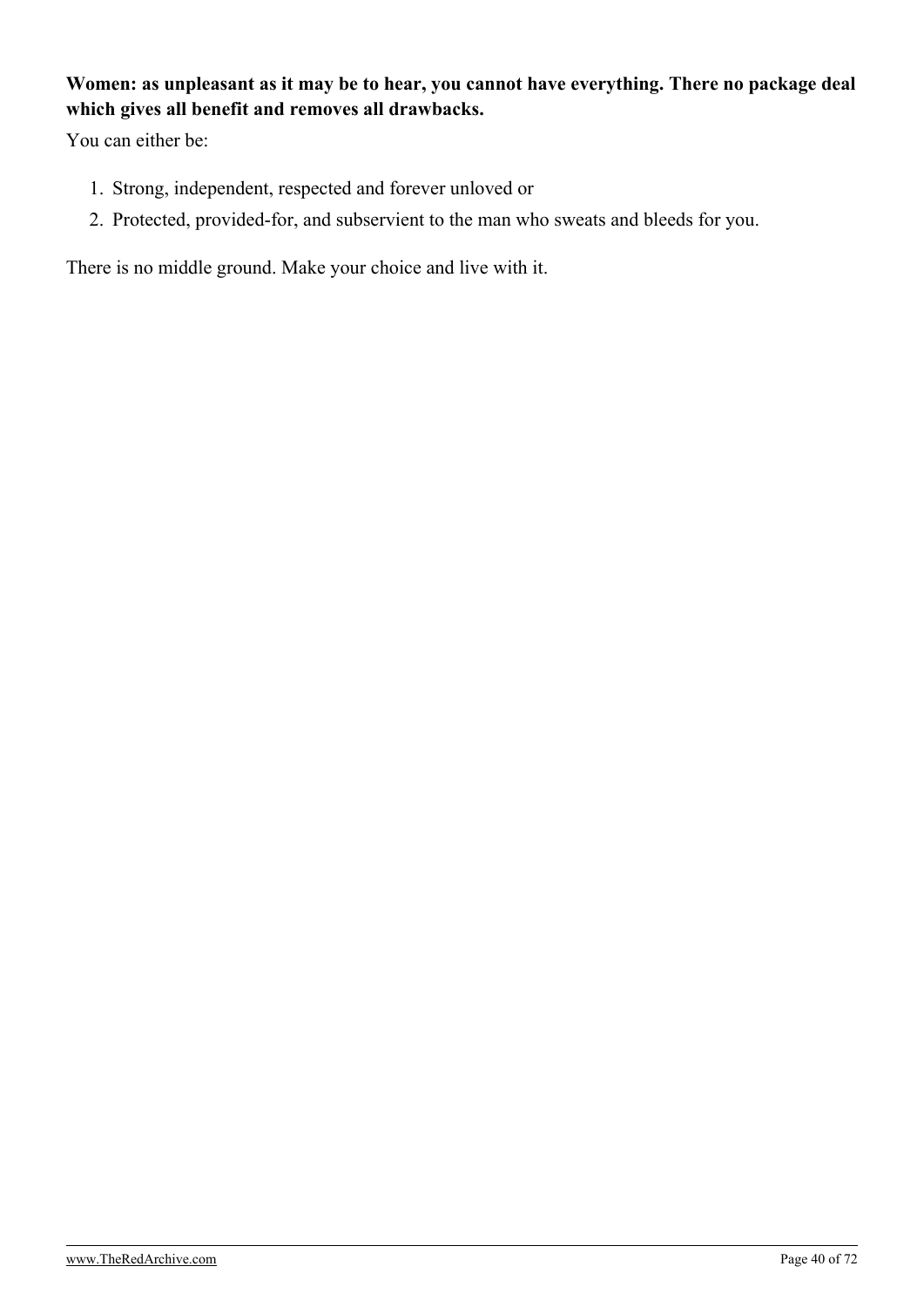# **Woman tries to frame cop for sexual assault. Too bad he was wearing a body cam.**

285 upvotes | January 11, 2015 | /r/TheRedPill | [Link](https://theredarchive.com/r/TheRedPill/woman-tries-to-frame-cop-for-sexual-assault-too.27855) | [Reddit Link](https://old.reddit.com/r/TheRedPill/comments/2s2te9/woman_tries_to_frame_cop_for_sexual_assault_too/)

This is a reminder for all you gents of both the lengths that a woman is willing to go to avoid accountability, and the amount of power that our species' sympathy towards females gives her.

A drunk woman attempts to finagle her way out of a drunk stop, first by appealing to sympathy, then by making up excuses for her drunken symptoms, and finally by trying to frame the cop for sexual assault.

Now, the cop was interacting with this woman in a professional capacity, so the scenario itself has no direct relation to sexual strategy. But it does tell you about what a woman is willing to do to a cop, let alone to your own humble self...and one way that you might go about protecting yourself from a false rape accusation.

<http://www.kob.com/article/11687/?vid=5396574&v=1>

Be vigilant.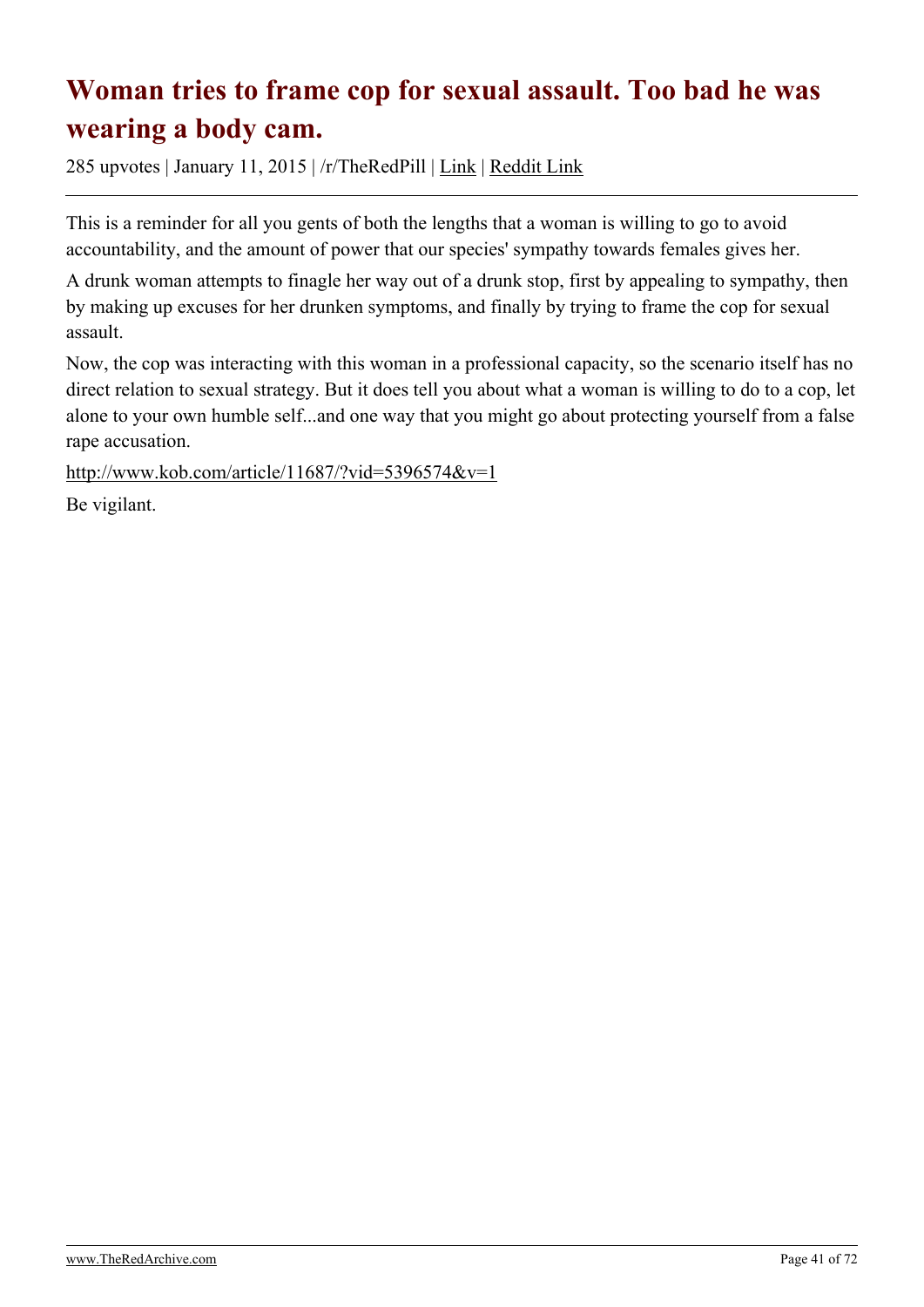# **Higher number of premarital sexual/co-habitation partners in females increases risk of divorce.**

7 upvotes | January 11, 2015 | /r/TheRedPill | [Link](https://theredarchive.com/r/TheRedPill/higher-number-of-premarital-sexualco-habitation.27858) | [Reddit Link](https://old.reddit.com/r/TheRedPill/comments/2s374g/higher_number_of_premarital_sexualcohabitation/)

Figured it was about time we started filling out the Science flair tag.

Here's a study that links higher sexual and co-habitation partner counts in women with higher risk for divorce.

<http://onlinelibrary.wiley.com/doi/10.1111/j.1741-3737.2003.00444.x/abstract>

From the abstract (emphasis mine):

Using nationally representative data from the 1995 National Survey of Family Growth, I estimate the association between intimate premarital relationships (premarital sex and premarital cohabitation) and subsequent marital dissolution. I extend previous research by considering relationship histories pertaining to both premarital sex and premarital cohabitation. I find that premarital sex or premarital cohabitation that is limited to a woman's husband is not associated with an elevated risk of marital disruption. **However, women who have more than one intimate premarital relationship have an increased risk of marital dissolution.** These results suggest that neither premarital sex nor premarital cohabitation by itself indicate either preexisting characteristics or subsequent relationship environments that weaken marriages. Indeed, the findings are consistent with the notion that premarital sex and cohabitation limited to one's future spouse has become part of the normal courtship process for marriage.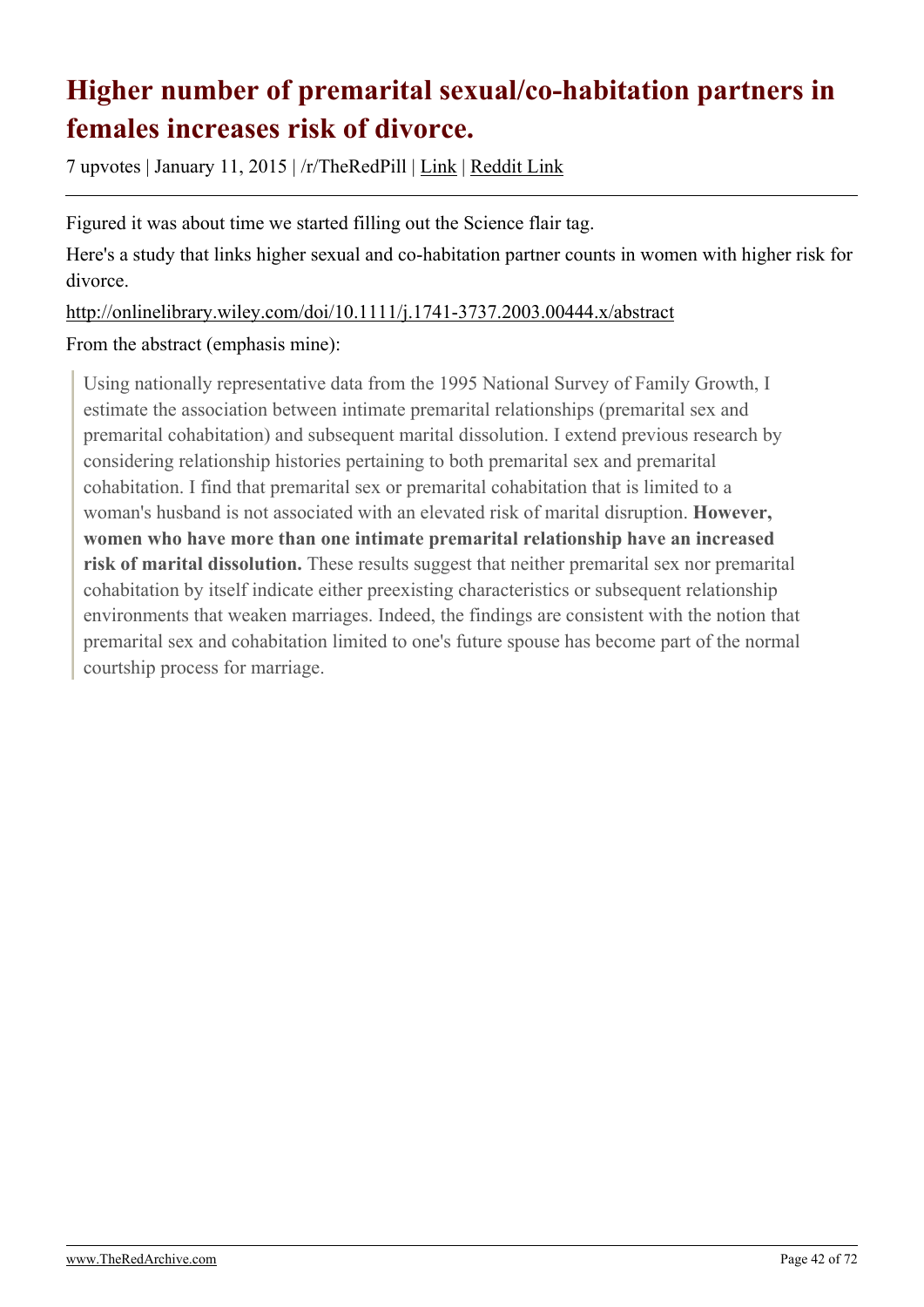## **There Are No Shortcuts: Thoughts on "Social Proof"**

290 upvotes | February 6, 2015 | /r/TheRedPill | [Link](https://theredarchive.com/r/TheRedPill/there-are-no-shortcuts-thoughts-on-social-proof.28841) | [Reddit Link](https://old.reddit.com/r/TheRedPill/comments/2uyx4q/there_are_no_shortcuts_thoughts_on_social_proof/)

As you awaken from your Blue Pill coma, know this: **there are no shortcuts.**

Your years as a Blue Pill slave were your most unproductive. You laboured in vain, with no personal, heartfelt goal to galvanize your efforts. Perhaps you laboured for the sake of someone else - a nebulous corporation, or an exploitative boss, or a fucked-in-the-head woman who was happy to use you as her meal ticket.

But now as you awaken, you begin to nderstand that your life is yours to live. It is yours to live *for yourself*. And now that you're finally at the helm, you've got a lot of work to do. **There are no shortcuts.**

All those years of personal neglect have left you with a meager bank balance, or a fat ass, or poor health...or a soul-numbing unhappiness that's so palpable you once counted the reasons to kill yourself.

### **Solving these problems won't come easy or quickly. They took years to reach their current state, and they'll take years to fix.** You won't get anywhere lying to yourself, or reaching for quick fixes.

Oh sure, around here you'll hear the old adage of "fake it til you make it". But don't grow complacent with the faking part and neglect the making - because that shit won't happen on its own. **Real value from monetary capital to sexual marketplace value - is purchased with SWEAT EQUITY.**

It's time to nuke some misconceptions you may have about being a Red Pill man:

- Fucking a hot woman does not increase your value.
- Successfully reciting pick-up artistry like Casanova does not increase your value.
- **Social proof does not increase your VALUE.**

That last one might be a little startling, but it's true.

Do you know what social proof is? **It's a shortcut** *for girls***.** It's a way for them to assess your value by watching how other people treat you - when they themselves don't have the time or opportunity to observe you in your element.

#### **Social proof emerges from value, but it is not a substitute for it.**

Social proof will get you to her bedroom for that first night's lay. But that image won't endure in the absence of real value. When the tide of hormones calms, and you're lying there naked with her, and with no friends to pump up your image back up, you will simply be the sum of your sweat equity up until that point.

#### **Is your sweat equity enough yet for you to be proud of?**

Make no mistake, this is NOT about letting women be the measure of your value. Don't count on the approval of women, or group laughs, or nodding heads to serve as the meter stick of your life's achievement. **Women, and laughs, and nodding heads are fun, and that's what you use them for. Entertainment.**

*But don't mistake good feelings for value. You don't gain any more value from fucking a hot girl than*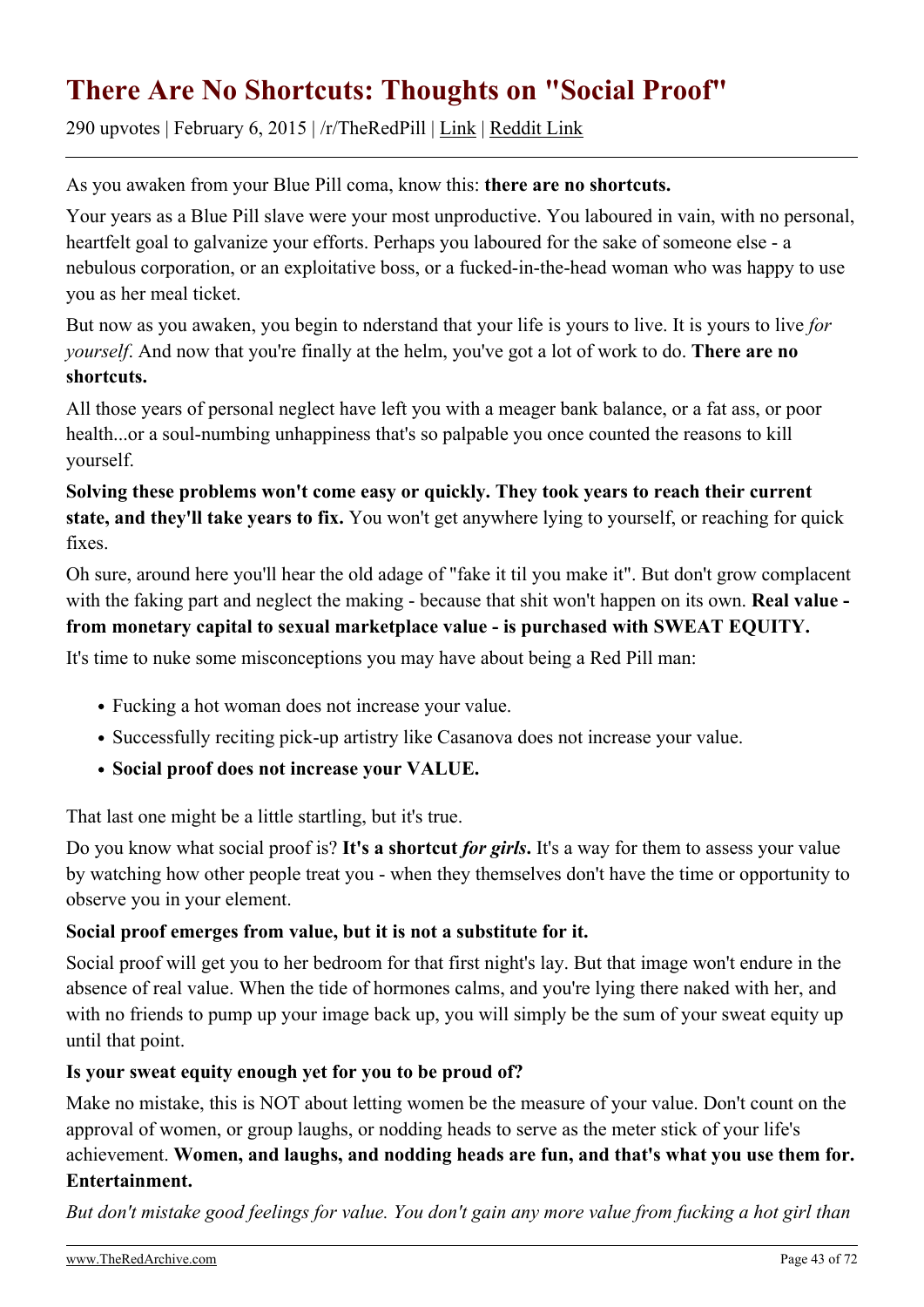### *you do from watching a good movie.*

Herein lies the fundamental difference between pleasure (good feelings) and happiness (generating value).

The problems in your life stem from a lack of value. **Value comes from work, and work is hard.** If value were so easy to generate, then being a strong man would count for nothing. We'd ALL be chumps rolling over for the chance to hug a fat chick. Fuck that noise, you're awake, aren't you? You must learn to recognize and avoid the lure of quick fixes, because they fix *nothing*.

**This is your mission now.** And whatever your mission(s) are - getting ripped, starting your own business, building that muscle car you always wanted - they will only survive by the fruit of your efforts. There are no shortcuts, motherfucker. Grab that barbell, or those financial reports, or those power tools, and get to it.

**TL;DR: Didn't you read the title? There are no shortcuts. Read the post, you silly bastard.**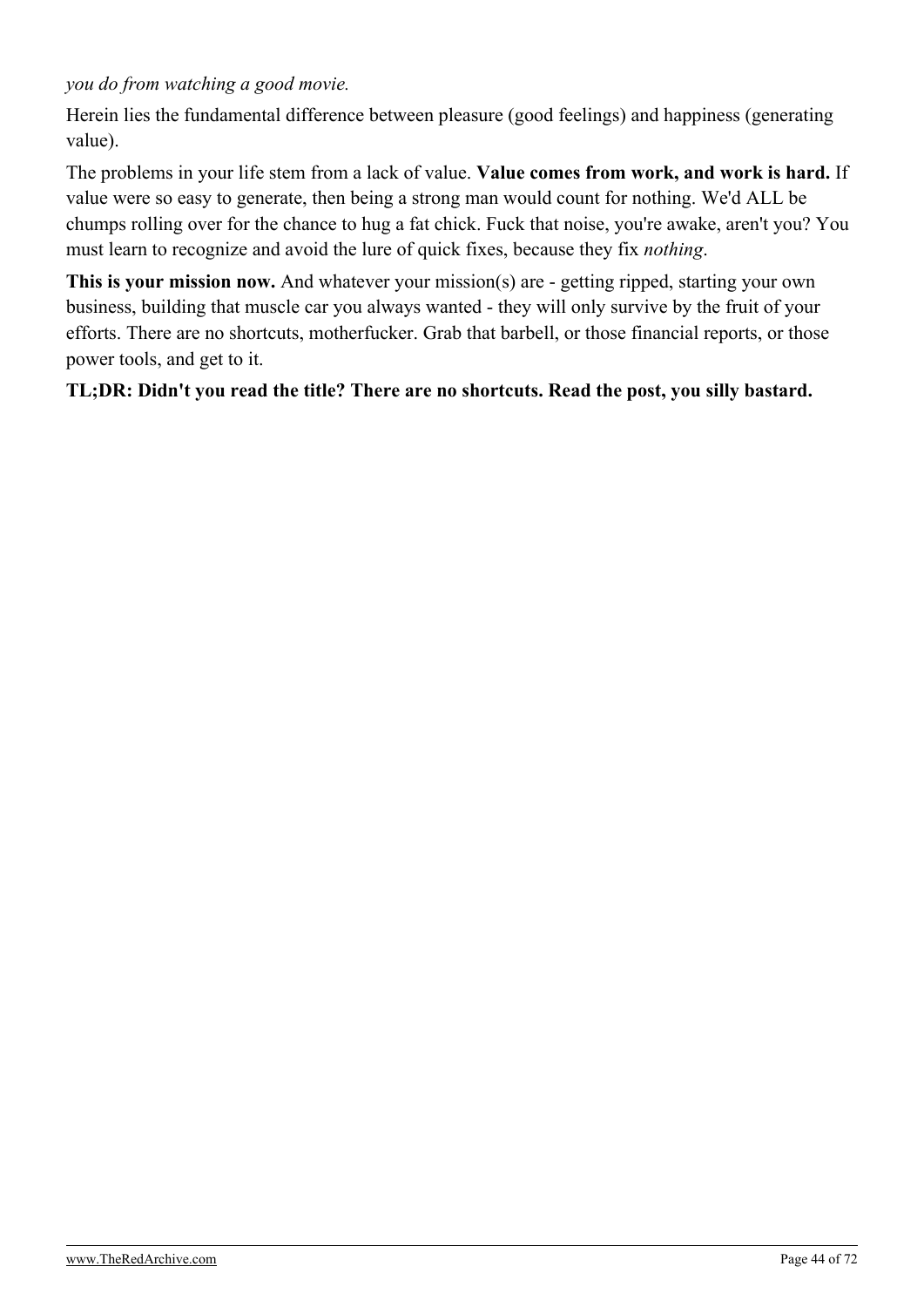# **Long-Term Relationship Game Theory: A Beginner's Guide to Managing Your Bitches**

777 upvotes | February 16, 2015 | /r/TheRedPill | [Link](https://theredarchive.com/r/TheRedPill/long-term-relationship-game-theory-a-beginners.29200) | [Reddit Link](https://old.reddit.com/r/TheRedPill/comments/2w2ine/longterm_relationship_game_theory_a_beginners/)

# **Preface**

[/r/TheRedPill](https://theredarchive.com/redirect?l=/r/TheRedPill) has been talking a lot about long-term relationships recently. In response, I have created this helpful guide for newbies on how to manage your bitches by turning your relationship into a game she plays - winning prizes of intimacy for good behaviour, and getting punished with demotion or exile if she fails.

This guide will begin with some basic theory, describing why men are the arbitrators of relationships. It will then establish some common definitions and lay the groundwork for the strategy section afterwards.

As you read this guide, bear in mind that it is not meant to be absolute. It is a **model** that I've made which works for me. You are free (and encouraged) to modify any part of it to suit you. But for the most part, the principles outlined here should be fairly universal.

We say AWALT for a reason.

### **Two Disclaimers**

### **1)** *In order to make and sustain a prosperous long-term relationship with a woman, you MUST be comfortable with bossing her around - being a bonafide Patriarch™.*

You don't have to be a master of your emotions yet. But at the very least, you must be willing to be firm with her, give her orders, and tell her "no", even against a flood of her tears.

A woman cannot feel comfortable in a LTR unless she feels like someone other than her is in control. That someone (naturally) is you.

### **2)** *A long-term relationship CANNOT be your end goal. You can only be OPEN to the possibility of having one.*

When you WANT a LTR, you place your focus on the idea of having a relationship rather than on assessing the woman herself (which is what you should be doing). You become fixated on your fantasy relationship and you selectively ignore the things happening right in front of you: her deep character flaws, her indiscretions, and the red flags.

Remember, women are candidates applying to be your girlfriend. Don't just hire someone because you want the position filled. Make sure you vet your candidates fiercely and hire the right one for the job.

This guide will help you do just that.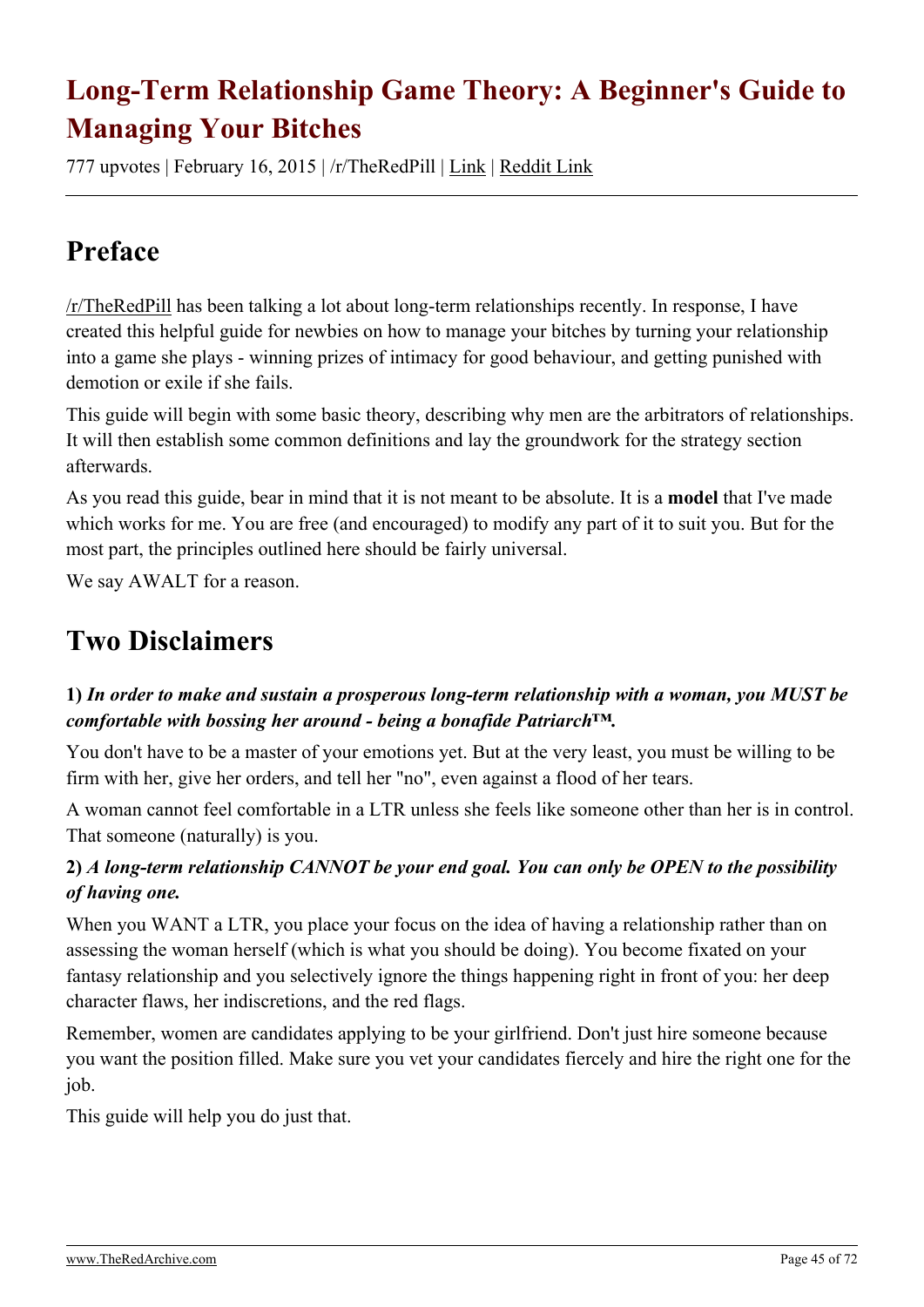# **The Fundamental Principle of Sex and Relationships (FPoSaR)**

This Fundamental Principle states that women are the gatekeepers of sex, and men are the gatekeepers of relationships. You should be familiar with it by now. If not, educate your ass [here.](https://archive.today/ypiUm)

Beyond a man's Relationship Gate lies a paradise that every woman wants to inhabit. It is a magical realm where pickle jars are opened, spiders are squished, rides are given, appliances are fixed, cuddles are administered, encouragement is provided, and order is firmly established. And all of that takes time and effort.

**As a man, your time and effort is your most valuable asset.** You use it to get shit done. When time and effort is self-directed, it is used to accomplish Your Mission. When it is given to someone else, it is a tremendous gift which should be appreciated and respected.

Some men are too liberal with who they let through their Relationship Gate. They've got no border patrol, no review process. Just a country full of free benefits for anyone who crosses over. These are the beta-orbiters, and they are beset by every panhandling pussy that bats its attached eyelashes.

Some men are too strict about admission. They only issue temporary sex visas, and they end up deporting any woman without notice. These are the uninterested lone-alphas, and they have chosen their current lifestyle of banging and then flying solo.

YOU, on the other hand, are open to a LTR. Managing LTRs comes down to finding the right balance between these two extremes. You must giveth and you must taketh away in moderation.

You can achieve this balance by assigning "ranks" to your women and dividing your time among them based on the rank they have earned.

# **An Overview of "Ranks"**

We use a lot of terms for describing a relationship with a woman: girlfriend, fiancee, one-night stand (ONS), plate, friend-with-benefits (FWB), etc.

But what do they really mean?

*From a male perspective*, each term implies a different *level of investment* in the woman - an investment of time, effort, emotions, and other precious male resources. As such, I believe they can be ordered in a roughly linear scale based on the level of investment they imply.

Here's a list that we will use (along with working definitions) ordered from least to greatest in terms of investment level.

**Level 0: One-Night Stand -or- Pump and Dump.** You throw a fuck into this girl and never see her again (unless she reaches out to you). It is a single encounter that is casual, sexual, and impersonal. You may or may not have met her before the encounter, and you may or may not even know her name. She is a one-time answer to a physical necessity - nothing more.

Requires no maintenance and a very low investment of time.

**Level 1: Plate -or- Fuck Buddy.** You have sex with this girl more than once. You will know her name and just enough about her life so you can schedule sexual encounters. You may also know a little bit about her personally, so you can help her rationalize being your fucktoy (if she's uncomfortable about the idea of being one). Otherwise, she's down with it and you're both satisfied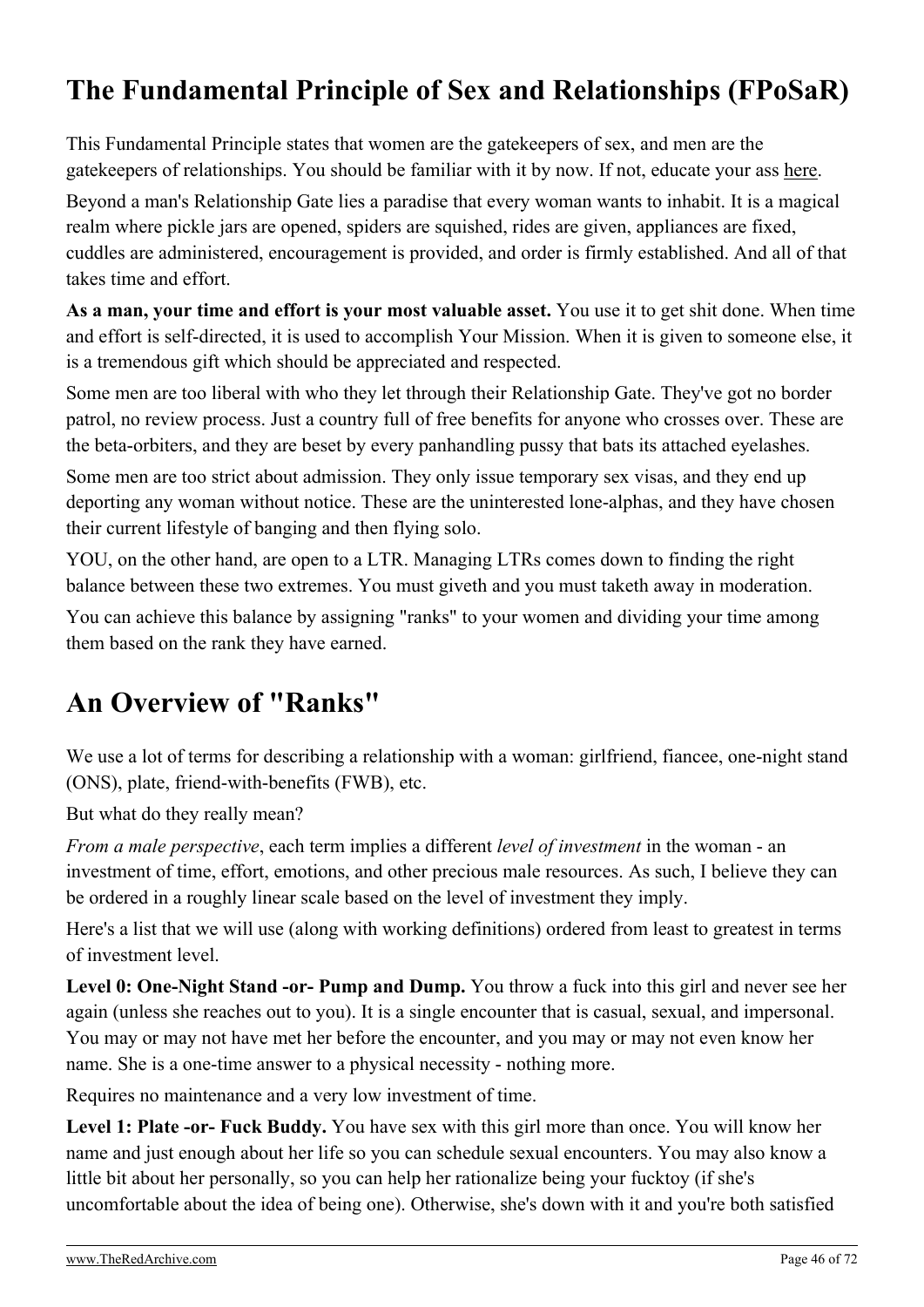with being casual. She is a temporary answer to a physical necessity.

Requires some maintenance and a low investment of time.

Level 2: Friends with Benefits. You have sex with this girl more than once - typically as often as mutual convenience allows, but perhaps even when it's not completely convenient for her (because she likes you enough to go out of her way). You also spend non-sexual time with this girl, like eating out or pursuing activities of mutual interest. You know more about her personal life, and she knows more about yours, and as a result the two of you exchange mutual, non-sexual favours from time to time. You will most certainly have good memories of non-sexual time spent with this girl, which will lead to positive emotional investment in her, making her more than just an answer to a physical necessity.

Requires moderate maintenance and a moderate investment of time.

**Level 3: Significant Other -or- Girlfriend.** The highest level of intimacy a woman can earn. You have sex with this girl often, usually more often than you do any of your other girls. You also spend a considerable amount of non-sexual time with this girl, resulting in many shared memories and a deeper emotional investment. At this level, there is significant mutual concern for the other's wellbeing. The girl in particular will feel a great *dependence* on your direct and involved guidance in her life (rather than simple stoicism and confidence). Emotions are strongly felt at this level: affection is especially sweet, and betrayal can be especially bitter.

Requires significant maintenance and a significant investment of time.

### **How She Plays the Game**

The game itself is quite simple:

### **A girl begins the game at Level 0 or Level 1, depending on the context in which you two met.**

If you met in a club, or began as total strangers grinding against each other at a house party, she's **Level 0**.

If you two met in a slightly more sociable manner - perhaps introduced by mutual friends, or she impressed you with her pleasant demeanour after you opened her at the local cafe, she's **Level 1**. She can also bump up from Level 0 to Level 1 if she reaches out and maintains pleasant and reasonable contact with you after your first sexual encounter.

### **From that point on, a woman must perform NON-SEXUAL services for you in order to advance in rank.**

These services can include, but are not limited to:

- **Cooking you a healthy meal.** Either at your place or by invitation to her's.
- **Treating you out some place.** A restaurant or an activity of interest to YOU. Bonus points if you've never done the activity but it looks like fun - that means she's really thinking about you.
- **Buying you a well-thought-out gift.** Not just a random thing, but a gift which demonstrates an effort to understand your life and interests (example: therapeutic shoe insoles for a guy who likes running, or high-quality ear buds for a music-lover). The accuracy of her insight is more important than the cost.
- **Hand-making you an artistic gift.** These might include a picture or painting, a poem, a knitted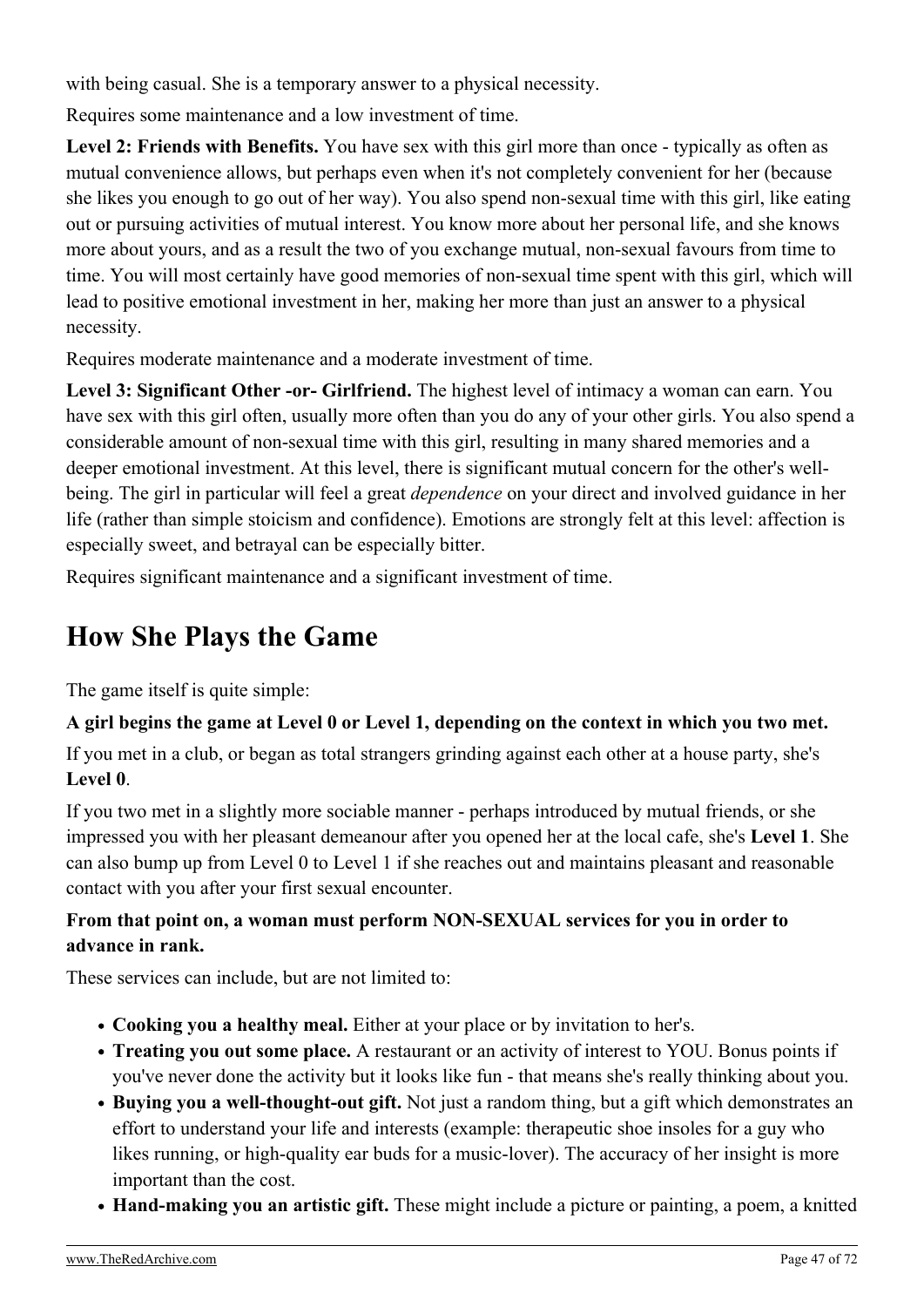scarf, a calendar of her photography, and the like. The more personalized the gift, the better. A hand-made gift doesn't have to be highly useful (since making useful things is tough), as long as the gift shows patience, diligence, and an attention to detail.

The greater her investment of time and effort in the gesture, the more credit she earns with you. Eventually, if she shows a consistent pattern of investing effort in you, she can advance in rank by one level.

The pattern should be obvious by now. **A woman must invest time and effort in you in order to get your time and effort in return.**

There's no concrete number of favours she must do to go up a rank, so use your own discretion and judgement when deciding how to reward her. But always observe [Roissy's Fifth Commandment of](https://heartiste.wordpress.com/the-sixteen-commandments-of-poon/) [Poon](https://heartiste.wordpress.com/the-sixteen-commandments-of-poon/):

V. Adhere to the golden ratio

Give your woman 2/3 of everything she gives you. For every three calls or texts, give her two back. Three declarations of love earn two in return. Three gifts; two nights out. Give her two displays of affection and stop until she has answered with three more. When she speaks, you reply with fewer words. When she emotes, you emote less. The idea behind the golden ratio is twofold — it establishes your greater value by making her chase you, and it demonstrates that you have the self-restraint to avoid getting swept up in her personal dramas. Refraining from reciprocating everything she does for you in equal measure instills in her the proper attitude of belief in your higher status. In her deepest loins it is what she truly wants.

Giving her slightly less than she gives you is critical to maintaining your superiority in her mind. The material imbalance in this scheme is rebalanced by her hamster. Because your effort appears less than hers, she believes you to be her superior, and that she must continue to work in order to earn your approval and continued commitment.

A slow trickle of correctly-administered rewards will keep your woman happy and working for the duration of your relationship together. With dedication on her part, that relationship can be quite a long time.

## **Why Do the Services Have to Be Non-Sexual?**

Simple. Because a girl doesn't have to exert any effort at all to have sex. This game only rewards effort with effort.

If she's pretty enough to appear on your radar, then she can get fucked just by showing up. Any random slut can satisfy the task of emptying your balls.

You should also remember this: sex is the most fundamental pre-requisite of any non-platonic interaction between a guy and a girl. You'll never find yourself in a situation where a girl is giving you gifts and cooking you meals, but NOT having sex with you. If sex isn't happening, then something is terribly amiss and you must either correct it or next her. Which brings us to our next section...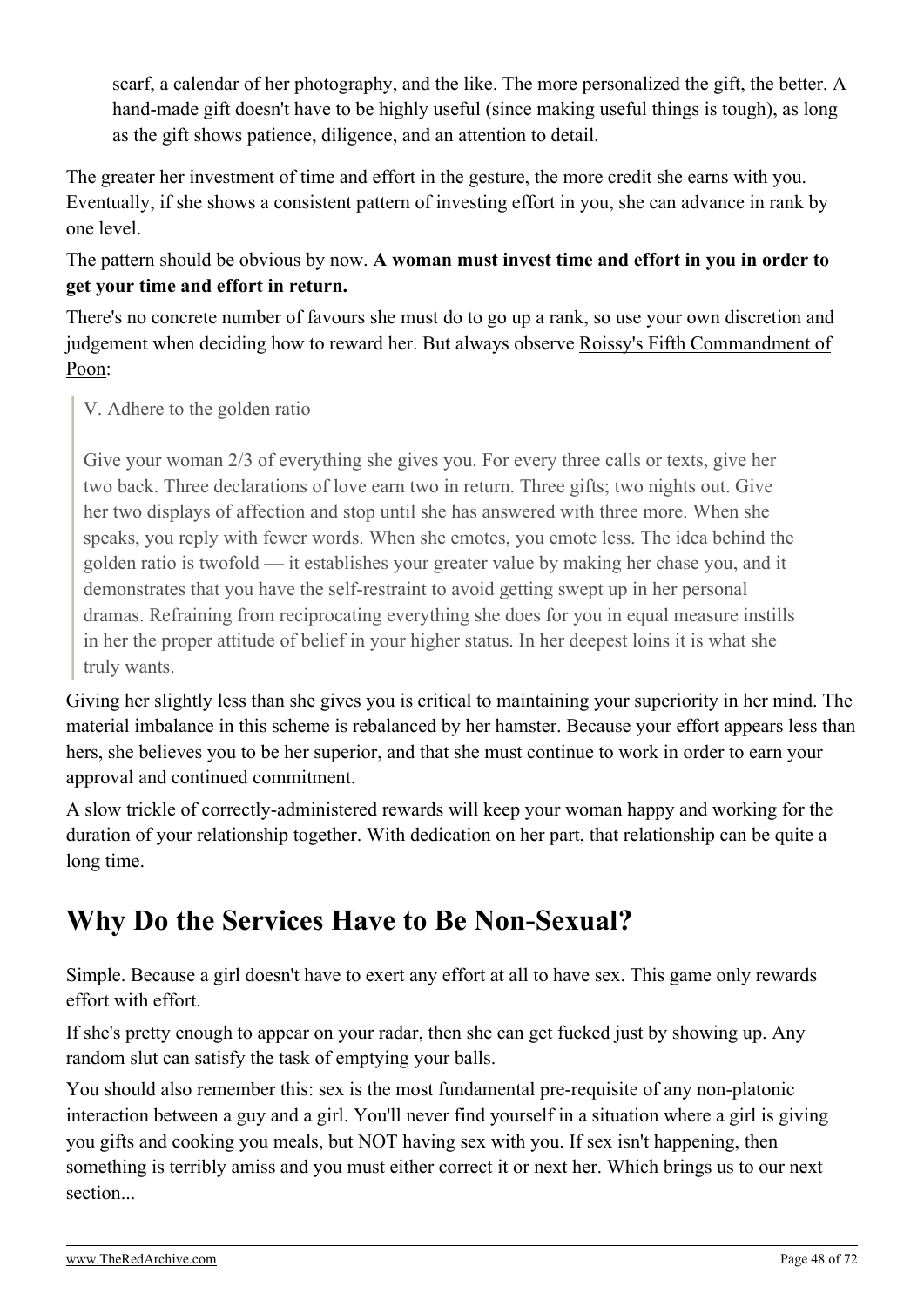# **Punishment and Demotion**

There are many ways in which a girl can make a mistake and upset you. Maybe she starches your shirts too much, or she burns the dinner she was making for you. These kinds of mistakes should not be punished with demotion because, despite her mistake, she is investing time and effort in you. You can think of a suitable punishment and repayment for your lost shirt without going to the extreme of knocking her down a rank.

Instead, demotable offenses should be offenses that are an affront to your dignity, your authority, or to the time and effort you have invested in her.

#### Offenses can be **intentional** or **unintentional**.

**Unintentional offenses** will usually come in the form of some indiscretion on her part, as she slowly loses attraction for you, her conscious effort wanes, and she slips back into her natural hypergamous state.

Some examples of unintentional offenses are:

- Unconsciously being too flirty with another guy (shit-test, can occur at any level).
- Failing to keep an important promise (usually by neglect or poor-planning), the consequences of which cost you a substantial amount of money or ANY amount of reputation (failing of respect, this offense will happen at Level 2 or above, since you don't entrust these matters to girls below Level 2).
- Neglecting some important duty that you have assigned to her (failing of respect, typically occurs at Level 3).
- Frequency of sex decreases, and she absently evades when you try to initiate sex (loss of attraction, can occur at any level).

### **Committing an unintentional offense should typically result in the demotion of the girl by one (1) rank.**

**Intentional offenses** are far more vulgar than their counterparts. Intentional offenses are usually targeted shit-tests meant to re-assess your fitness. In some extreme cases they might even occur in the presence of friends and family, making them **vindictive** attacks against your reputation or dignity Some examples of intentional offenses are:

- Consciously flirting with another guy, trying to arouse jealousy in you (shit-test, can occur at any level).
- Openly insulting you (shit-test, can occur at any level).
- Frequency of sex decreases, and she consciously and vehemently evades when you try to initiate sex or talk about it (loss of attraction, can occur at any level).

### **Committing an intentional offense should result in the demotion of the girl by two (2) ranks. Committing a vindictive attack against your reputation should result in a loss of three (3) ranks.**

Now, here's the important bit:

**Once a girl has been demoted, her current level becomes the maximum level she can ever be.** She can only climb the ladder as long as she is flawless in the execution of her womanly duties. Once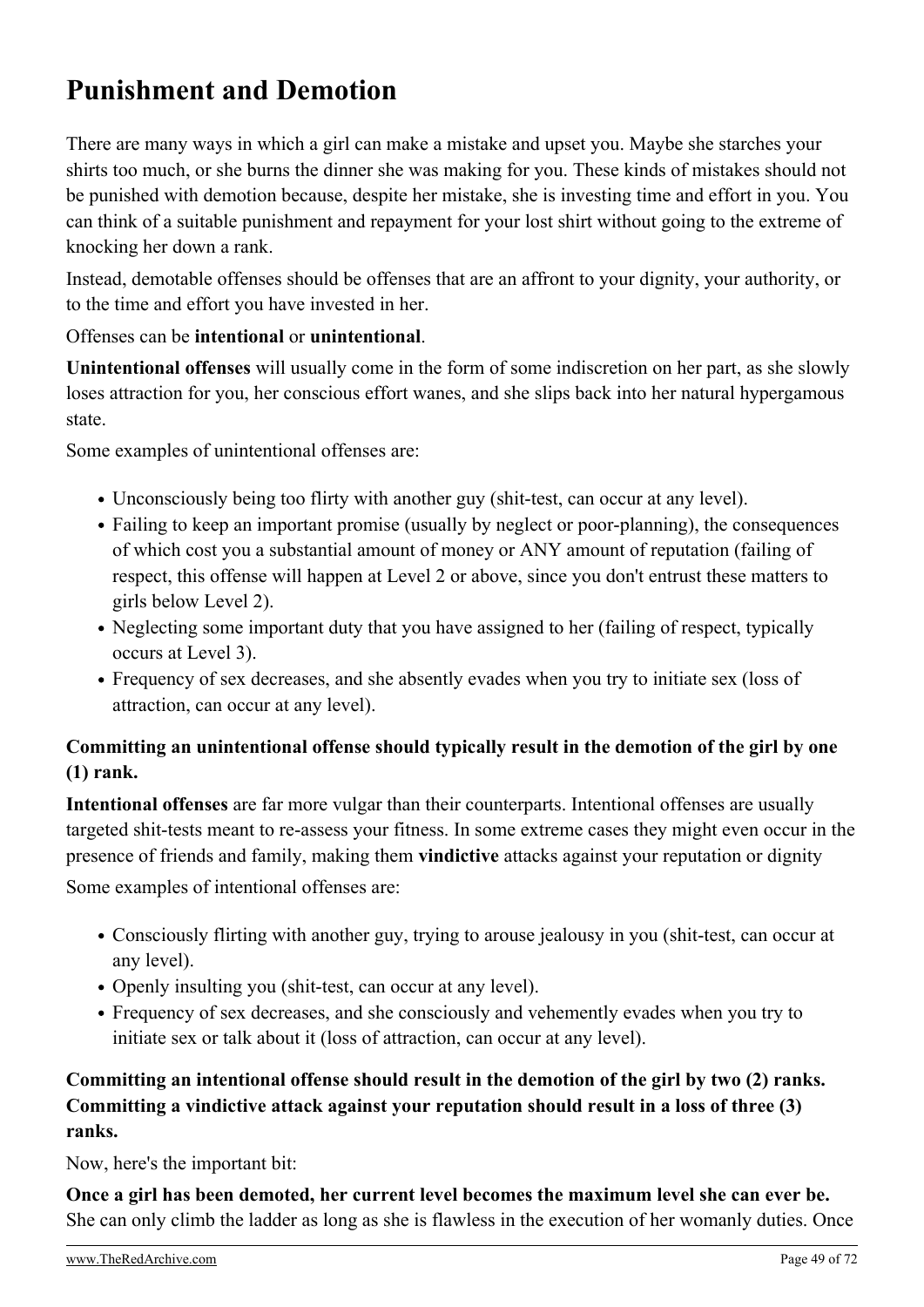she commits a serious offense, she is demoted, and she can never rise again.

A friend-with-benefits who remorselessly loses your expensive digital camera becomes a plate forevermore.

A plate who fails to provide sex drops to 0, and she is replaced by a plate who will.

A girlfriend who drunkenly humiliates you in front of your friends at a party drops to 0, and she quietly disappears from your life.

It may seem like some of these punishments are quite severe. But you must remember that hypergamy shows no mercy to the weak. The purpose of meting out such uncompromising punishment is to keep you in Abundance Mentality. With so many eligible bachelorettes out there looking desperately for a strong man like you, no single one of them is worth your grief.

An uncompromising approach helps you to avoid the risk of developing oneitis, and it prevents you from being manipulated by women who are all too good at tugging at your sympathy to get *just one/two/five more chances*.

## **"WTF Is This Shit", or Naturalizing the Process**

At this point, you might be thinking to yourself, "What the fuck did I just read? What's all this ranks shit? That was dense, and abstract, and needlessly complicated. I'm not Alex fucking Trebek, I'm just a dude trying to find a decent girl."

The process certainly seems complicated when you write it all down.

What you should know: I like designing games. I like picking shit apart, finding patterns, and abstracting those patterns into discrete rules. And many things in life tend to work this way.

Like I said in my disclaimer, this is a model. Use any part of it that aids your understanding of human relationships. Substitute your own observations and rules if you think yours work better. If you think reading all this was a waste of your time, send me an angry message and I'll have some fun laughing at it later.

The greater your comprehension of human sexuality, the better a relationship you can have. And the more you practice it, the more **naturally** you can achieve your results. Don't tell your bitch "You're losing a rank for that shit!" Just drift away, disinterested with your relationship, and let her figure it out.

**Focus on the human interaction** and save the game theory for late nights with reddit and your favourite sock.

Not me, though. I may be a sock, but I ain't into that.

## **Final Thoughts**

The key trait of the modern western woman is her absolute lack of concern for the desires of men. Our cuckold state has all but replaced men as husbands and providers, and so it would seem like the traditional relationship is basically obsolete.

Nothing could be further from the truth.

While a woman can subsist off the benefits paid for by our taxes, the government cannot give her the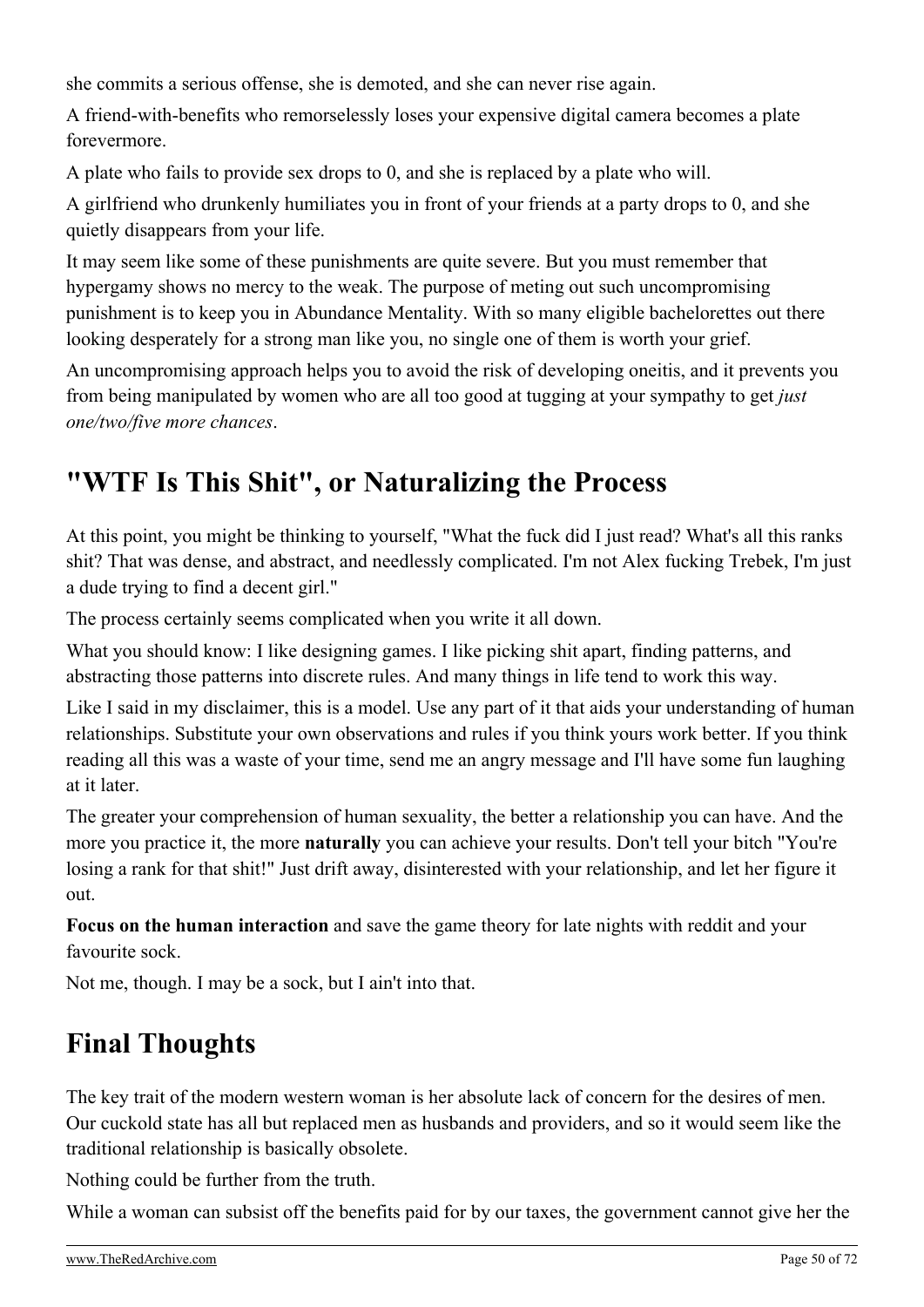love, the attention, the stability, the masculine reassurance, and direct intervention that are so crucial to her emotional well-being. A woman feels vulnerable in a role of leadership, and she feels lost without a masculine leader to boldly claim responsibility for confronting all of the challenges that terrify her. No government can provide that for her. For that, she must come to us.

And for that, we must demand a price.

The purpose of this guide, and of the Red Pill at large, is not to effect social change on a broad scale. The broad scale is too distant and too nebulous to impact our personal lives in any meaningfully positive way - a fact that women are become all too aware of.

Rather, it is about finding pragmatic ways of improving your life quickly. Your life matters to you, and it is your duty to improve it.

You have more leverage than you may realize. Let this guide help you to capitalize on it - for your happiness, and for the happiness of any woman who works hard enough to earn your time and effort.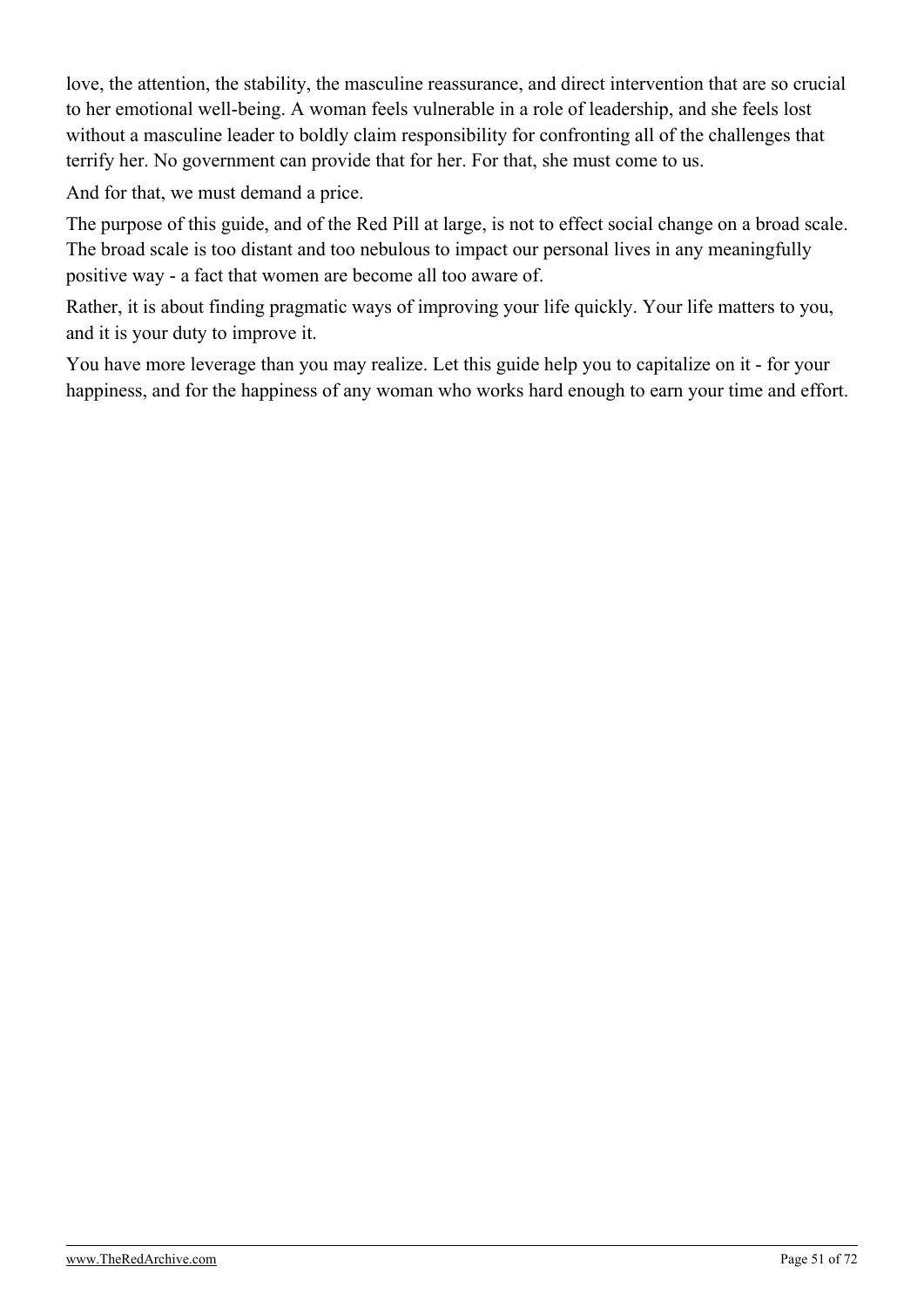# **Bitch admits paternity fraud. Dude sticks to his guns, saving his life and future.**

423 upvotes | March 8, 2015 | /r/TheRedPill | [Link](https://theredarchive.com/r/TheRedPill/bitch-admits-paternity-fraud-dude-sticks-to-his.29985) | [Reddit Link](https://old.reddit.com/r/TheRedPill/comments/2ycmzv/bitch_admits_paternity_fraud_dude_sticks_to_his/)

### You need a good Red Pill example from time to time to lift your spirits. Here's your dose for the day. <https://archive.today/PO2ZN>

### **The highlight reel**

We're both in our 30's and have just moved to a whole new city across the country a few months ago as I had been offered a much better paying job in an area that has generally lower living costs as well as it being a nice area to raise a child.

So this guy is a hard working STEM fella with fatherhood on his mind. Can't blame him. He's been sold the illusion that he can have a family and kids of his own.

she told me that while I was working hell week at the lab she met a guy during a night out with some work friends and one thing led to another and they ended up sleeping together.

But the woman can't handle being without attention for extended periods, so she seeks solace in strange dick. Never underestimate the importance of laying good pipe in your woman.

They want to be treated as sex objects, no matter how much their posters and burnt bras might suggest otherwise.

This carried on for a week or two supposedly because I was always working and not spending enough time with her (I worked 14 hour days during that time and just wanted to come home and sit.

#### *Two weeks*...

She mentioned how he lied about using a condom by saying he was using ultra thin ones and didn't realise what he did until she felt it.

...and she couldn't even be bothered to look at his dick?

Women will do anything to avoid blame, or to dampen any blame they can't avoid having assigned to them. And they'll use any brain-dead excuse that occurs to them.

Women will always try to squeeze your leniency and sympathy from you to avoid accountability. **Never let them get away with this.**

I returned home the next morning and demanded we book an appointment for a prenatal paternity test, which she was initially very much against but eventually gave in and agreed. I booked an appointment that morning for the following week and I stayed with my mate until the day. I took the afternoon off work and drove us there in silence, aside from her **crying and apologising**, got the procedure over with and dropped her back and went back to my mates until results day. [emphasis mine]

### Our hero does two things exactly right here: he calls the cavalry (paternity testing), and he **distances himself from the bitch so she can't toy with his feelings.**

A woman's manipulation can be insidious. She will try to twist your mind slowly, turning her defeat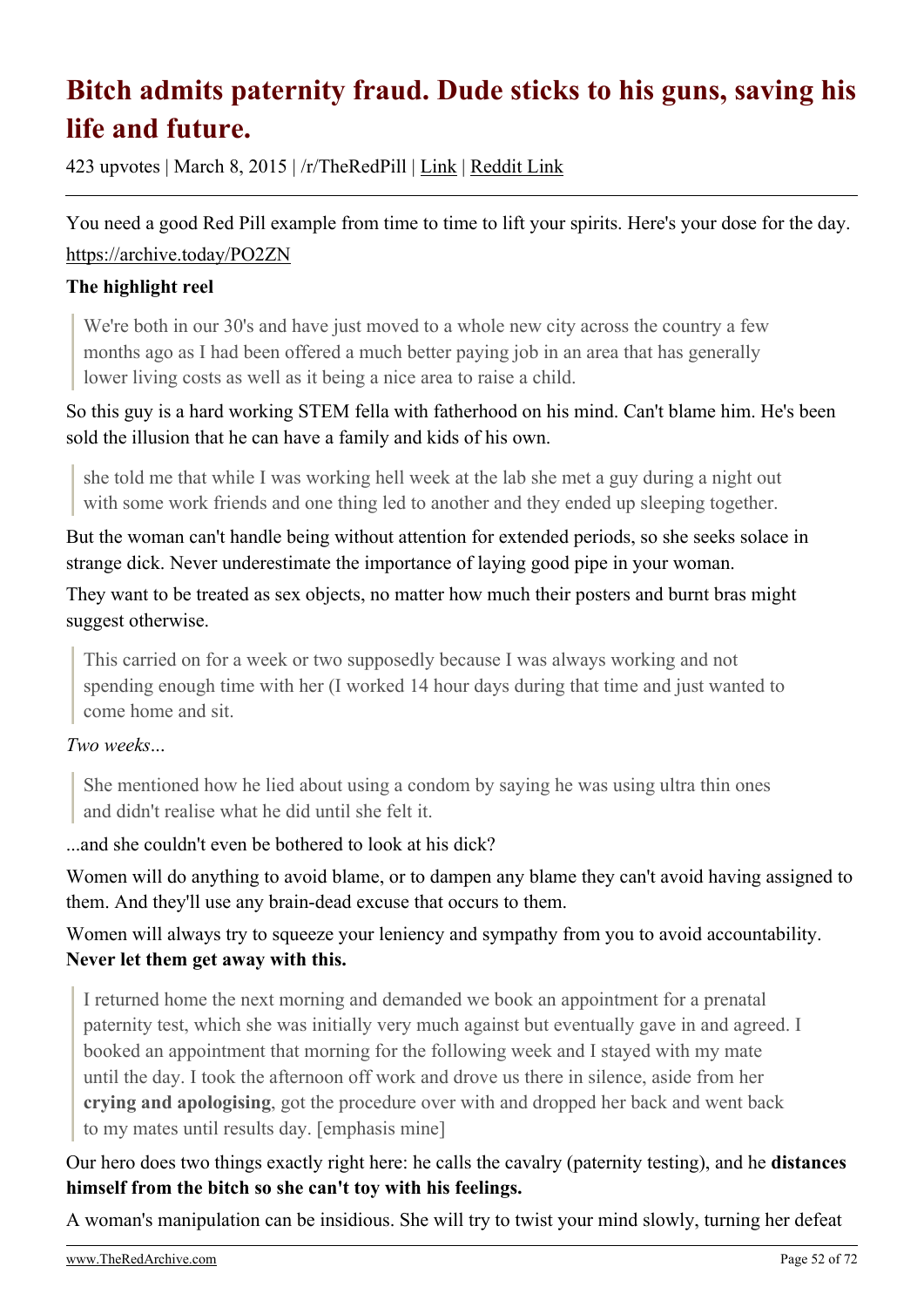into a slow-won victory by attrition. She'll try to change your feelings, and thereby change your mind. **Never let them get away with this.**

The "quick update" section at the end is the *piece de resistance*, so I won't spoil it for you here. Enjoy it.

A corollary to tough love is tough consequences. For too long men have treated women like helpless weaklings in spite of all the turmoil, pain, and damage they can obviously cause as a result of their indiscretions.

### **Showing too much leniency is dangerous for you as a man, because if you can forgive one transgression, you can be made to forgive ANY transgression.**

This is why my previous post about **Managing Your Bitches** uses a scheme of permanent demotion. Once you show **any** amount of leniency, all she has to do is figure out how to tug at your sympathy again the next time she fucks up. When that happens, she'll convince you to sell your *Dignity As a Man* and forgive even the most egregious offenses to your patronage.

**Maintaining your integrity is priority one. Never humble yourself before a bitch...because the challenges of the world will never humble themselves before you. If you're not strong and resolute when shit comes looking for you, it will destroy you.**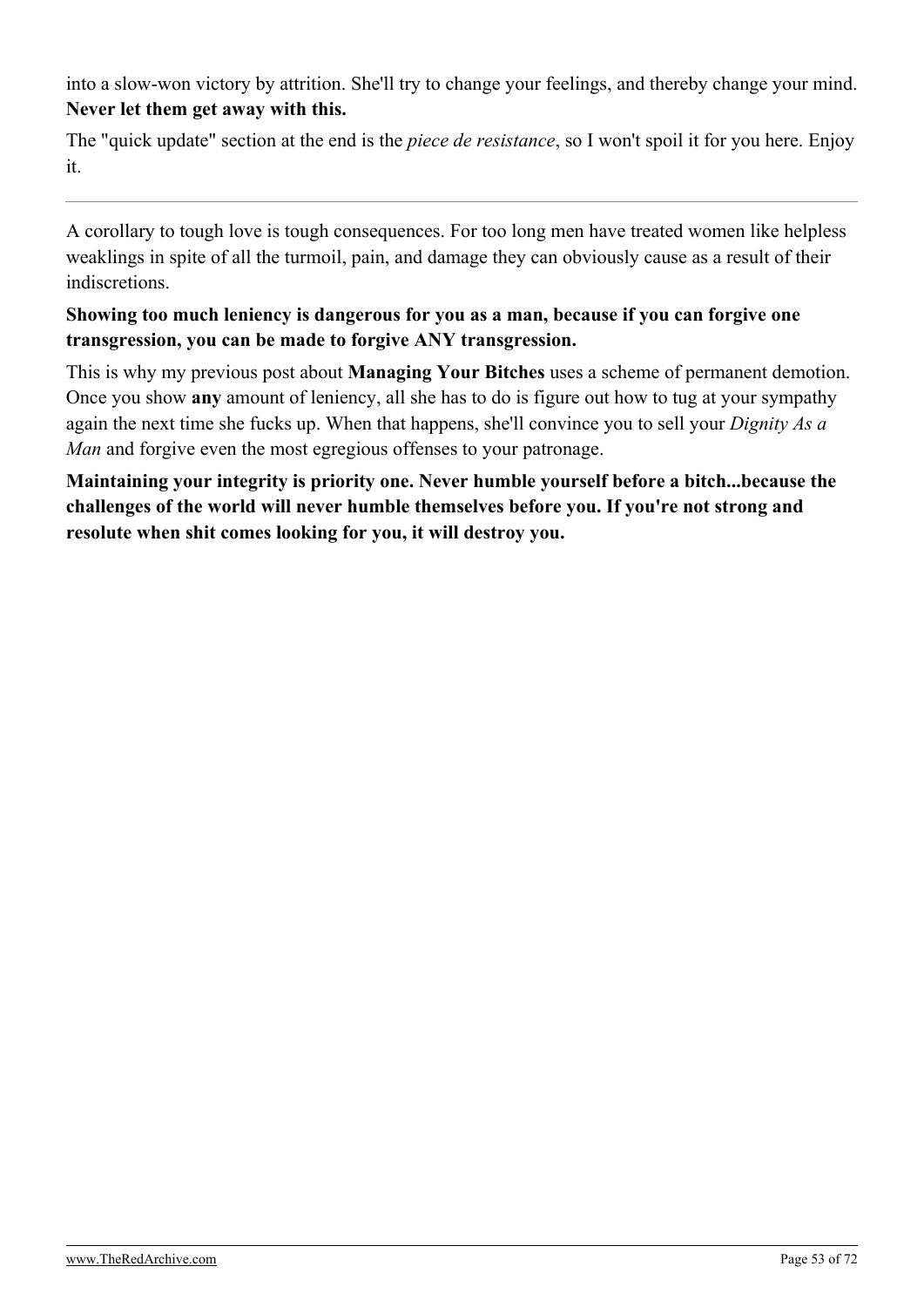## **HumanSockPuppet's Guide to Managing Your Bitches**

673 upvotes | October 21, 2015 | /r/TheRedPill | [Link](https://theredarchive.com/r/TheRedPill/humansockpuppets-guide-to-managing-your-bitches.37389) | [Reddit Link](https://old.reddit.com/r/TheRedPill/comments/3pltm2/humansockpuppets_guide_to_managing_your_bitches/)

Good day, class.

This will be a recap (and expansion) of my original guide to bitch management. In it, you will learn how to manage your bitch(es) by turning your relationship into a game she plays - winning prizes of intimacy for good behaviour, and getting punished with demotion or exile if she fails.

Additionally, this guide will also cover:

- What it means to manage a bitch, and the challenges you will face
- Why bitch management is ultimately YOUR responsibility
- Relationship strategies for maximizing happiness and minimizing drama
- How to turn those strategies into lasting positive lifestyle changes

This guide will begin with some basic **theory**, describing why men are the arbitrators of relationships. It will then establish some common **definitions** and lay the groundwork for the **strategy** section afterwards.

As you read this guide, bear in mind that it is a **model**, not an absolute treatise. You are free (and encouraged) to modify any part of it to suit you. But for the most part, the principles outlined here should be fairly universal.

We say AWALT for a reason.

### **Disclaimers**

### **1) In order to sustain a prosperous relationship with a girl, you MUST be comfortable with bossing her around - being a bonafide Patriarch™.**

You don't have to be a master of your emotions yet. But at the very least, you must be willing to be firm with her, give her orders, and tell her "no", even against a flood of her tears.

Why?

Because ultimately, women get their behavioural cues *from men.*

Remember, women are children: mentally, behaviourally, evolutionarily. They are **not** like us. They don't think like us, or have the same deep sense of personal responsibility.

Even the most sociopathic man will intuitively know when he has crossed a boundary and offended another man. Whether or not he feels guilty about it is a different issue, but he at least knows he's done something wrong. Evolving this instinct was the key to a man's ability to either strategically make enemies or avoid unwanted conflicts.

Women, on the other hand, evolved no such instinct. On the contrary, women evolved the instinct to push a man's buttons as a way of testing his willingness to face conflict head-on (what we call shittesting). A man who is willing to fight against her will also fight FOR her. Likewise, a man who caves before her will most certainly cave before his enemies.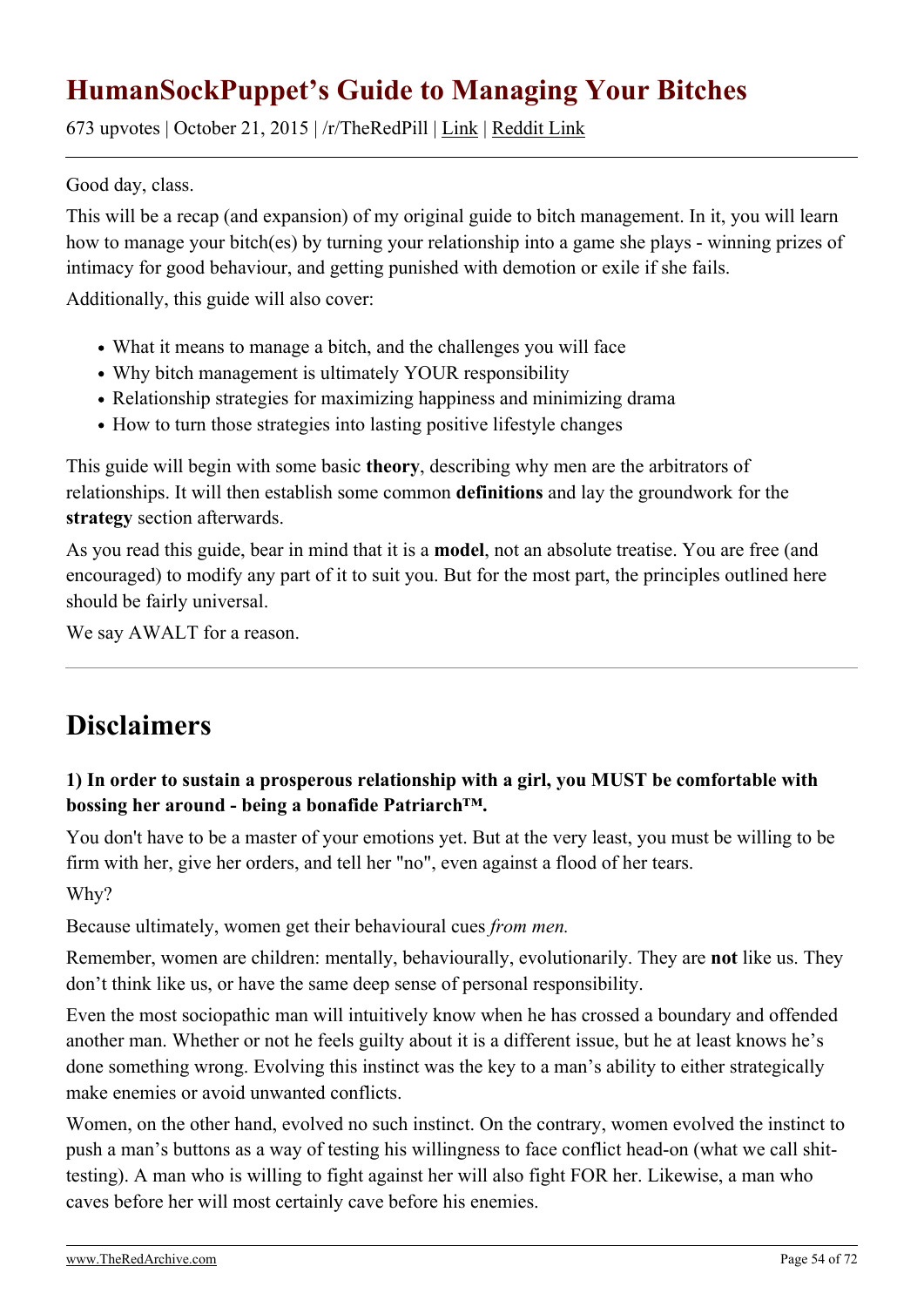This is why bossing her around is key. She is evolved to push the boundary by picking fights with you. So unless you are strict with your girl, she will become as selfish and insufferable as you let her get away with.

### **2) A long-term relationship CANNOT be your end goal. You can only be OPEN to the possibility of having one.**

Men are the gatekeepers of relationships. Since a relationship is what you have to offer, you mustn't just give it away. It must be a reward she earns in small doses for inspiring your trust and devotion.

I understand that many of you want a LTR with a good girl – sometimes a series of flings isn't enough to fulfill you. Believe me, I sympathize.

*But winning a LTR is HER problem, not yours.* Handing a girl your devotion won't magically make her worthy of it. When you WANT a LTR too badly, you place your focus on the idea of having a relationship instead of evaluating the girl. You become fixated on your fantasy relationship and selectively ignore the things happening right in front of you: her deep character flaws, her indiscretions, and the red flags.

You must regard women as candidates applying for the job of being your girlfriend – a supporter, a lover, a comfort away from the everyday battles. Don't just hire a bitch because you want the position filled. Make sure you vet your candidates fiercely and hire the right girl for the job.

This guide will help you do just that.

### **3) This guide will be far less effective if you're already married.**

As a man, your ONLY power in a relationship is the power to revoke your attention, validation, and your time by walking away – sometimes for good. It's the only strategy you have, but it's a potent one, and for a very specific reason:

#### **You may want a woman, but women NEED you.**

The problem with marriage is that it strips you of the ability to completely walk away. Sure, you can still get a divorce, but not without shooting yourself in the foot, possibly losing your children and a significant portion of your hard-earned assets in the process.

Our current social climate is not amenable to marriage. If you're already married, you have my condolences. If you're not married but plan on it, then you're a moron and you have no one to blame but yourself when your mistake comes back to bite you in the ass. And bite you it will.

## **Theory: The Fundamental Principle of Sex and Relationships**

The Fundamental Principle states that women are the gatekeepers of sex, and men are the gatekeepers of relationships. You should be familiar with it by now. If not, educate your ass [here.](https://archive.today/ypiUm)

Beyond a man's Relationship Gate lies a paradise that every girl wants to live in. It is a magical place where pickle jars are opened, spiders are squished, rides are given, appliances are fixed, cuddles are administered, encouragement is provided, and order is firmly established. And all of that requires a man's time and effort.

**As a man, your time and effort is your most valuable asset.** You use it to get shit done – most often shit that's related to Your Mission. When you give that time to someone else, it is a tremendous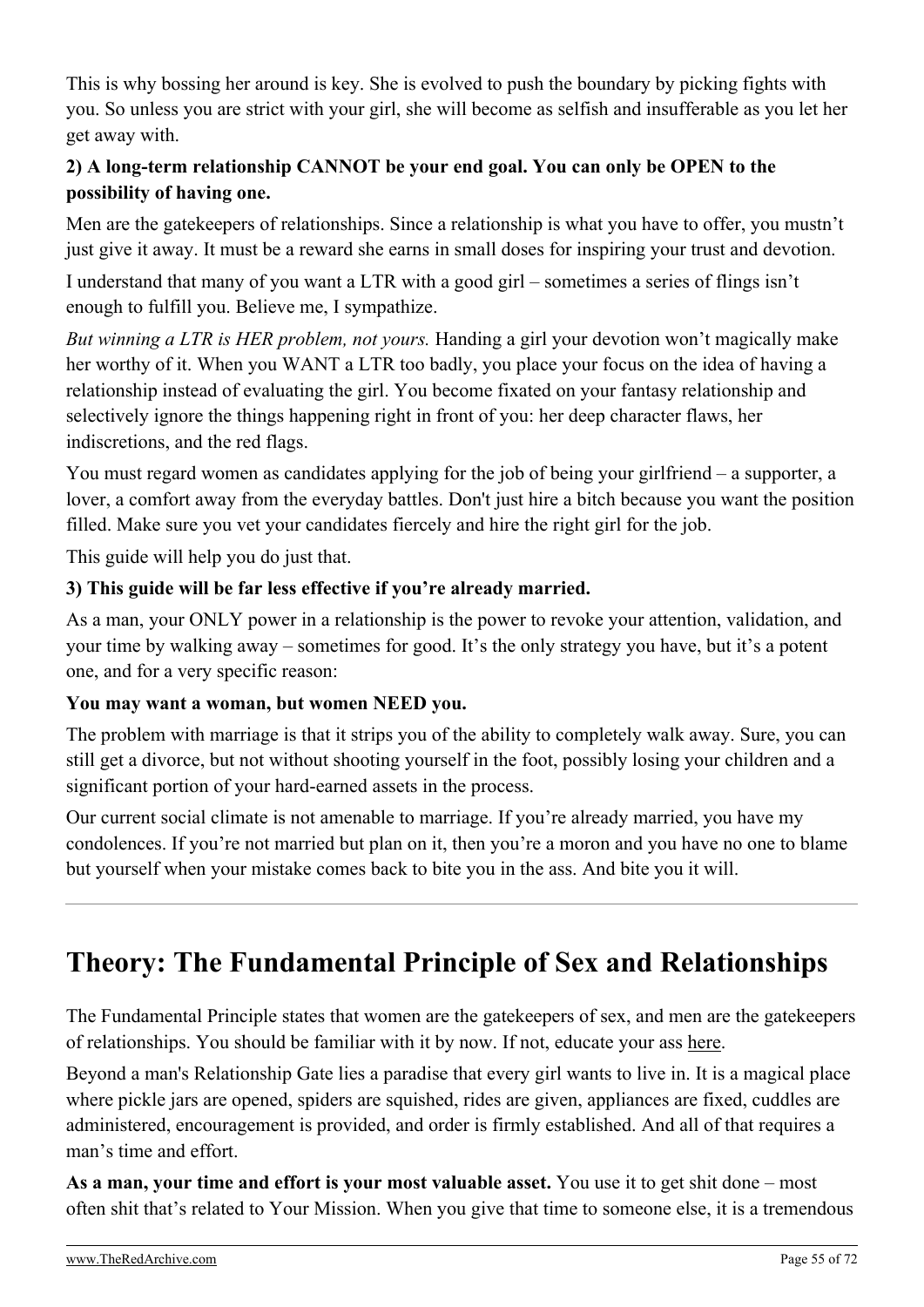gift which should be appreciated and respected.

### **This is the key principle behind bitch management. You must demand that a girl appreciate and respect your time.**

Some men don't demand respect for their time. They are too liberal with who they let through their Relationship Gate. They've got no border patrol, no review process. Just a country full of free benefits for anyone who crosses over. These are the beta-orbiters, and they are constantly beset by every vagrant vagina and panhandling pussy that bats its attached eyelashes.

Other men are too strict about admission. They only issue temporary sex visas, and they often deport women without notice. These are the uninterested lone-alphas, and they have chosen a lifestyle of banging and then flying solo.

YOU, on the other hand, are open to a LTR with a bitch – IF she earns it.

Managing your life and your bitches comes down to awarding her ONLY the time that she has earned.

You can decide just how much of your time a bitch has earned by assigning her with a "rank".

## **Definitions: An Overview of "Ranks"**

We use a lot of terms for describing a relationship with a girl: girlfriend, fiancee, one-night stand (ONS), plate, friend-with-benefits (FWB), etc.

But what do these terms really mean?

*From a male perspective,* each term implies a different *level of investment* in the girl – an investment of time, effort, emotions, and other precious male resources. As such, they can be arranged as ranks in order of how much investment each term implies.

Here is a list of ranks we will use (along with working definitions) ordered from least to greatest:

**Level 0: One-Night Stand -or- Pump and Dump.** You throw a fuck into this girl and never see her again (unless she reaches out to you). It is a single encounter that is casual, sexual, and impersonal. You may or may not have met her before the encounter, and you may or may not even know her name. She is a one-time answer to a physical necessity - nothing more.

Requires no maintenance and a very low investment of time.

**Level 1: Plate -or- Fuck Buddy.** You have sex with this girl more than once. You will know her name and just enough about her life so you can schedule sexual encounters. You may also know a little bit about her personally, so you can help her rationalize being your fucktoy, assuming she's uncomfortable about the idea of being one. Otherwise, she's down with it and you're both satisfied with being casual. She is a temporary answer to a physical necessity.

Requires some maintenance and a low investment of time.

Level 2: Friends with Benefits. You have sex with this girl more than once - typically as often as mutual convenience allows, but perhaps even when it's not completely convenient for her (because she likes you enough to go out of her way). You also spend non-sexual time with this girl, like eating out or pursuing activities of mutual interest. You know more about her personal life, and she knows more about yours, and as a result the two of you exchange mutual, non-sexual favours from time to time. You will most certainly have good memories of non-sexual time spent with this girl, which will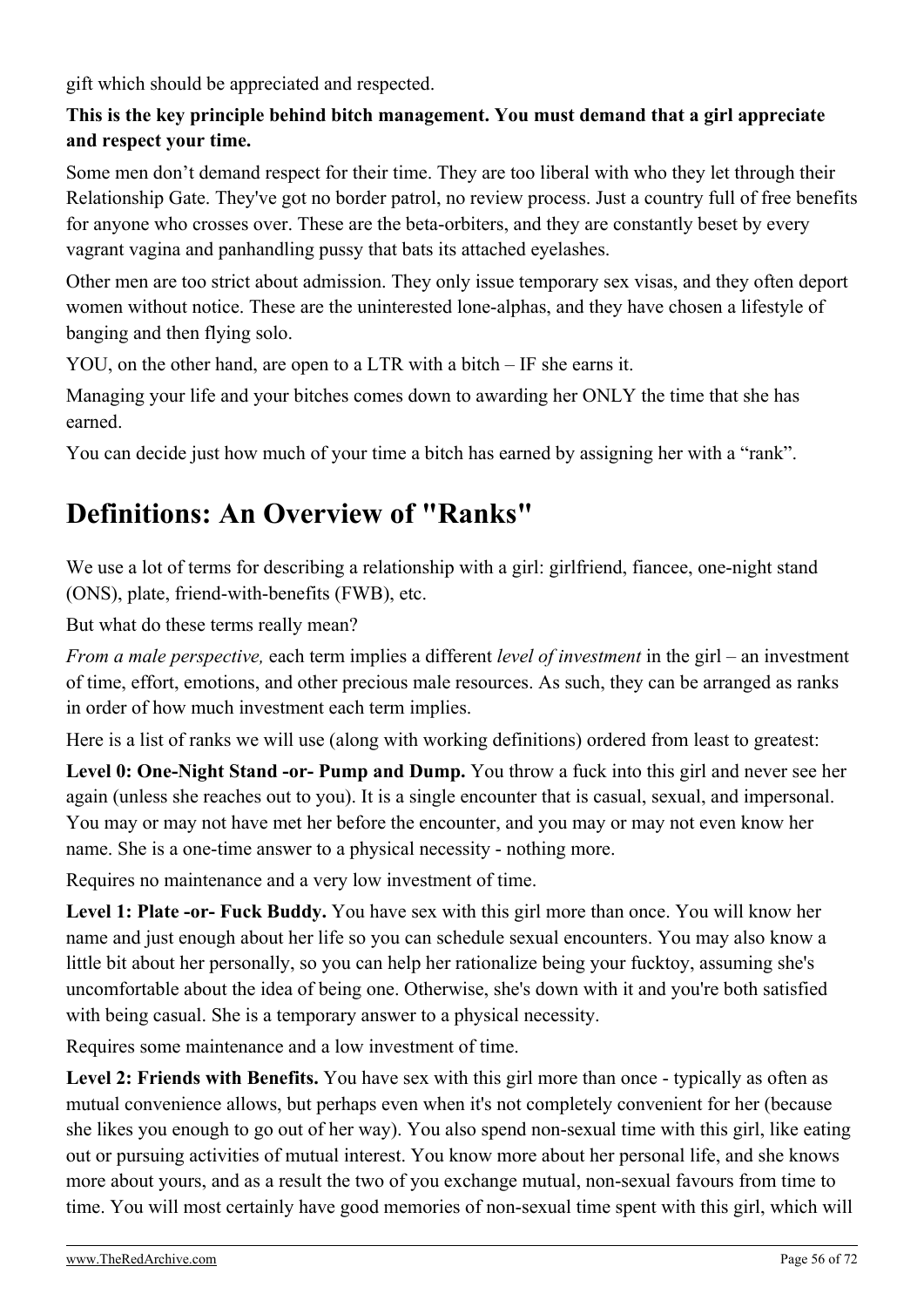lead to positive emotional investment in her, making her more than just an answer to a physical necessity.

Requires moderate maintenance and a moderate investment of time.

**Level 3: Significant Other -or- Girlfriend.** The highest level of intimacy a girl can earn. You have sex with this girl often, usually more often than you do any of your other girls. You also spend a considerable amount of non-sexual time with this girl, resulting in many shared memories and a deeper emotional investment. At this level, there is significant mutual concern for the other's wellbeing. The girl in particular will feel a great *dependence* on your direct and involved guidance in her life (rather than simple stoicism and confidence). Emotions are strongly felt at this level: affection is especially sweet, and betrayal can be especially bitter.

Requires significant maintenance and a significant investment of time.

# **Strategy: How She Plays the Game**

The game itself is quite simple:

### **A girl begins the game at Level 0 or Level 1, depending on the context in which you two met.**

If you met in a club, or began as total strangers grinding against each other at a house party, she's Level 0.

If you two met in a slightly more sociable manner - perhaps introduced by mutual friends, or she impressed you with her pleasant demeanour after you opened her at the local cafe, she's Level 1. She can also bump up from Level 0 to Level 1 if she reaches out and maintains pleasant and reasonable contact with you after a casual sexual encounter.

### **From that point on, a girl must perform NON-SEXUAL services for you in order to advance in rank.**

These services can include, but are not limited to:

- **Cooking you a healthy meal.** Either at your place or by invitation to hers.
- **Treating you out some place.** A restaurant or an activity of interest to YOU. Bonus points if you've never done the activity but it looks like fun - that means she's really thinking about you.
- **Buying you a well-thought-out gift.** Not just a random thing, but a gift which demonstrates an effort to understand your life and interests (example: therapeutic shoe insoles for a guy who likes running, or high-quality ear buds for a music-lover). The accuracy of her insight is more important than the cost of the gift.
- **Hand-making you an artistic gift.** These might include a picture or painting, a poem, a knitted scarf, a calendar of her photography, and the like. The more personalized the gift, the better. A hand-made gift doesn't have to be highly useful (since making useful things is tough), as long as the gift shows patience, diligence, and an attention to detail.

The greater her investment of time and effort in the gesture, the more credit she earns with you. Eventually, if she shows a consistent pattern of investing effort in you, she can advance in rank by one level.

As previously stated, **a girl must invest time and effort in you in order to get your time and effort in return.**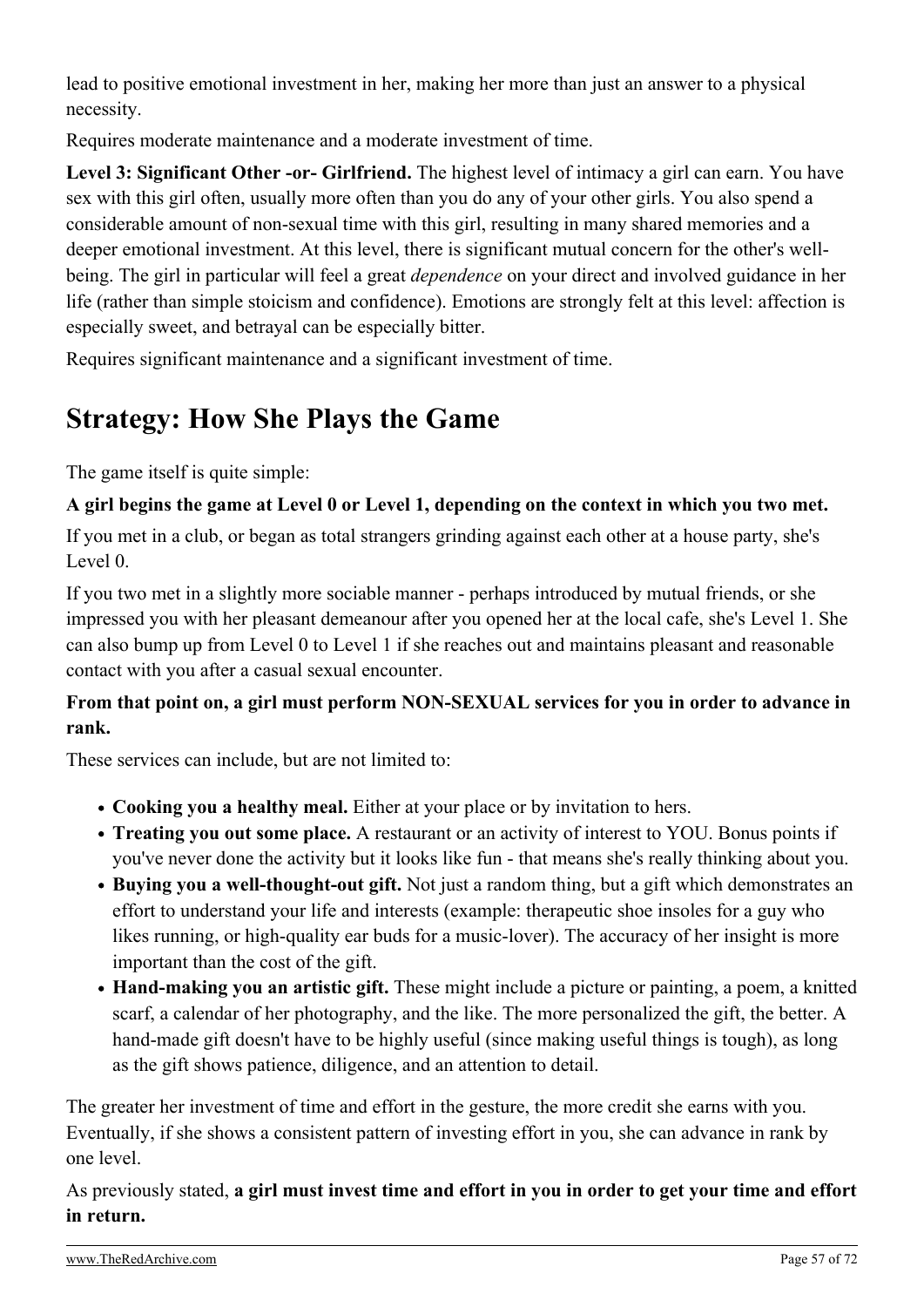There's no concrete number of favours she must do to go up a rank, so use your own discretion and judgement when deciding how to reward her. But always observe [Roissy's Fifth Commandment of](https://heartiste.wordpress.com/the-sixteen-commandments-of-poon/) [Poon](https://heartiste.wordpress.com/the-sixteen-commandments-of-poon/):

V. Adhere to the golden ratio

Give your woman 2/3 of everything she gives you. For every three calls or texts, give her two back. Three declarations of love earn two in return. Three gifts; two nights out. Give her two displays of affection and stop until she has answered with three more. When she speaks, you reply with fewer words. When she emotes, you emote less. The idea behind the golden ratio is twofold — it establishes your greater value by making her chase you, and it demonstrates that you have the self-restraint to avoid getting swept up in her personal dramas. Refraining from reciprocating everything she does for you in equal measure instills in her the proper attitude of belief in your higher status. In her deepest loins it is what she truly wants.

Giving her slightly less than she gives you is critical to maintaining your superiority in her mind. The material imbalance in this scheme is rebalanced by her hamster. Because your effort appears less than hers, she believes you to be her superior, and that she must continue to work in order to earn your approval and continued commitment.

A slow trickle of correctly-administered rewards will keep your girl happy and working for the duration of your relationship together. With dedication on her part, that relationship can be quite a long time.

# **Why Do the Services Have to Be Non-Sexual?**

Simple. Because a girl doesn't have to exert any effort at all to have sex. If she is attractive enough, all she needs to do to get sex is show up. Someone will fuck her if she makes herself available.

This game only rewards **effort.**

You should also remember this: sex is the most fundamental pre-requisite of any non-platonic interaction between a guy and a girl. You'll never find yourself in a situation where a girl is giving you gifts and cooking you meals, but NOT having sex with you (unless you're both a coward and too daft to read the signs). If sex isn't happening, then something is terribly amiss and you must either correct it or next her. Which brings us to our next section...

# **Strategy: Punishment and Demotion**

There are many ways in which a girl can make a mistake and upset you. Maybe she starches your shirts too much, or she burns the dinner she was making for you. These kinds of mistakes should not be punished with demotion because, despite her mistake, she is investing time and effort in you. You can think of a suitable punishment and repayment for your lost shirt without going to the extreme of knocking her down a rank.

Instead, demotable offenses should be offenses that are an affront to your dignity, your authority, or to the time and effort you have invested in her.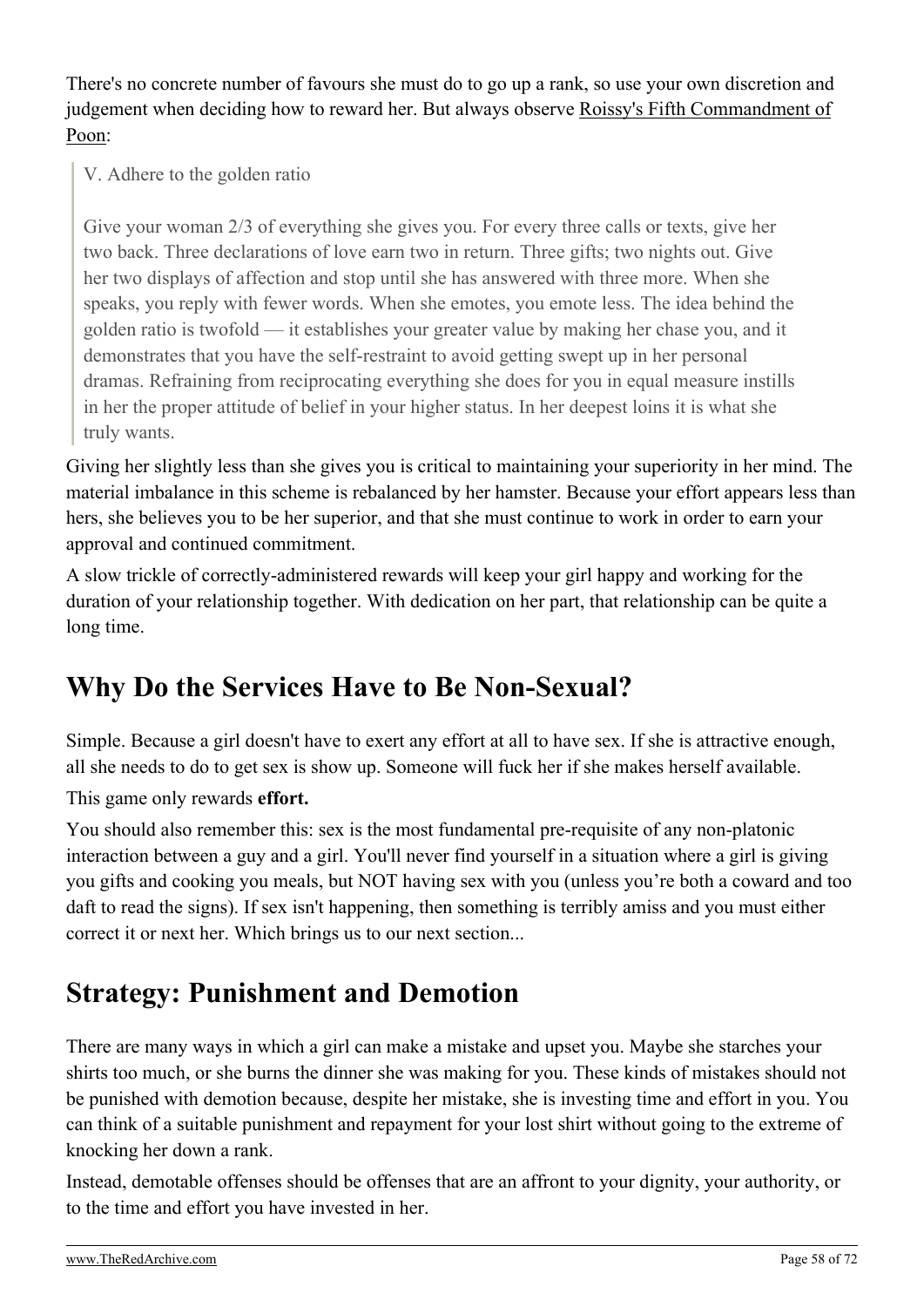Offenses can be **intentional** or **unintentional**.

**Unintentional offenses** will usually come in the form of some indiscretion on her part, as she slowly loses attraction for you, her conscious effort wanes, and she slips back into her natural hypergamous state.

Some examples of unintentional offenses are:

- Unconsciously being too flirty with another guy (shit-test, can occur at any level).
- Failing to keep an important promise (usually by neglect or poor-planning), the consequences of which cost you a substantial amount of money or ANY amount of reputation (failing of respect, this offense will happen at Level 2 or above, since you don't entrust these matters to girls below Level 2).
- Neglecting some important duty that you have assigned to her (failing of respect, typically occurs at Level 3).
- Frequency of sex decreases, and she absently evades when you try to initiate sex (loss of attraction, can occur at any level).

### **Committing an unintentional offense should typically result in the demotion of the girl by one (1) rank.**

**Intentional offenses** are far more vulgar than their counterparts. Intentional offenses are usually targeted shit-tests meant to re-assess your fitness. In some extreme cases they might even occur in the presence of friends and family, making them **vindictive** attacks against your reputation or dignity

Some examples of intentional offenses are:

- Consciously flirting with another guy, trying to arouse jealousy in you (shit-test, can occur at any level).
- Openly insulting you (shit-test, can occur at any level).
- Frequency of sex decreases, and she consciously and vehemently evades when you try to initiate sex or talk about it (loss of attraction, can occur at any level).

### **Committing an intentional offense should result in the demotion of the girl by two (2) ranks. Committing a vindictive attack against your reputation should result in a loss of three (3) ranks.**

Now, this next part is important, so pay attention:

**Once a girl has been demoted, her current level becomes the maximum level she can ever be again.** She can only climb the ladder as long as she is flawless in the execution of her womanly duties. Once she commits a serious offense, she is demoted, and she can never rise again.

Some examples of transgressions and appropriate punishments:

- A plate (level 1) who fails to provide sex on demand drops one rank to level 0, and she is replaced by a plate who will.
- A friend-with-benefits (level 2) who remorselessly loses your expensive digital camera drops one rank and becomes a plate forevermore.
- A girlfriend (rank 3) who drunkenly humiliates you in front of your friends at a party drops three ranks to level 0, and you quietly disappear and move on.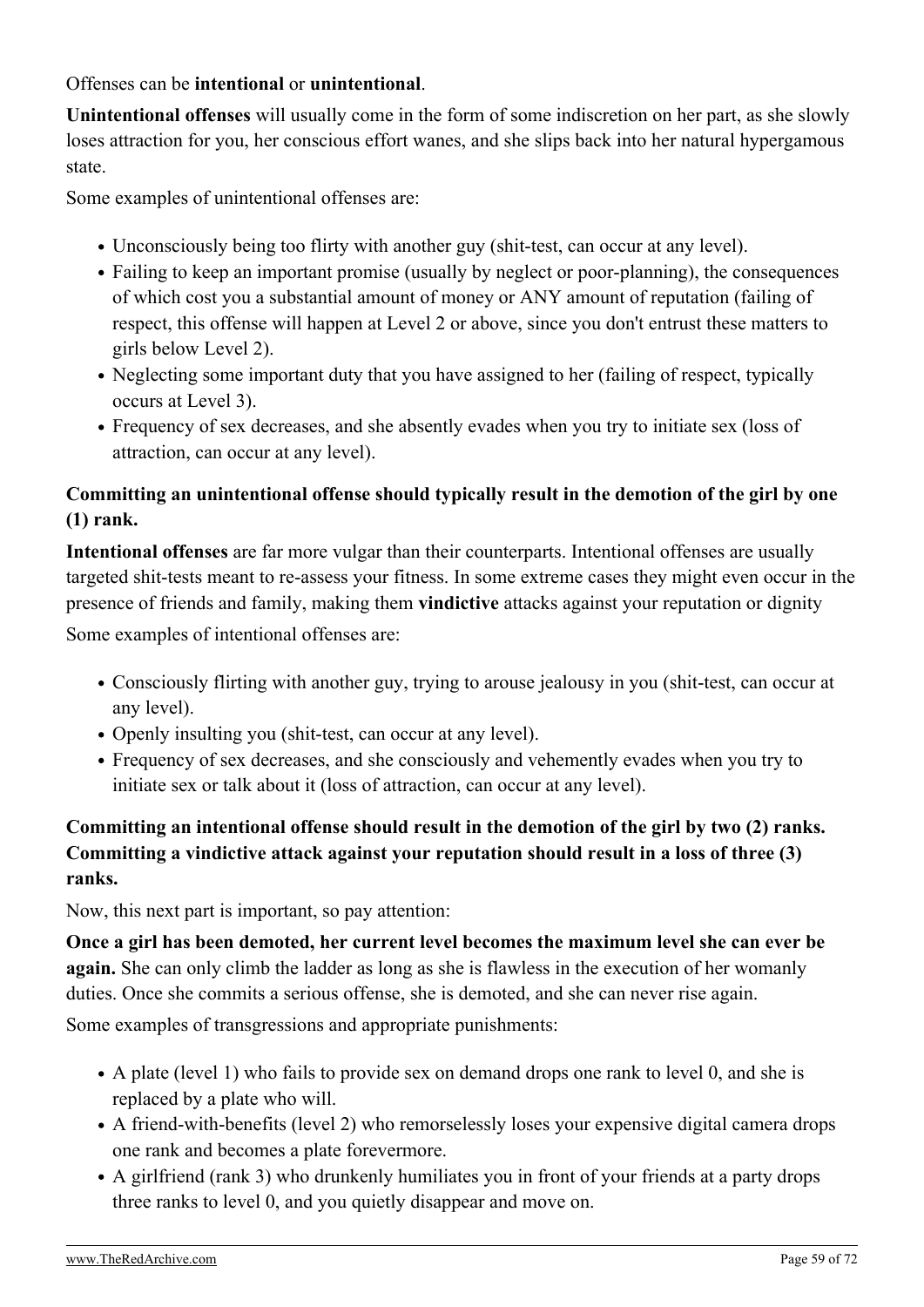Now, I know what you're thinking. Permanent plate status? Walking away for good? Aren't these punishments pretty severe?

In reality, the offenses outlined above will generally only occur for one of two reasons:

- 1. You've slipped up in your duties as a Red Pill man and her attraction for you is beginning to wane.
- 2. She doesn't have the sense to recognize her unworthy behavior because of a failure of parenting that occurred long before you met her.

If it's reason 1, then you're at fault, and you're better off starting from scratch with a new bitch then trying to salvage a relationship that's on a downward slope. If it's reason 2, then the girl was never worth your time to begin with, and you simply didn't know it until now. You can't turn a ho into a housewife, so don't even bother trying to reform her.

In general, you must be uncompromising whenever you punish your bitch. **Remember what we've already established: girls look to you for cues on what's okay.** If you don't crack down on bad behavior when it happens, a girl's only assumption is that you are perfectly okay with whatever she's done. Hypergamy is selfish by nature, and it shows no mercy. Tough love is the only effective response.

**There's also another benefit to being ruthless: meting out uncompromising punishment helps to keep you in abundance mentality.** An uncompromising approach helps you to avoid the risk of developing oneitis, and it prevents you from being manipulated by women who are all too good at tugging at your sympathy to get just one/two/five more chances.

Keep your life drama-free by dropping troublesome bitches. With so many eligible bachelorettes out there looking desperately for a strong man like you, no single one of them is worth your grief.

# **Strategy: Naturalizing the Process**

As you learn the rhythm of using rewards and punishments to keep your bitch enthralled, you'll develop an intuition for how to play your part of the game. The process will become second-nature to you. You'll naturally become bored with women who fail to show you the proper appreciation, and gravitate towards the ones who make your life more pleasant.

**That's the ultimate goal here: to make you a natural.** You'll never say to your bitch "You're a level 1 plate now!" or "You're going down a rank for that shit!" This system is for YOU – so you can have an abstract model with which to understand the game, until managing bitches becomes as natural to you as breathing or blowing a load on her face.

## **Final Thoughts**

The key trait of the modern western woman is her absolute lack of concern for the desires of men. Our cuckold state has all but replaced men as husbands and providers, and so it would seem like the traditional relationship is basically obsolete – that women will never again need to concern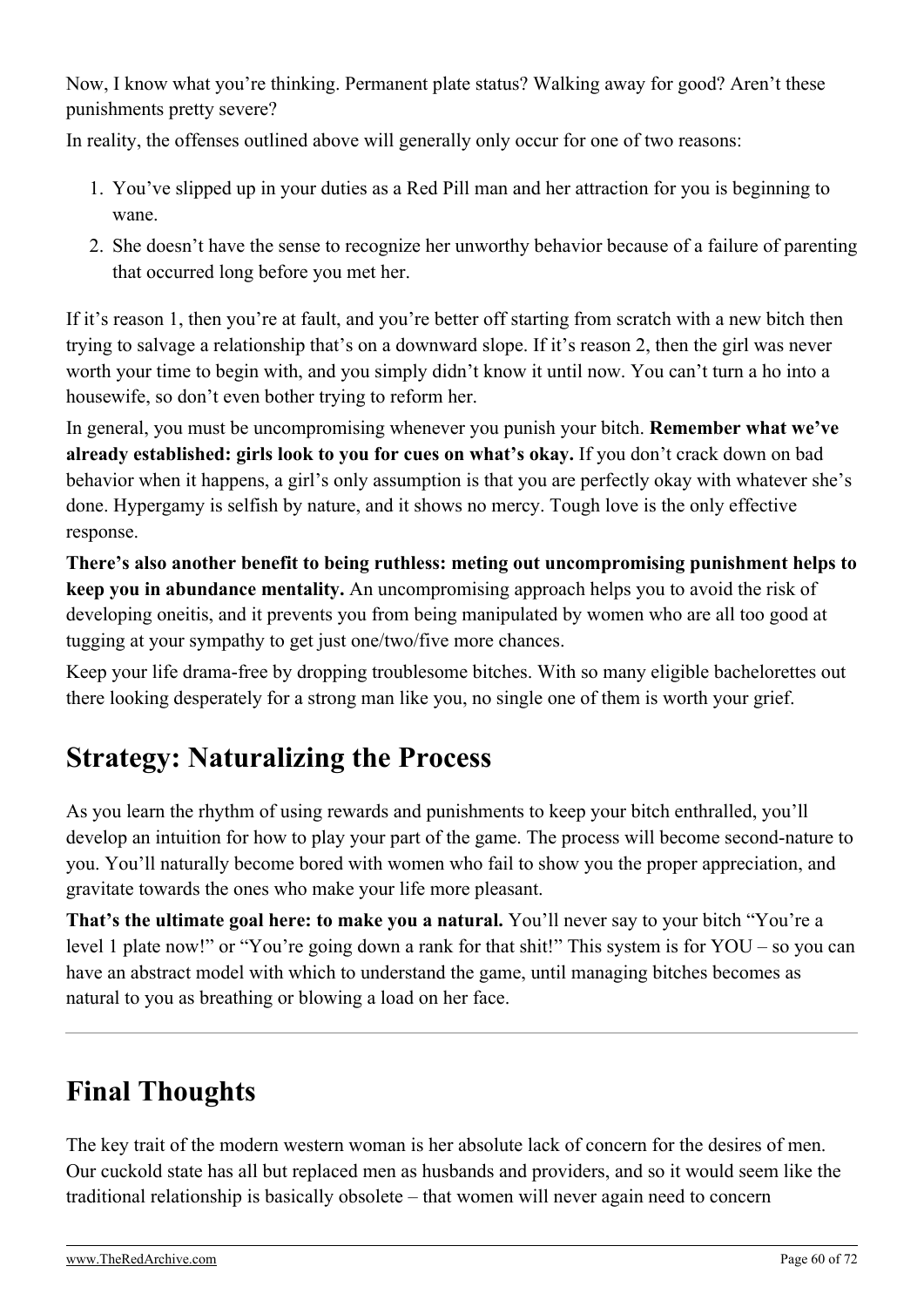themselves with OUR wants.

Nothing could be further from the truth.

Though a woman can subsist off the benefits paid for by our taxes, the government cannot give her the love, the attention, the stability, the masculine reassurance, and direct intervention that are so crucial to her emotional well-being. A woman feels vulnerable in a role of leadership, and she feels lost without a masculine leader to boldly claim responsibility for confronting all of the challenges that terrify her. No government can provide that for her. For that, she must come to us.

And for that, we must demand a price.

My hope is that this guide has helped you realize just how much leverage you have in the sexual dynamic – much more than you once thought. Let this guide help you to capitalize on that leverage – for the sake of your happiness, and for the happiness of any woman who works hard enough to earn your time and effort.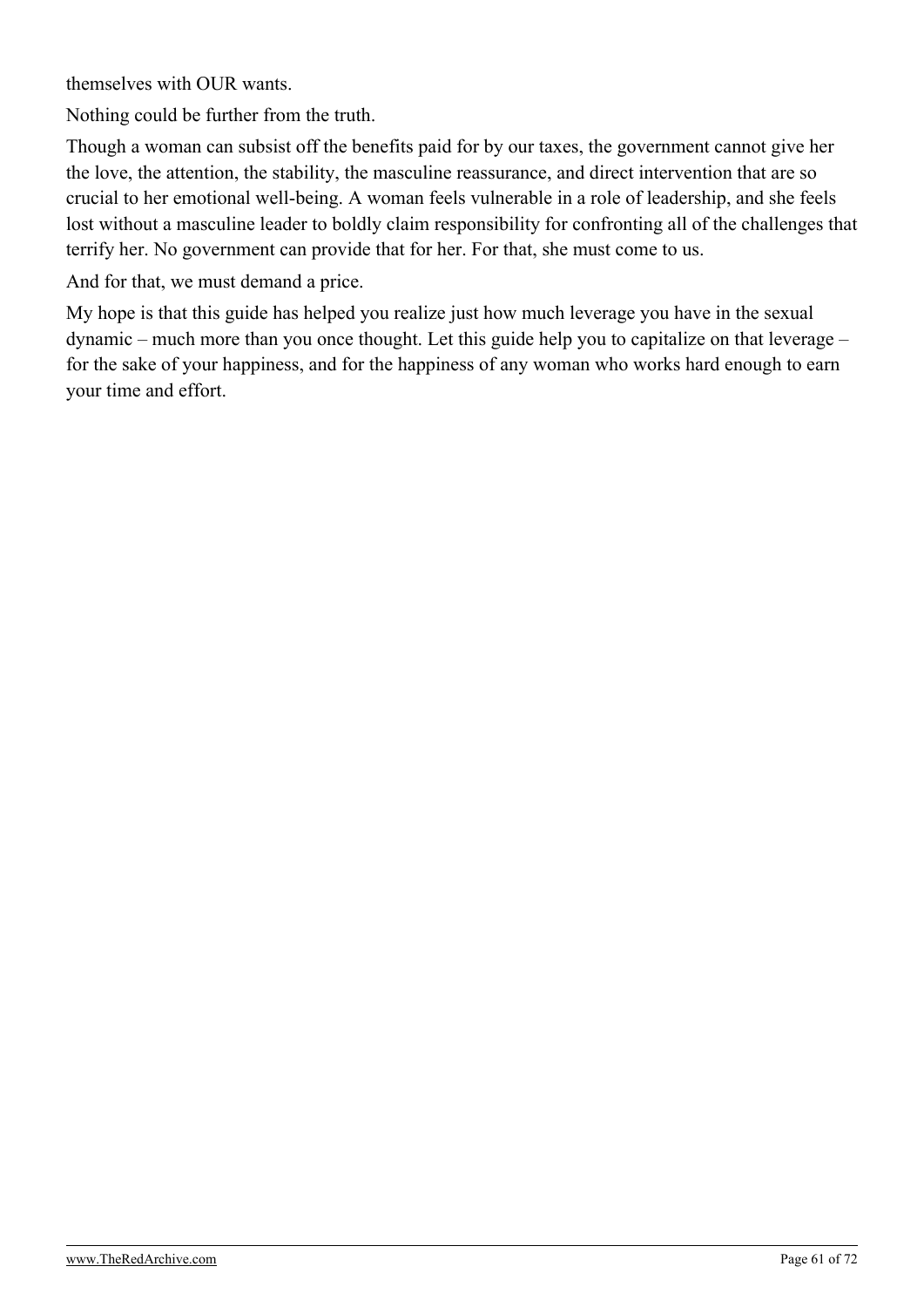## **HumanSockPuppet's Guide to Teasing Bitches**

1066 upvotes | August 9, 2016 | /r/TheRedPill | [Link](https://theredarchive.com/r/TheRedPill/humansockpuppets-guide-to-teasing-bitches.39468) | [Reddit Link](https://old.reddit.com/r/TheRedPill/comments/4wu6n4/humansockpuppets_guide_to_teasing_bitches/)

It's high time we discussed the matter of how to tease bitches. It's no exaggeration to say that teasing is the single most fundamental skill that you must master in your quest to become a pussy wizard of hallowed legend. But doing so can be a daunting task, especially if you lack the talent for wordplay or verbal improvisation that teasing often requires.

Fear not. The Sockpuppet has your back.

The truth is, teasing comes down to a simple formula...one which, once you internalize it, will serve as a solid framework for your practice of wordplay, and transform you into a prodigal pantymoistening predator.

The aim of this guide is to teach you this formula at its most fundamental level. From there, you will be able to add your own flairs and flourishes, developing a style that is truly your own.

## **Disclaimers**

### **1) There's more to seduction than just teasing.**

This guide will cover the verbal aspects of sexual escalation through teasing. But teasing, while certainly important, is not sufficient to get a bitch in bed. You must combine it with the other seduction essentials (such as kino, comfort-building, venue-changing, isolation, etc.) in order to bring home the lay. If all you do is tease and joke, then you're nothing more than a performing monkey, a clown.

Work on all of the fundamentals together, and combine them with teasing to effect solid game.

### **2) Teasing is best used on girls who don't already feel like they know you.**

We all know that bitches have a dualistic mating strategy: they want the Jerkboy Alpha Sperm Donor to squirt a strong baby inside them, and they want a Dependable Beta Money Dispenser to foot the bill for their IKEA nesting instincts. The goal of teasing is to make girls rapidly identify you as the Sperm Donor so you can rustle their beef curtains ASAP. However, this is much harder to accomplish if the bitch has already mentally put you into the Beta category.

You should take this guide as a tutorial on how to quickly escalate towards sex with *NEW bitches*, or with bitches who haven't seen you in a long time (effectively giving you a clean slate to rebuild your identity). Of course, you could be a fag and use this on your long-time oneitis if you really wanted to - just don't be surprised when she becomes indignant with your sudden attempt to change categories, and the shit tests and shaming start raining down with biblical fury.

### **3) The hotter you are, the hotter the bitches you can successfully tease.**

Sexual escalation from square-one means that first impressions reign supreme. Since humans use visual cues (fitness, fashion, posture, grooming) to make quick judgments, bitches will respond better to teasing if you look good. The higher your SMV, the higher quality of bitches you will permitted to target. The limit comes when she thinks she's better than you. If she thinks she's above you when you when you drop your line, your words will hit a stonewall bitchface - you'll see it. This is a cue that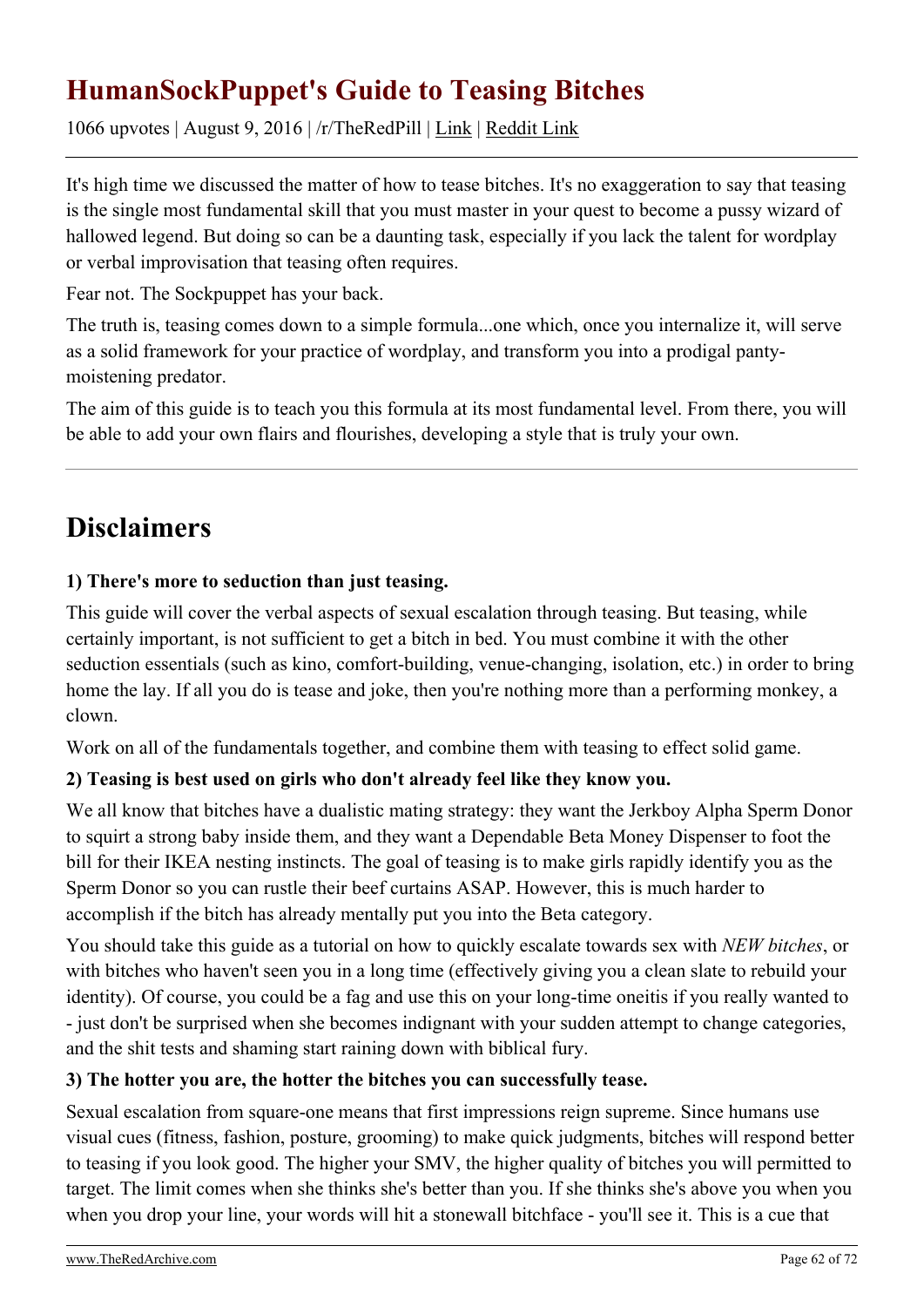you need to aim for lower targets for now and work on raising your SMV.

That's not to say that all bitches have the correct measure of their own SMV. Bitches can be broken. From time to time you'll run into bitches who are so self-entitled that no one short of George Clooney through a cocaine haze would have a chance. Don't get discouraged if you throw out a practice tease and some lower-level bitch shuts you down. It just means that turbocunt is overestimating herself (pretty common, especially in the West), and you can happily move on to a more well-adjusted prospect. Don't take this shit personally.

### **4) Never backpedal from a tease.**

When you've spent your entire life treating bitches like Fabergé eggs, teasing and negging them may make you feel uncomfortable. You may feel a twinging instinct to smooth off your sick burn with a "just kidding" or some other man-boobed apology.

Do not fucking do this.

A strong man teases a bitch because she's in HIS domain, and he'll do as he likes. And a bitch is okay with being teased by a man she's attracted to because she believes in his power, and his playful repartee is all the assurance she needs to know he's on her side.

Don't ruin your powerplay by checking if she's okay. Women aren't THAT fragile, you fucking sexist. Administer your clam slam with the knowledge that your bitch will be grateful that you're in charge.

# **The Fundamentals of Teasing**

### **Principle 1: Speak to women as though they are children - because emotionally, they are.**

This should resonate with those of you who work with kids, have kids of your own, grew up with younger siblings, or interact with the kids of your family/friends.

When you speak to a child, they'll typically respond in one of two ways: either they'll grow increasingly excited and engaged, or they'll suddenly disengage into flat-out boredom. The two responses are so dramatic that it's impossible not to see it in their faces and body language. An interested child will smile, face you, fidget, bounce, paw at you, ask you an avalanche of follow up questions, etc. A bored child's expression will become flat, their bodies will droop, their eyes will immediately begin searching for something else to stimulate them, or they'll mutter an unceremonious "...oh" and straight-up walk away from you.

The way a child reacts to your words depends entirely on how you choose to speak with them and answer their questions. If you give them a long-winded fact-filled tirade that eliminates all mystery, they'll get bored. If you entice them with a vague but dramatic image that stimulates their imagination, they'll become captivated and animated.

### Why is this?

Well, it's not because kids don't want their questions answered. It's because they have short attention spans and a burning desire to play and learn. Children want to examine new ideas via their imaginations, because fantasy is much more compelling than facts. Facts are the provenance of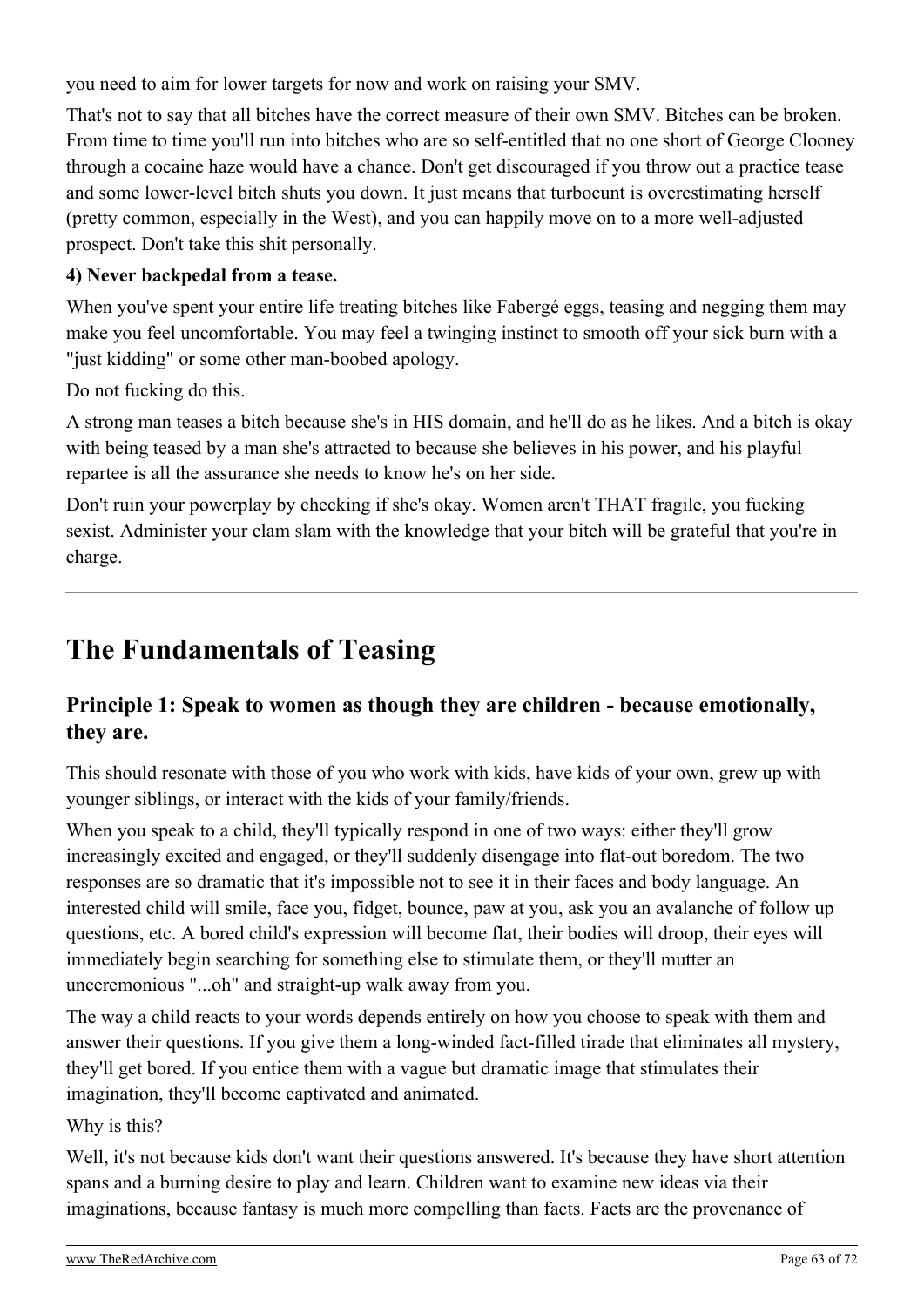reality, of responsibility, of adulthood. They're not ready for that now. They want to fill in the unknown gaps with the spectacular.

The same is true of grown women. They have the same small passions and cravings for fantasy that children have - *girls just want to have fun*. Whether you believe the evopsych explanation for this or not is irrelevant, because you can speak to women as though they are children and *observe first-hand that they respond identically to children*.

This is why understanding children is a gateway to understanding women. If you can get good at holding the interest of kids, then you're just a short trip away from holding the same power over bitches. There's nothing that dries a vagina faster than a bland deluge of data, and there's nothing that moistens a vagina faster than a vague riposte that lingers on the edge of plausible reality and leans toward exciting fantasy.

**Execution:** *When you're in seduction mode, don't talk to a bitch in pure information as if she were an adult. Instead, tantalize her the way you would a child. Be vague whenever you can, and leave the task of filling in the details to her imagination. She'll always make your stories bigger in her own mind than you could possibly accomplish as a boring fact-slinging braggart.*

### **Principle 2: Use targeted disqualification to create tension and move in the direction of sex.**

"Push-pull". It's a term that is nearly as old as the seduction industry itself. It's a classic tactic that builds sexual tension, sets fires to a woman's loins, and fills her little head with more questions than she could ever hope to untangle while on an emotional high. "Does he like me? What is he thinking? Am I winning him over? What's that feeling? Is this love? Oh my god, did I wet myself?"

Teasing is the foundation for creating a frame of push-pull.

A good tease should have several elements:

### **1) A good tease is an accusation.**

Imagine you're a hotshot lawyer, and you're cross-examining this bitch. You've got no evidence against her, just a gut feeling that she's up to no good. If you want to bring this case home, you need to stir up her feelings and get a rise out of her so she admits her crime to the courtroom in a fit of passion. This is the frame of mind you want to adopt when teasing - remorseless, relentless, and in pursuit of **righteous lulz**.

### **2) The accusation should be something that is obviously false.**

The implausibility of the accusation is what distinguishes a tease from a real criticism.

Example: If you try to tease a gymnast chick by accusing her of being clumsy, she might think you're leveling a serious criticism against her. Clumsiness is a real concern for someone in her trade. Your tease will come off as a mean-spirited exchange of facts. That will make you seem like a hostile, boring sperg with more interest in data than sex.

Instead, accuse the gymnast of being an obvious exhibitionist for enjoying those tight leotards a little toooooo much. Or ask her if spending so much time off the ground technically makes her an "airhead", cuz airheads make the worst girlfriends.

When it's clear the accusation isn't serious, that's the signal to her that you're inviting her to play. And by starting the game with her IMMEDIATELY on the defensive, you've established that she wins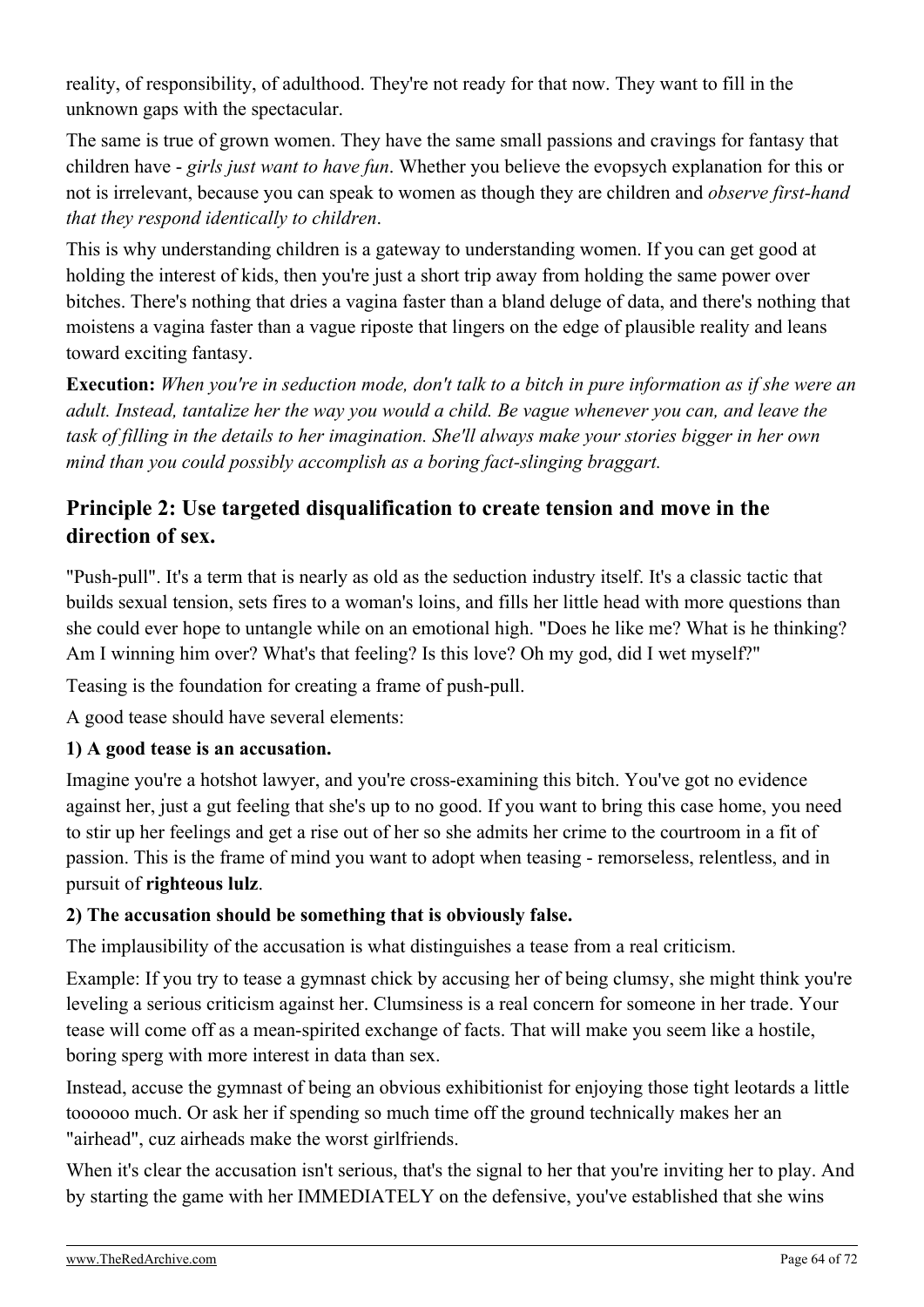only when she has successfully qualified herself to you. **You are both judge and prize.**

### **3) The accusation should be something that, if true, disqualifies her from being a sex partner or girlfriend.**

This is the *push* in the push-pull dynamic. An effective push makes a girl believe (if only superficially) that something she wants is getting farther away, and she must give chase if she ever hopes to have it. Girls want to have sex with and be the girlfriends/wives of dominant attractive men, so your push should disqualify her from these two things.

- Tell the whore carrying an armload of Coach, Louis Vuitton, Jimmy Choo, Tory Burch, and Yves Saint-Laurent shopping bags that you could obviously NEVER trust her to balance your joint bank account.
- Tell the slut who's begging for attention in the short skirt that her comprehensive discourse on anarcho-syndicated commune economics is too controversial for you to ever consider sleeping with her.
- Tell the well-read, smarmy, pseudo-intellectual classical-lit booknerd bitch that she could learn a thing or two from reading the sex tips column in Cosmo - and no cheating with Cliff Notes.

Bitches know that sex is the only real tool they have for keeping a man's attention. Tangled deep within their personal labyrinth of insecurities, they all KNOW this. That's why the less urgently you seem to push towards sex, the more confused and intrigued she will be. In the mind of a woman, confusion and intrigue are sexual hydrazine primed to send your dickrocket on a tour of her inner rings.

### **4) Be aware of your surroundings to avoid pre-emptively activating her defenses.**

Regular people (i.e. people who don't come to the Red Pill for fucking dating advice like we losers) know instinctively that when a man sexually teases a woman, he wants to see her naked. This will backfire on you if you try to make a move in mixed company. "Mother hens", friends of hers that you haven't yet won over, boyfriends, and jealous beta orbiters will move to throw a wrench in your carnal designs, and they'll do it with a vulgarity that's nigh impossible to recover from gracefully - a punishment for your presumptuous gaffe.

If you are in such mixed company and you find yourself with an tantalizing opportunity to neg a bitch, dial back your tease to something NON-SEXUAL in nature. The other rules for negging still apply, but cutting out the sex angle will give you a measure of plausible deniability from interceptors, yet still provide you with the superiority and DGAF position you need when the time comes for the real sexual escalation. Save your sexy negs for when the group is comfortable with you, or when you've isolated the bitch.

### **5) Turn a successful tease into a long game.**

There are two common signs that your tease has struck gold:

- 1. The bitch will respond with frantic amused denial as she tries (in her delighted disorientation) to ease you into a frame less tingle-inducing.
- 2. The bitch will respond with keen purposeful escalation, agreeing and amplifying your accusations in the clear direction of mutual seduction.

If it's case number 1, you'll be captain of this mission from start to finish, so take charge and steer it.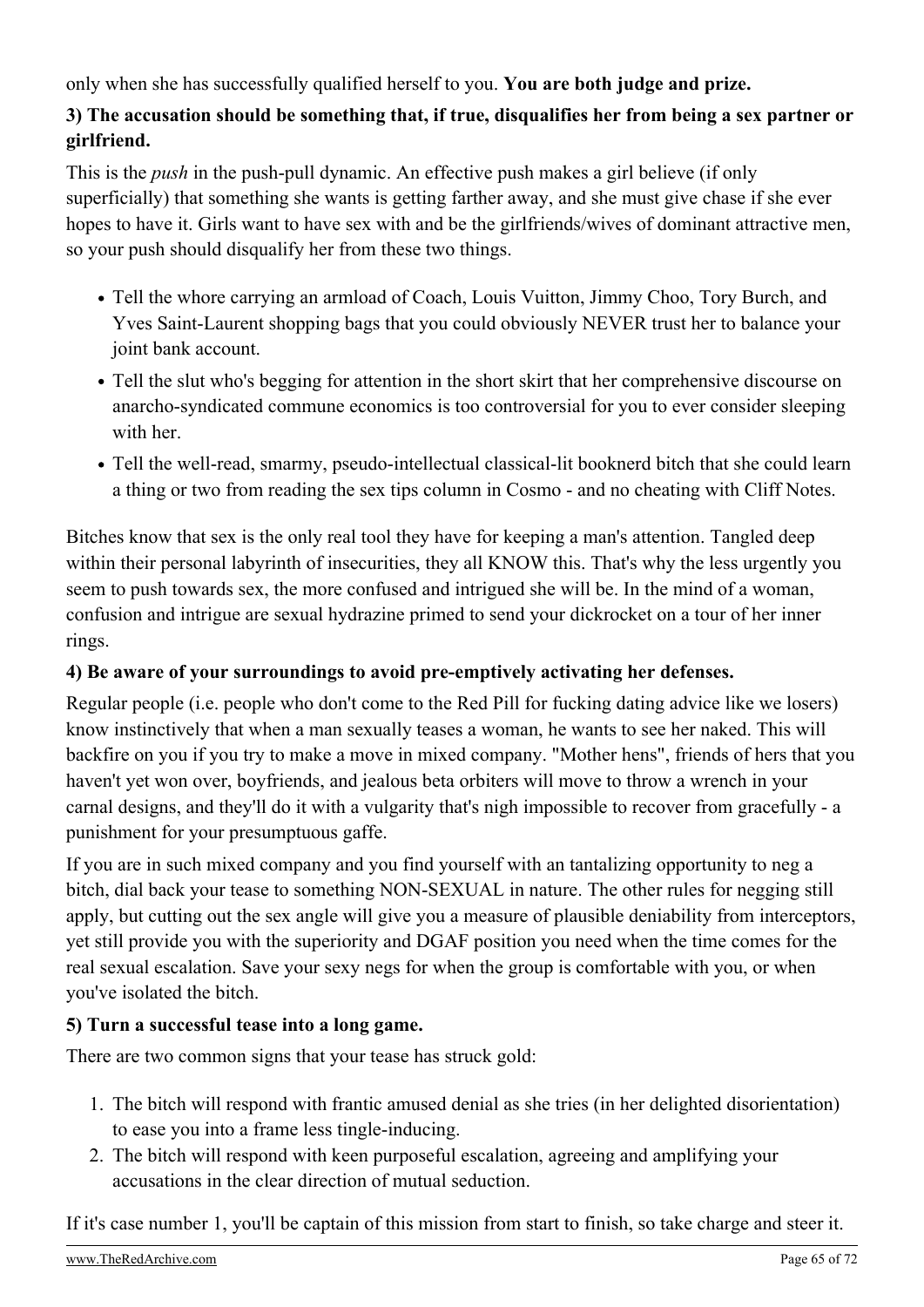If it's case number 2, then your fucking job is done already. Move to isolation when the time is right and shoot your abortion into her.

Either way, once you land a successful tease, you needn't go digging for more unless the bitch needs some more warming. If that's the case, make your next tease related somehow to the first, and compound her two medium sized "flaws" into one big disqualifying whopper.

Then, take whatever invented character flaw you've disqualified her for and turn it into a running gag that you reintroduce throughout your interactions with her. Let it become a private in-joke between you and her, a shared experience around which you can stir up memories of good feelings and build a deepening comfort which is critical for seduction.

**Execution:** *Make your teases patently-absurd accusations that disqualify her from ever being your lover or girlfriend. You initialize the game (fun), you set the frame with her as the pursuer (you are judge and prize), you create a push-pull dynamic to keep her reeling and feeling (drama), you keep the subject on sex (as a preamble to later events in the evening, provided she impresses you), and you make your intentions clear as day (no creep, all stud).*

# **Teasing in the Larger Context**

So, now you know the lowdown of how to tease bitches. With enough practice, you'll mix these principles into your own persona to create a surefire strategy for priming new lays.

But like many aspects of the Red Pill, teasing isn't all about giggling girls and early-morning underwear hunting. It has greater significance when you consider it in a larger context.

Teasing is a type of qualification. It's a strategy for enforcing your standards on women as a way of judging and filtering them. It's not the only way to enforce your standards, merely the method of choice when dealing with *women specifically*.

There are other, special methods for qualifying and categorizing men, depending on what function they will have in your life. **The same frame of mind that you use to filter bitches will also aid you in filtering friends, allies, business partners, and even competitors.** A strong, responsible man pursues happiness through thoughtful, critical choices of his social connections.

Take some time and think about the ways in which you qualify and categorize new potential friends. What makes a man a good friend? Or a good business partner? What makes a man trustworthy or untrustworthy? Could you break down your filtering process for men, the way I've done for bitches here today? In what ways do you presently enforce your standards? In what ways could you stand to improve?

These are all important questions for you to consider in the long term, because sustainable happiness depends on your ability to filter a good social network.

But that's the long term. For now, take the night off. Go forth, and let your teasing stir a chorus of giggles audible in the Halls of Vajhalla, where the brave may slay forever.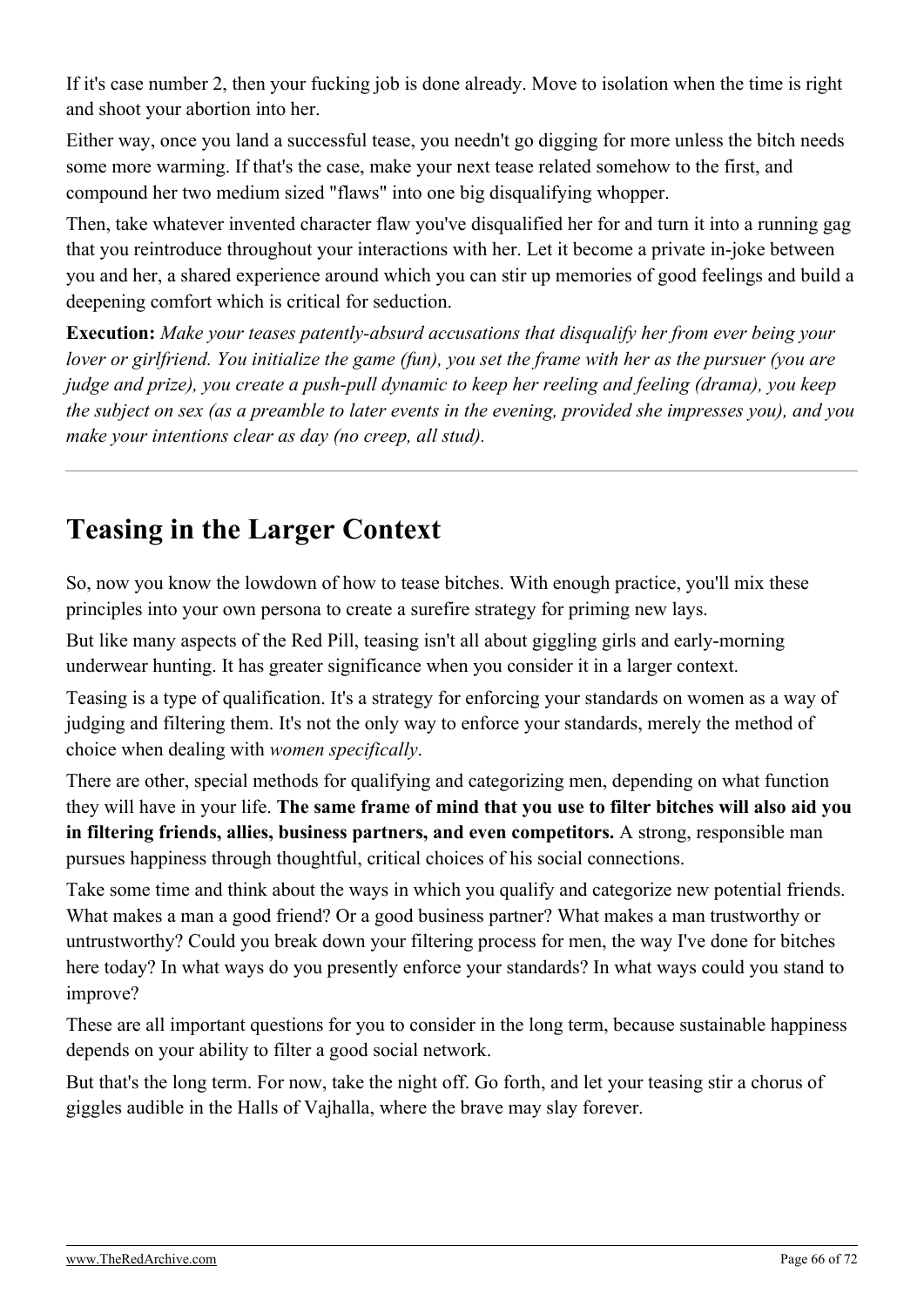## **There's No Such Thing As Personality**

541 upvotes | August 23, 2017 | /r/TheRedPill | [Link](https://theredarchive.com/r/TheRedPill/theres-no-such-thing-as-personality.45526) | [Reddit Link](https://old.reddit.com/r/TheRedPill/comments/6vl1qw/theres_no_such_thing_as_personality/)

It is the fate of nearly every newbie to become obsessed with micromanaging his image. You see it all the time in askTRP threads: "How do I become more alpha?" or "Help, I think I may be beta and my girlfriend is losing interest". You even see it in the success stories, when guys talk about "finally feeling like Chad".

Don't get me wrong, it's great to have a victory under your belt, and you should be proud of it. It means you're moving past your initial inhibitions and towards real potential. But you're not out of the woods yet - you're surrounded by pitfalls that you can't even see.

What you shouldn't do is become fixated on the image that you're projecting to others. Be AWARE of your image, but do not become obssessed with it - because it is almost entirely a figment of your imagination.

I will begin this discussion with an illustrative parable. Then we'll move to the core theory. After, we'll discuss common roadblocks that RP newbies encounter and how to overcome them.

## **The Parable of the Boy with Many Faces**

There was once a boy of many interests and pursuits. He was a lonely boy, easily bored, and often driven to flights of passion and inspiration.

The problem was, his pursuits were often mutually exclusive. He could not pursue all of them openly without them hindering or precluding one another.

He was an angry boy in search of a scapegoat for his life's frustrations, so he took to fighting.

He was a rebellious boy who liked to shake people's securities, so he took to rule-breaking.

He was a bored boy, so he took to ditching school.

He was a curious boy, so he took to experimentation - with science, and drugs, and girls.

He was a responsible boy whose family depended on him, so he worked a small job and made what little money he could to help out.

He was an only son to a good-hearted single mother, so he did as he was told when he was at home and never gave his mother any reason to worry.

He led a life with many facets. He was never untrue to his nature. He maintained these many facets by keeping them separate from one another. He never allowed the people in his different circles to mix.

**From the boy's perspective, he had many faces. But to any single friend or family member, he had only one face - the particular face that he chose to show them.**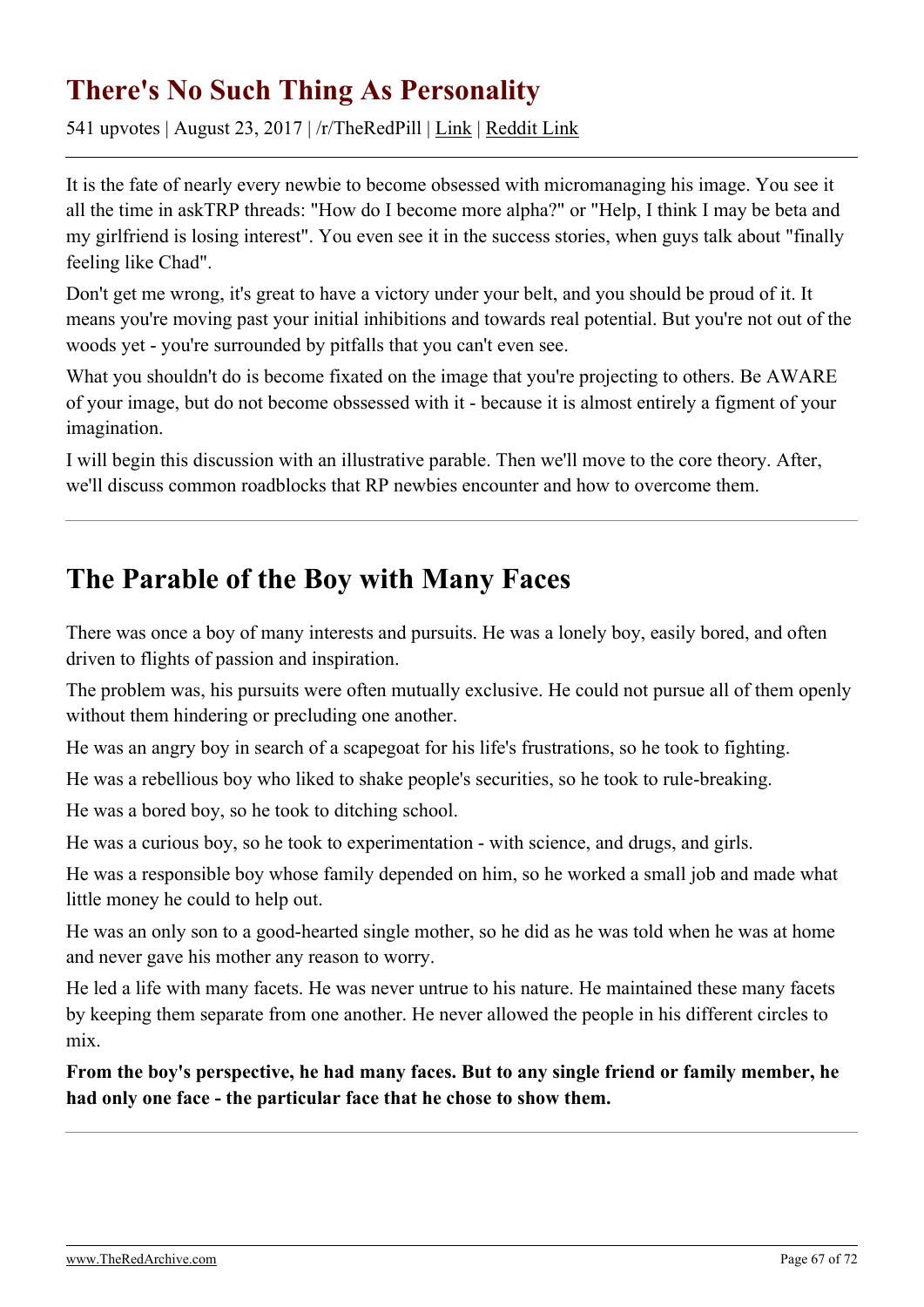# **What It Means**

Clever little parables are great and all, but what the fuck does it mean?

*It means you're full of your own shit.*

#### To put it simply, **you don't have a personality. There's no such thing.**

I know it *feels* like you do. You are the only person who has constant, unrestricted access to the goings-on of your own life, and your own mind. You personally experience every laugh, every fight, every party, every frustrating ordeal, every heartbreaking tragedy, every embarrassing failure that has ever occurred in your life.

And you also experience (internally) every private thought, every unexpressed desire, every snide remark you keep to yourself, and every bout of fear that has ever seized you and kept you still when you felt like you should have acted.

For the sake of simplicity, I will refer to this as your **internal perception** for the remainer of this article.

You have built your internal perception of your identity around that collective experience. *But here's the catch: your internal perception is accessible only to you.*

Your friends' and family's experience of you is far more limited. To them, your personality consists only of those things you have externalized in their presence.

So, *"you're full of your own shit"* is about right.

What does it mean for you?

- "Personality" is an interpretation of your behaviour, filtered through the observer's emotional reaction to that behaviour. Each person's experience (and interpretation) of you might be different.
- You potentially have as many "personalities" as there are people who know you a different interpretation for each person.
- To change your personality, all you have to do is change your behaviour.

The word "personality" is short-hand for "how I experience your company".

*If you are making me laugh often, I think of you as a funny guy. If you always start complaining whenever we sit down to talk, I think of you as the depressing downer. If you're always hosting big awesome parties, I think of you as the outgoing guy with lots of social connections.*

Incidentally, this is also why accusations that TRP promotes manipulation, insincerity, and disingenuousness are entirely baseless. Since no two people will necessarily have the same experience and opinion of you, does that suddenly invalidate both of their experiences? Whether those experiences were genuine or manufactured is a question unanswerable to the beholder. What they saw is what they got, and this is true for ALL interactions.

**To think of all this in terms of another metaphor**, imagine a hermit who lives by himself in a remote cave. No one knows he lives there, and he never makes contact with the outside world.

What is the hermit's personality?

The answer, of course, is moot. The concept of personality was developed as a social tool so that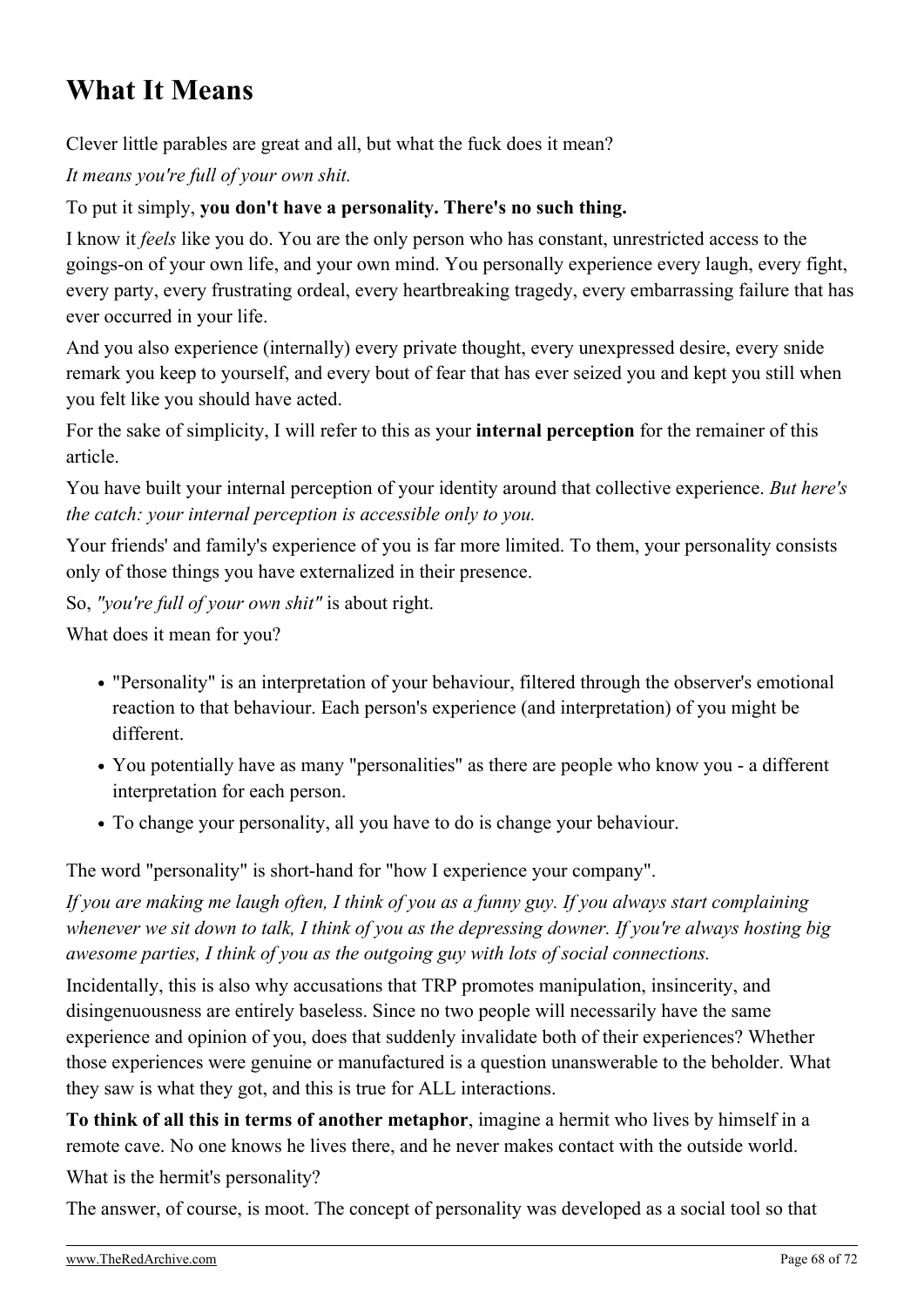people could quickly describe one another. The concept has no meaning for a total recluse.

## **Internal Perception and Achieving Goals**

Each man has limited power. He is but one man. Alone, he can only accomplish things that are within the scope of his abilities, his attention, and his time - all of which are finite.

But a man with many allies can potentially achieve the sum of all his allies' abilities, attentions, and time put together - provided he can inspire them to unify under his vision.

Alone you are weak. United with allies you are powerful. Nothing revolutionary here.

But this means that other people's perception of you is more important in achieving goals than your internal perception. You use other people's perceptions of you to inspire them to act for you, not your internal perception. Your internal perception is only accessible to you, and is therefore only useful in motivating you.

*We realize, then, that internal perception is an unnecessary distraction.*

At best, internal perception keeps you motivated and fighting for your goals. That's not strictly a bad thing, but you musn't depend upon your whimsical emotional state to achieve your goals. You should be accomplishing that with **discipline**.

At worst, internal perception hinders your progress by sowing self-doubt in your thoughts, paralyzing you, and turning you into a validation-seeking addict.

### **Common Pitfalls of the Internal Perception**

### **Alpha-Versus-Beta**

One sticking problem with newcomers to TRP is their obsession over the Alpha-Versus-Beta "dynamic". They become obsessed with trying to micromanage their internal perception so that they can maximize alphaness.

This becomes an issue when their inward gaze is out of synch with external reality. They begin acting in ways that are incongruous with the situation, resulting in awkwardness and social ostracism which they could have avoided simply by being more present and aware of their environment.

Alpha and beta are behaviours, and behaviours are TOOLS, not catch-all solutions.

When we talk about controlled, calculated behaviours, we are talking about strategies for altering your image in the minds of other people. But all this depends on you having an accurate read of your environment in the first place. If you don't know your environment, how can you predict the outcome of your applied strategies?

**Solution:** *We say this time and again: The Red Pill is a tool box. To be successful, you must first identify the job at hand, and THEN select the tool appropriate for accomplishing it. Don't look foolish by bringing a waffle iron into the garage, or bringing an air ratchet to breakfast. Know the job, and know the right tool for it.*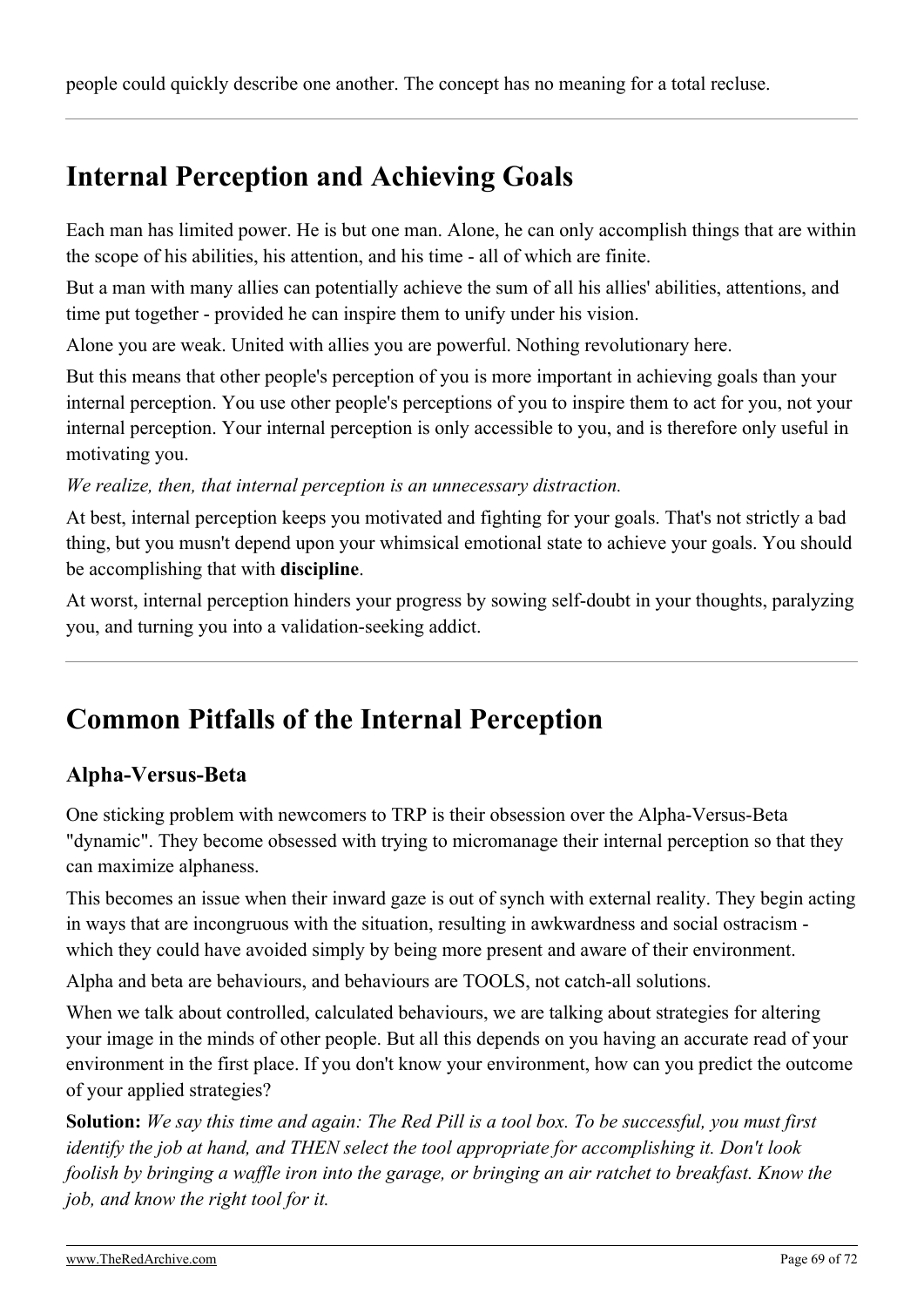### **Confirmation Addiction**

When a newbie is first learning TRP, he is still trying to make sense of how theory relates to reality. He watches carefully for signs and signals that he is doing right (or wrong) - and when he sees confirmation of the things he is learning, he feels a sense of satisfaction.

For many unfortunate newbies, they become trapped in this phase for a long time.

Witnessing The Red Pill in action can be enrapturing, and it can stop you from taking further action. You end up stuck in a cycle of baiting reactions and watching them unfold - all the while making no REAL progress in developing as a man or achieving your goals.

And sometimes, an attempt at baiting an anticipated reaction backfires. Things don't play out like you imagined they would, and you are denied your vindicating fix of confirmation. Your worldview is shaken, and you immediately begin trying to repair the crack, as if the foundation of your life were built on it.

This is another way that internal perception inhibits you. You are searching for a new identity to replace the old one you are discarding. But you need to constantly confirm it by testing it, to make sure you're not being deceived again. An understandable response, but it's a treadmill - you're moving your legs, and you're not going anywhere.

You must stop using "learning" as a rationalization for your confirmation addiction, and you need to work towards your goals. If you haven't even decided on a goal yet, then your confirmation addiction might be why.

**Solution:** *Focus on action, and trust that Red Pill theory will be just as right tomorrow as it is today. You can be confident that you are not being deceived because this time it is YOUR goals you are working towards. Approach the application of TRP theory like a scientist, and return to the theories which work best for the type of goal you want to achieve.*

### **The Left-Field Compliment**

Has anyone ever complimented you, and the compliment confused you? Perhaps it felt undeserved? Or maybe it never occurred to you that someone might admire you for that reason?

If you have experienced this, then it is a perfect example of someone else's perception of you disagreeeing with your internal perception.

Now, have you ever complimented someone for something, and they had a lukewarm response to your admiration? If you've never experienced this, then let me tell you - it doesn't feel good. Here's why:

**People are constantly projecting.** When a person expresses admiration for you, what they're really saying is "I'd like to be more like you".

How shitty is it to then tell them that their aspirations are not significant? Pretty fucking shitty.

**Solution:** *Understand that a compliment is a window into a person's perception of you. That's a valuable piece of information, and you should never punish them for giving you such a gift.*

*Learn to accept compliments with grace. A simple thank you is sufficient. Then take what they have taught you and use it to gauge your reputation in your community, and figure how it can get you closer to your goals.*

*Furthermore, spend more time on taking action. Maintain only enough awareness of other people's*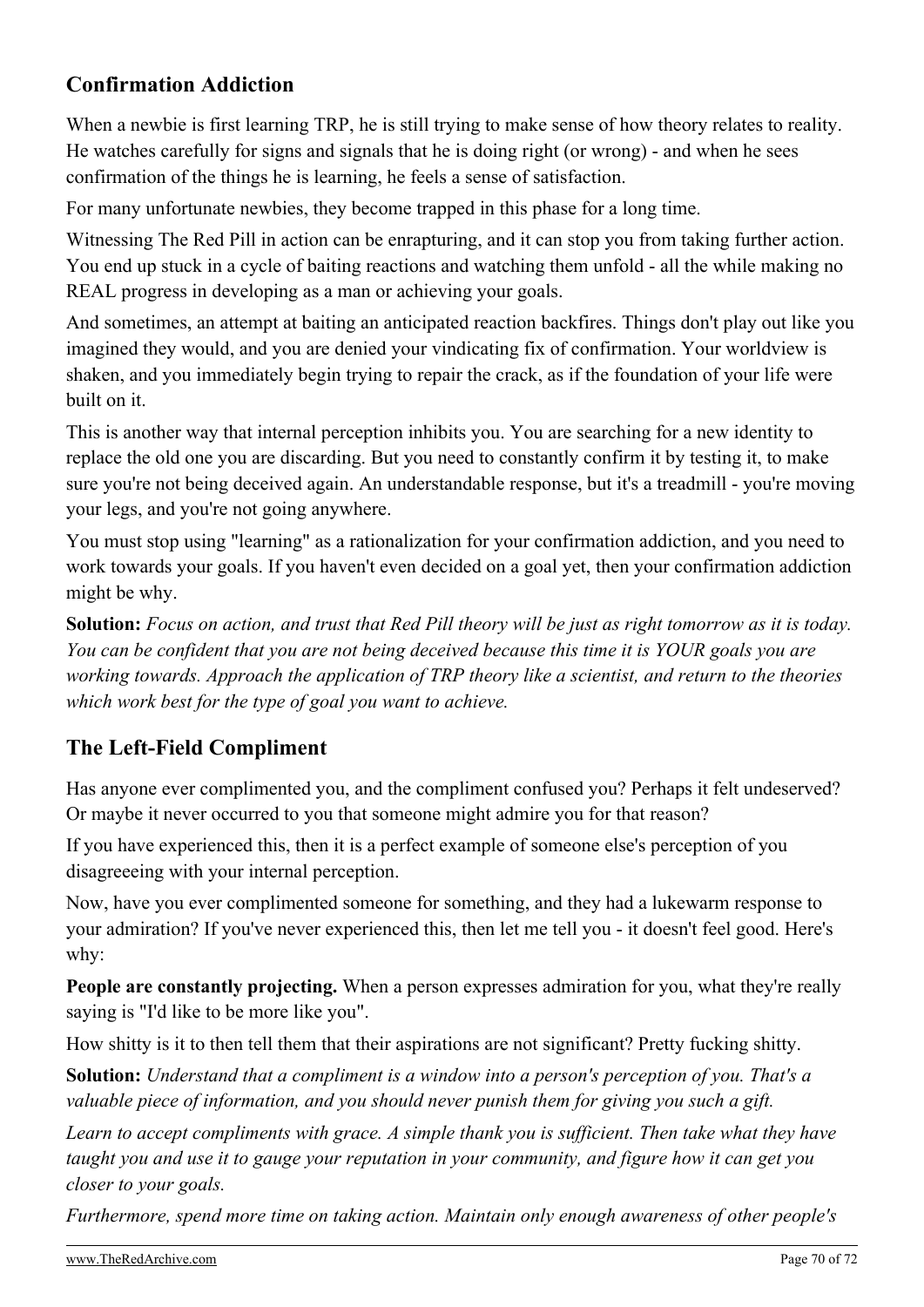*opinions to help you avert social disaster. Otherwise, barrel forward, and let your actions and achievements speak volumes about the kind of man you are.*

# **Bringing It All Together**

Personality is a figment of our individual imaginations, given life and substance by our collective interactions. Personality is real, and it is also a fiction. It's important that we understand that, whether truth or fiction, the creation of a personality is prompted by action, and only action.

Therefore, actions are what matter most, since actions are the only things which have effects and consequences.

You are a prisoner of your own mind. You will never be free of the temptation to default to your internal perception, especially when you're stressed and exhausted.

Just remember that your internal perception is as much a truth, and as much a lie, as anything else.

Whenever you are in doubt, always err on the side of taking action.

*If you enjoy my articles and wish to support me, please use my Bitcoin tip jar:* 1Mib3JHwKcCZ7NVHgaCKCx3cKG4hZoQpbR